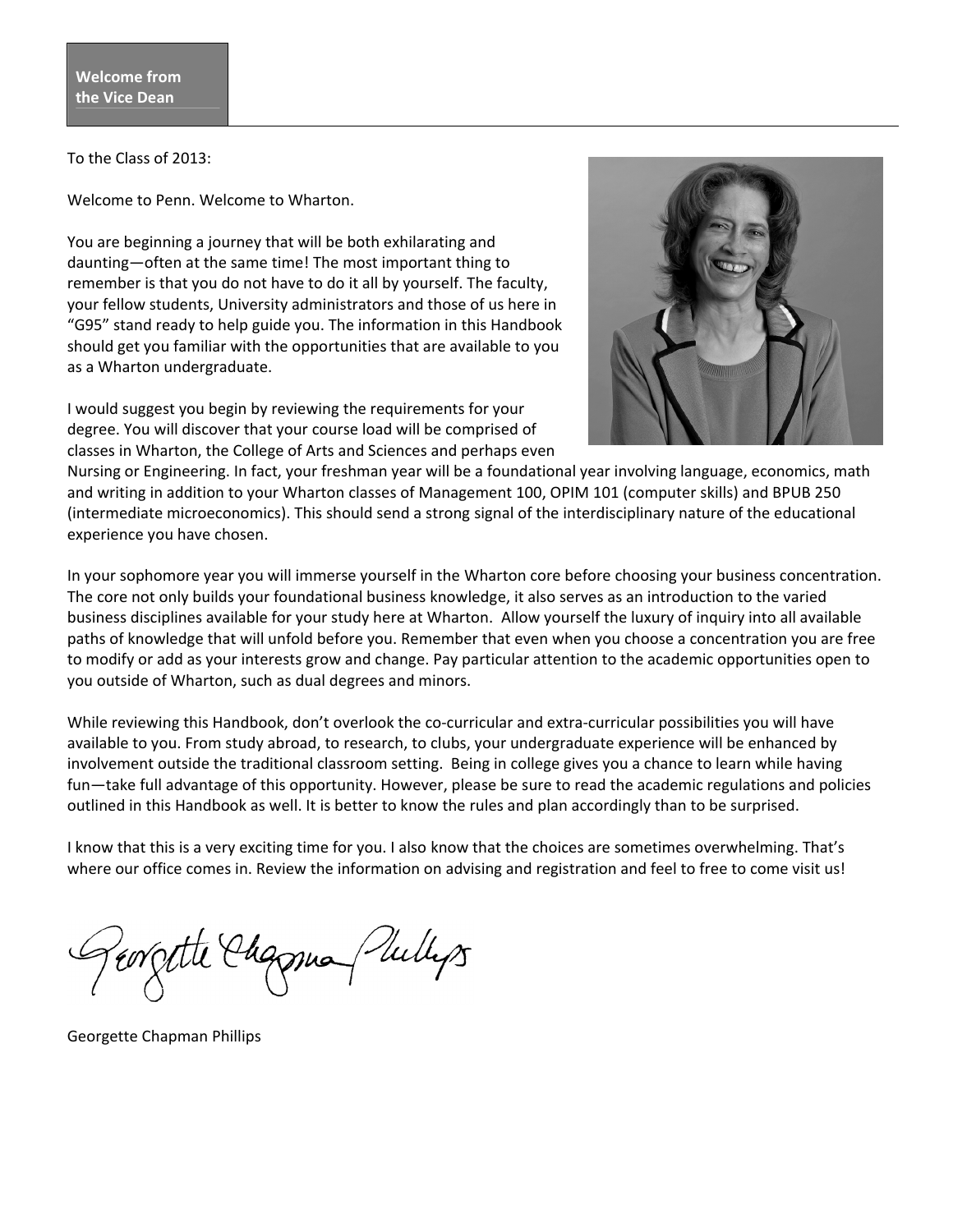## **Table of Contents**

| <b>Wharton Directory</b><br>Page 2                  | How do I contact the Undergraduate Division?<br>Who should I contact with my questions?                                                                                                                      |
|-----------------------------------------------------|--------------------------------------------------------------------------------------------------------------------------------------------------------------------------------------------------------------|
| <b>Curriculum</b><br>at Wharton<br>Page 3           | What will my schedule look like over the next four years?<br>What courses do I need to take?<br>What is a "concentration"?<br>What are my concentration options?                                             |
| <b>Advising</b><br>at Wharton<br>Page 13            | Why should I see an advisor?<br>How do I make an appointment with an advisor?<br>What types of advising are available?<br>Who provides joint program advising?                                               |
| <b>Preparing</b><br>for Wharton<br>Page 15          | Do my AP scores count for Wharton credit?<br>How will I know which level courses to take?<br>How do I register for classes?<br>What important dates should I know?                                           |
| <b>Opportunities</b><br>at Wharton<br>Page 23       | What academic and research opportunities are available?<br>What study abroad opportunities are available?<br>How do I get involved in student life?<br>What on-campus resources are available to support me? |
| <b>Academic Policies</b><br>at Wharton<br>Page 31   | What codes of conduct do I need to follow?<br>What are the academic expectations at Wharton?<br>What courses can I take pass/fail?<br>How many course units should I take per semester?                      |
| <b>Additional Policies</b><br>at Wharton<br>Page 41 | What other policies do I need to know about?<br>How do I find out about financial aid?<br>What should I know about computing?<br>Where can I find information about safety at Penn?                          |

The information in this Handbook is subject to change without notice. Refer to http://undergrad.wharton.upenn.edu or contact an advisor in the Wharton Undergraduate Division for the most updated information.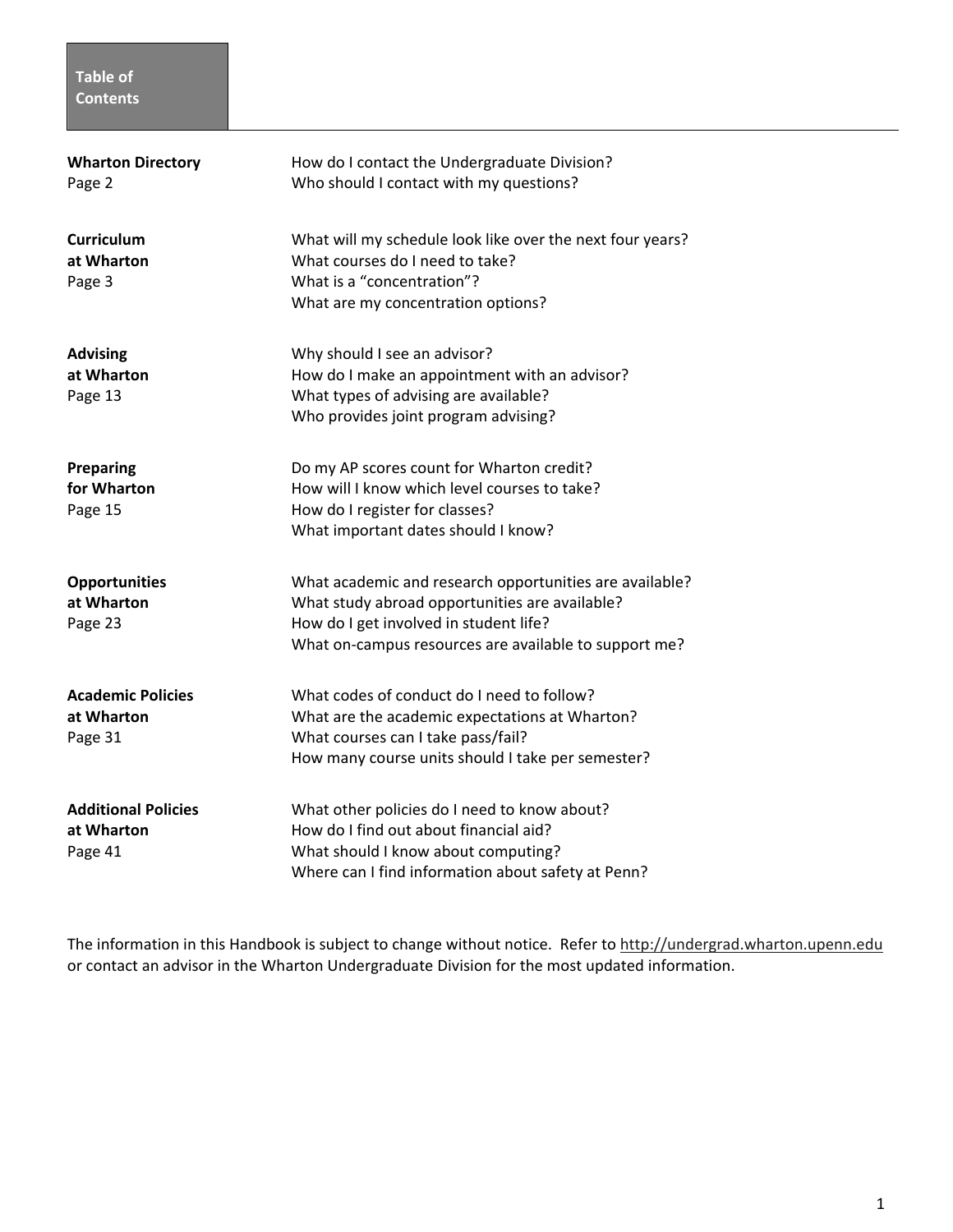## **Wharton Directory**

# **Undergraduate Division**  The Wharton School • University of Pennsylvania G95 Huntsman Hall • 3730 Walnut St.

| G95 Huntsman Hall • 3730 Walnut St. |  |
|-------------------------------------|--|
| Philadelphia, PA 19104              |  |

| <b>Title</b>                                   | <b>Contact Name</b>              | <b>Email</b>               | <b>Phone (215)</b> |
|------------------------------------------------|----------------------------------|----------------------------|--------------------|
| Vice Dean and Director                         | Prof. Georgette Chapman Phillips | poing@wharton.upenn.edu    | 898-7672           |
| Assistant to the Vice Dean                     | Ms. Meredith Stone               | merstone@wharton.upenn.edu | 898-7672           |
| <b>Managing Director</b>                       | Ms. Suzanne Kauffman DePuyt      | depuyts@wharton.upenn.edu  | 898-9151           |
| Director of Student Life                       | Mr. Lee Kramer                   | Ikramer@wharton.upenn.edu  | 898-7613           |
| <b>Associate Director</b>                      | Ms. Kim Hein                     | deankr@wharton.upenn.edu   | 898-9152           |
| <b>Business Administrator</b>                  | Ms. Anna Bond                    | bondae@wharton.upenn.edu   | 898-2892           |
| <b>Financial Administrative Coordinator</b>    | Ms. Helen Middleton              | hmiddlet@wharton.upenn.edu | 573-9715           |
| <b>Office Manager</b>                          | Ms. Ellen Mueller                | mueller@wharton.upenn.edu  | 898-9563           |
| <b>Administrative Assistants</b>               | Mr. Charles Price                | pricec@wharton.upenn.edu   | 898-5284           |
|                                                | Ms. Shanesha Revell              | shanesha@wharton.upenn.edu | 898-7608           |
| Administrative Coordinator                     | Ms. Bethany R. Schell            | bschell@wharton.upenn.edu  | 898-7612           |
|                                                |                                  |                            |                    |
| <b>Undergraduate Advising</b>                  |                                  |                            |                    |
| Director, Academic Affairs and Advising        | Dr. Scott Romeika                | romeika@wharton.upenn.edu  | 898-7599           |
| Senior Associate Director                      | Ms. Melissa Hagan                | thomasm2@wharton.upenn.edu | 898-6353           |
| <b>Associate Directors</b>                     | Ms. LaMoy Morgan Clarke          | clarkem@wharton.upenn.edu  | 898-3541           |
|                                                | Ms. Marianne Lipa                | mlipa@wharton.upenn.edu    | 898-0885           |
|                                                | Ms. Shilpa Motwani               | shilpamo@wharton.upenn.edu | 898-0287           |
|                                                | Ms. Megan Zahler                 | mzahler@wharton.upenn.edu  | 573-0524           |
| <b>Specific Concerns</b>                       |                                  |                            |                    |
| Academic & Learning Resources                  | Ms. Shilpa Motwani               | shilpamo@wharton.upenn.edu | 898-0287           |
| <b>Athletics Liaison</b>                       | Ms. Megan Zahler                 | mzahler@wharton.upenn.edu  | 573-0524           |
| <b>Disabilities Services</b>                   | Ms. Shilpa Motwani               | shilpamo@wharton.upenn.edu | 898-0287           |
| Dual Degree/Internal Transfer                  | Ms. LaMoy Morgan Clarke          | clarkem@wharton.upenn.edu  | 898-3541           |
| <b>International Student Liaison</b>           | Ms. Melissa Hagan                | thomasm2@wharton.upenn.edu | 898-6353           |
| Joint Degree Programs                          | Ms. Marianne Lipa                | mlipa@wharton.upenn.edu    | 898-0885           |
| Law School Submatriculation                    | Ms. Melissa Hagan                | thomasm2@wharton.upenn.edu | 898-6353           |
| Leave of Absence                               | Ms. Melissa Hagan                | thomasm2@wharton.upenn.edu | 898-6353           |
| <b>MBA Submatriculation</b>                    | Ms. Marianne Lipa                | mlipa@wharton.upenn.edu    | 898-0885           |
| <b>Minors</b>                                  | Ms. Shilpa Motwani               | shilpamo@wharton.upenn.edu | 898-0287           |
| Student Life/Clubs                             | Mr. Lee Kramer                   | Ikramer@wharton.upenn.edu  | 898-7613           |
| <b>Student Financial Services Liaison</b>      | Ms. Ellen Mueller                | mueller@wharton.upenn.edu  | 898-9563           |
| <b>Study Abroad</b>                            | Ms. Marianne Lipa                | mlipa@wharton.upenn.edu    | 898-0885           |
| <b>Transfer Credits</b>                        | Ms. Megan Zahler                 | mzahler@wharton.upenn.edu  | 573-0524           |
|                                                |                                  |                            |                    |
| <b>Undergraduate Leadership Program</b>        |                                  |                            |                    |
| Director                                       | Dr. Anne M. Greenhalgh           | greenhaa@wharton.upenn.edu | 898-6058           |
| <b>Associate Directors</b>                     | Dr. Helene Elting                | eltingh@wharton.upenn.edu  | 573-4484           |
|                                                | Dr. Christopher Maxwell          | maxwellc@wharton.upenn.edu | 898-0284           |
| <b>Research and Scholars Programs</b>          |                                  |                            |                    |
| Director                                       | Dr. Martin Asher                 | asherm@wharton.upenn.edu   | 898-0285           |
|                                                |                                  |                            |                    |
| <b>Emergency Contact Numbers</b>               |                                  |                            |                    |
| Penn Police Emergency (from campus phone)      |                                  |                            | 511                |
| Penn Police Emergency (from off-campus phone)  |                                  |                            | 573-3333           |
| <b>JMHH Security Desk</b>                      |                                  |                            | 898-2300           |
| <b>SH-DH Security Desk</b>                     |                                  |                            | 573-0627           |
| Philadelphia Police, Fire and Rescue Emergency |                                  |                            | 911                |
| (can be contacted directly by Penn Police)     |                                  |                            |                    |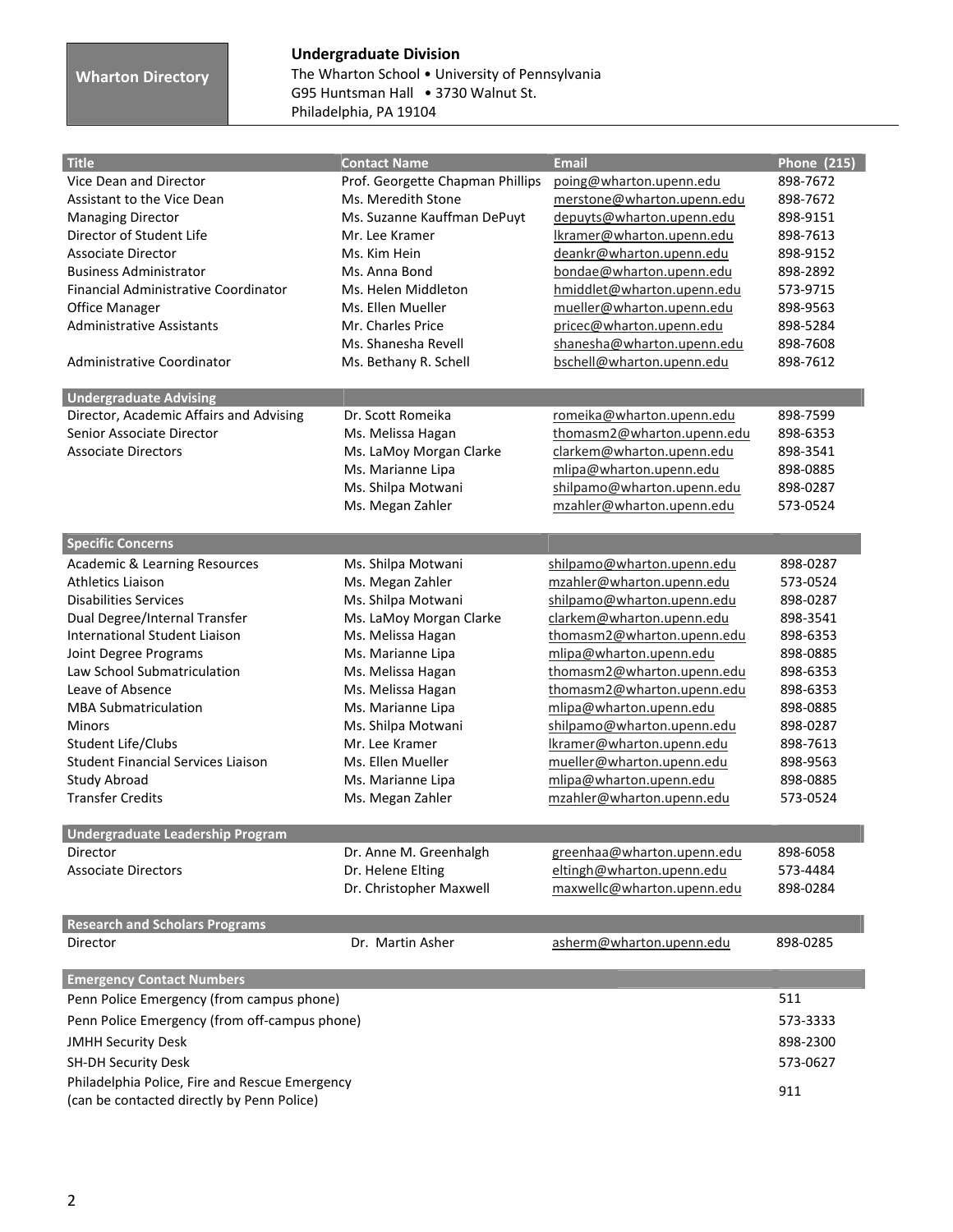# **Curriculum at Wharton**

- What will my schedule look like over the next four years?
- What courses do I need to take?
- What is a "concentration"?
- What are my concentration options?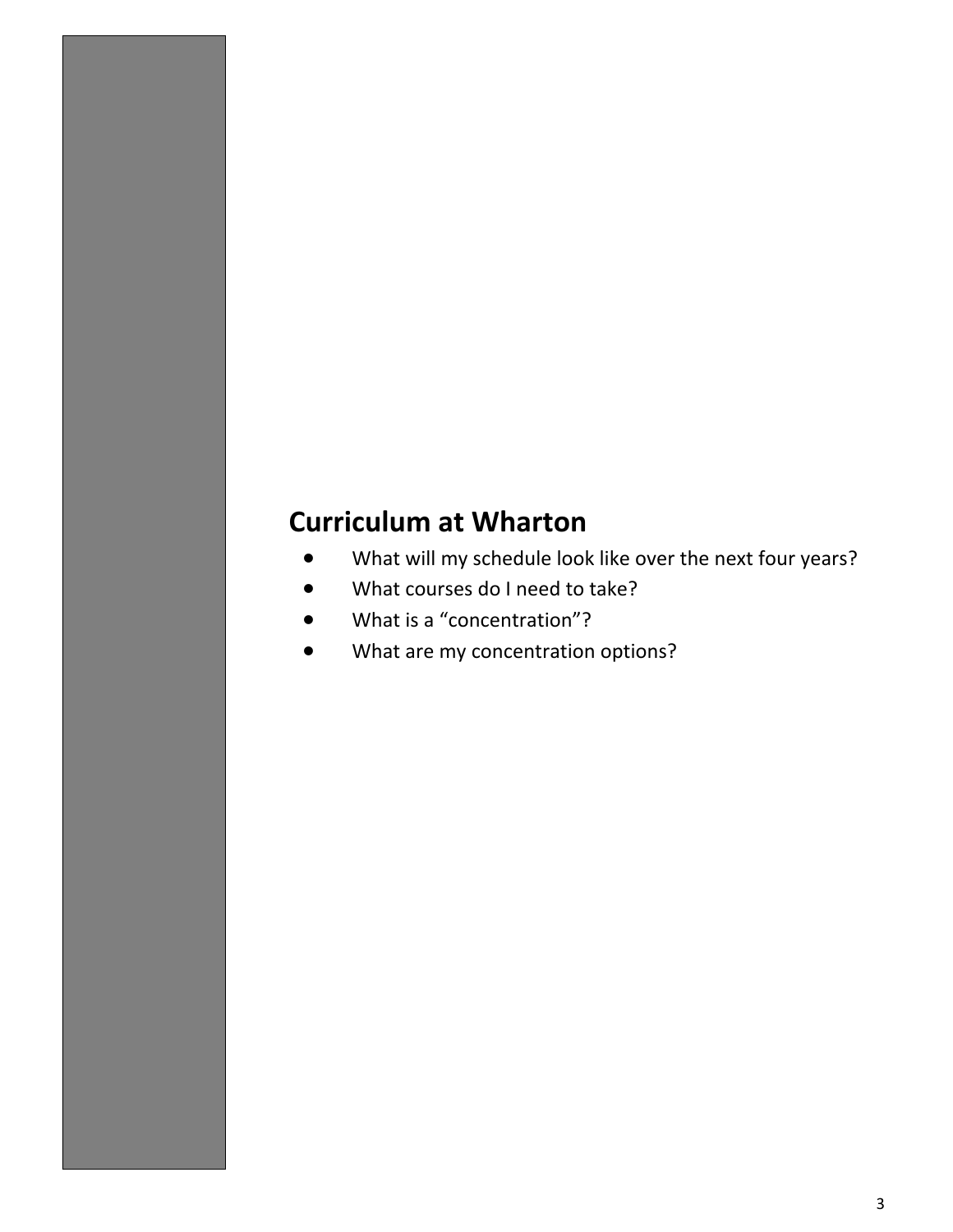Undergraduates are given flexibility in their schedules to allow them to pursue academic interests within Wharton and beyond. It is important to remember that there is no standard sequence of classes. Students will have differing schedules depending on a variety of factors, including AP/IB/A-Level credits, transfer credits and study abroad courses. Enrollment in a joint degree or dual degree program will also affect student schedules.

Below is a sample of a typical undergraduate course sequence. Detailed information about all of the requirements is included in this section of the Handbook. Please remember that this is only an example, and should not necessarily be your own course plan. It is important to meet with your academic advisor each semester to discuss your interests and academic plan**s**.

| <b>Freshman Fall</b>             | <b>ECON 010</b><br>MATH 103 or MATH 104 or STAT 101<br><b>Writing Seminar</b><br><b>MGMT 100</b><br>Foreign Language or General Education requirement                                                                                                                    |
|----------------------------------|--------------------------------------------------------------------------------------------------------------------------------------------------------------------------------------------------------------------------------------------------------------------------|
| <b>Freshman Spring</b>           | <b>BPUB 250</b><br>MATH 104 or STAT 101 or STAT 102<br><b>OPIM 101</b><br>Foreign Language or General Education requirement<br><b>General Education or Global requirement</b>                                                                                            |
| <b>Sophomore Fall</b>            | 2-3 Business Fundamentals<br>1-2 Other Courses (including Societal & Organization Environment Courses)                                                                                                                                                                   |
| <b>Sophomore Spring</b>          | 2-3 Business Fundamentals<br>1-2 Other Courses (including Societal & Organizational Environment Courses)                                                                                                                                                                 |
| <b>Junior &amp; Senior Years</b> | During the third and fourth years of study, students will be finalizing their<br>concentration choice, considering a possible minor and/or planning to study abroad.<br>The remaining curriculum requirements will be distributed throughout the remaining<br>semesters. |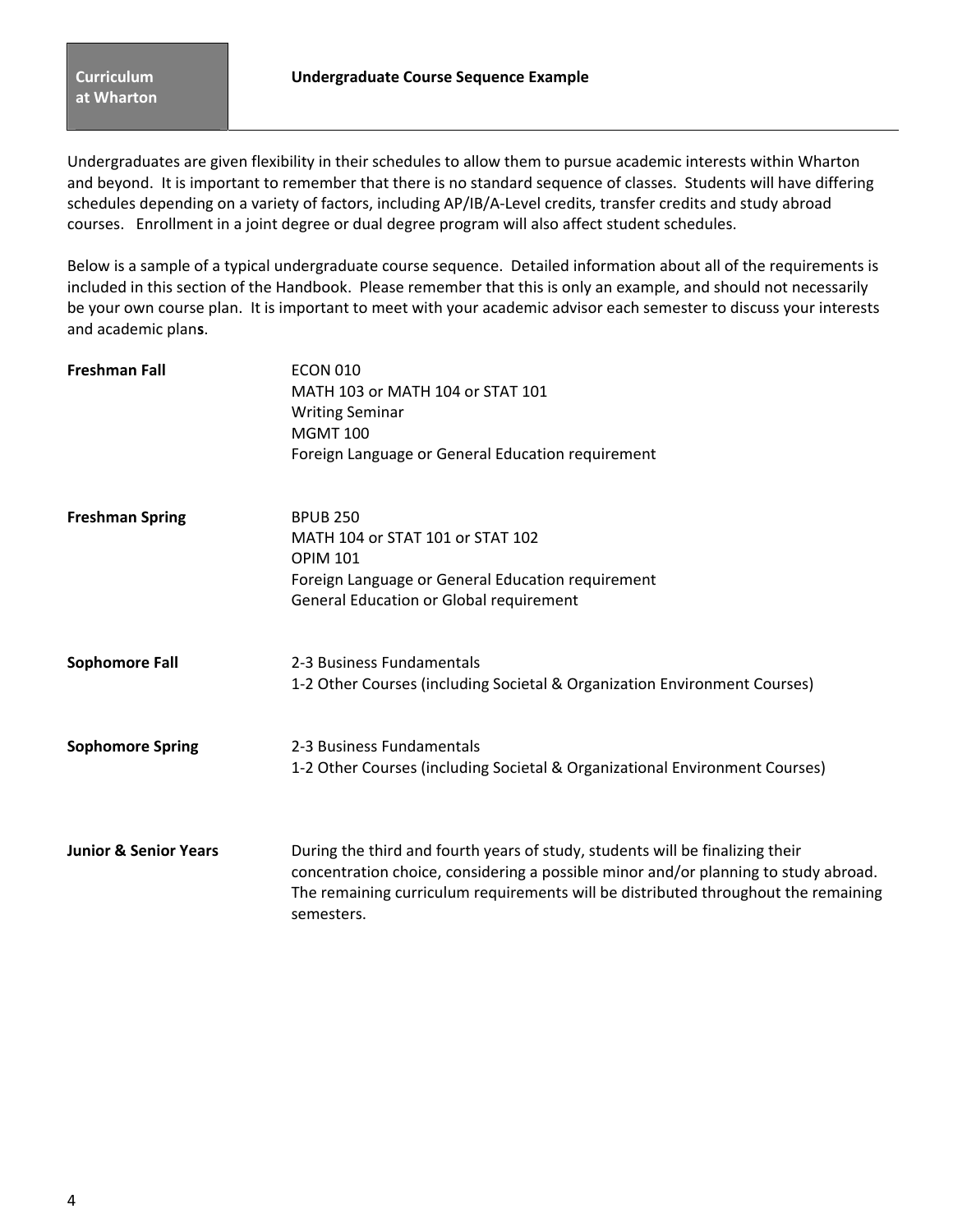### **Curriculum at Wharton**

**Requirements for the B.S. in Economics**  37 Course Units (CUs)\* Required

| <b>Economics &amp; Math</b><br><b>Requirements (3)</b> | <b>Societal</b><br>Environment (2)      | <b>General Education</b><br>Distribution (7)**                                                                                                                                    | <b>Unrestricted</b><br>Electives (3)                                                                                                                                              |
|--------------------------------------------------------|-----------------------------------------|-----------------------------------------------------------------------------------------------------------------------------------------------------------------------------------|-----------------------------------------------------------------------------------------------------------------------------------------------------------------------------------|
| $\Box$ ECON 010                                        | $\Box$ LGST 101                         | Social Structures (2)                                                                                                                                                             | $\begin{tabular}{ c c c c } \hline \quad \quad & \quad \quad & \quad \quad & \quad \quad \\ \hline \end{tabular}$                                                                 |
| $\Box$ BPUB 250                                        | $\Box$ LGST 210                         |                                                                                                                                                                                   | $\begin{tabular}{ c c c c } \hline \quad \quad & \quad \quad & \quad \quad & \quad \quad \\ \hline \end{tabular}$                                                                 |
| $\Box$ MATH 104                                        | $\Box$ BPUB 203                         | $\Box$ and $\Box$ and $\Box$ and $\Box$                                                                                                                                           |                                                                                                                                                                                   |
| Leadership (1)                                         | Organizational                          | Lang., Arts, & Culture (2)                                                                                                                                                        | <b>Non-Business</b>                                                                                                                                                               |
| $\Box$ MGMT 100                                        | Environment (1)                         | $\Box \underbrace{\phantom{aaaaaaa}}$                                                                                                                                             | Electives (2)                                                                                                                                                                     |
|                                                        | $\Box$ INSR 205                         |                                                                                                                                                                                   | $\Box \underbrace{\phantom{aaaaaaa}}$                                                                                                                                             |
|                                                        | $\Box$ MGMT 104                         |                                                                                                                                                                                   | $\Box$ $\qquad \qquad \Box$                                                                                                                                                       |
| <b>Writing</b>                                         | <b>Business</b>                         | Science & Technology (2)                                                                                                                                                          | <b>Additional</b>                                                                                                                                                                 |
| <b>Requirement (1)</b>                                 | Breadth (3)                             | $\begin{tabular}{ c c c c } \hline \quad \quad & \quad \quad & \quad \quad & \quad \quad \\ \hline \quad \quad & \quad \quad & \quad \quad & \quad \quad \\ \hline \end{tabular}$ | <b>Requirements</b>                                                                                                                                                               |
| $\Box$                                                 | $\Box$                                  | $\begin{tabular}{ c c c c } \hline \quad \quad & \quad \quad & \quad \quad & \quad \quad \\ \hline \quad \quad & \quad \quad & \quad \quad & \quad \quad \\ \hline \end{tabular}$ | $\square$ Language                                                                                                                                                                |
|                                                        |                                         |                                                                                                                                                                                   | Competency                                                                                                                                                                        |
|                                                        |                                         |                                                                                                                                                                                   |                                                                                                                                                                                   |
|                                                        |                                         | Course in Social Structures,<br>Lang., Arts, & Culture, OR                                                                                                                        |                                                                                                                                                                                   |
| <b>Business</b>                                        | <b>Business</b>                         | Science & Technology (1)                                                                                                                                                          | <b>Extra Courses</b>                                                                                                                                                              |
| <b>Fundamentals (9)</b>                                | Concentration (4)                       | $\Box \underbrace{\phantom{aaaaaaa}}$                                                                                                                                             | (not required)                                                                                                                                                                    |
| $\Box$ ACCT 101                                        | $\Box \underbrace{\phantom{aaaaaaa}}$   |                                                                                                                                                                                   | $\Box \underbrace{\phantom{aaaaaaa}}$                                                                                                                                             |
| $\Box$ ACCT 102                                        | $\Box \underbrace{\phantom{aaaaaaa}}$   |                                                                                                                                                                                   | $\begin{tabular}{ c c c c } \hline \quad \quad & \quad \quad & \quad \quad & \quad \quad \\ \hline \quad \quad & \quad \quad & \quad \quad & \quad \quad \\ \hline \end{tabular}$ |
| $\Box$ FNCE 100                                        | $\Box$ and $\Box$ and $\Box$ and $\Box$ | <b>Global Environment (3)</b>                                                                                                                                                     | $\Box$ and the set of $\Box$ and $\Box$ and $\Box$                                                                                                                                |
| $\Box$ FNCE 101                                        | $\Box \underbrace{\phantom{aaaaaaa}}$   | 2 can double-count with                                                                                                                                                           |                                                                                                                                                                                   |
| $\Box$ STAT 101                                        |                                         | Gen. Ed. Distribution courses                                                                                                                                                     | Recommended                                                                                                                                                                       |
| $\Box$ STAT 102                                        |                                         | $\square$ ___________________                                                                                                                                                     | (but not required)                                                                                                                                                                |
| $\Box$ MGMT 101                                        |                                         | $\Box$ and $\Box$ and $\Box$ and $\Box$                                                                                                                                           | □ Academic Research                                                                                                                                                               |
| $\Box$ MKTG 101                                        |                                         | $\Box$ and the state $\Box$                                                                                                                                                       | $\Box$ Experiential Learning                                                                                                                                                      |
| $\Box$ OPIM 101                                        |                                         |                                                                                                                                                                                   | $\Box$ International Experience                                                                                                                                                   |
|                                                        |                                         |                                                                                                                                                                                   | $\Box$ Minor                                                                                                                                                                      |

\* While many colleges and universities list the weight of their courses in credits, Penn uses a course unit (cu) system. Most courses at Penn are worth 1 cu (with the exception of lab courses, which are typically worth 1.5 cus, and minicourses, which are worth 0.5 cu).

\*\* Students may use no more than 1 cu of AP/IB credit within each General Education Distribution category: Social Structures; Language, Arts, and Culture; and Science and Technology.

Consult Penn InTouch at https://sentry.isc.upenn.edu/intouch for an automated curriculum planning worksheet.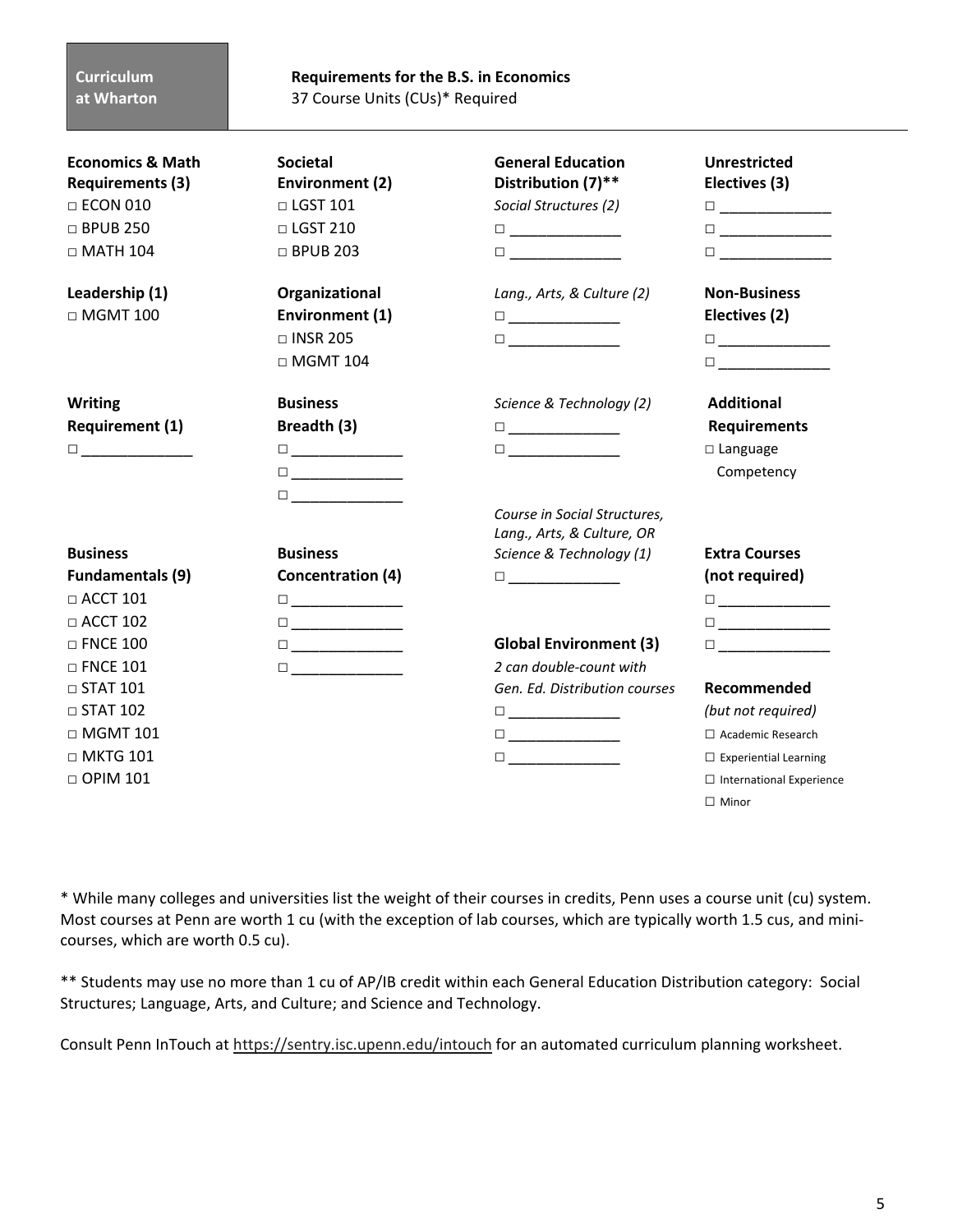**Economics & Math****Economics (ECON) 010: Intro to Economics for Business Requirements** ECON 010 covers introductory microeconomics and macroeconomics. The 3 coursescourse should be taken in the fall of the freshman year. Please refer to page 17 for information on Advanced Placement credit in economics. **Business and Public Policy (BPUB) 250: Managerial Economics**  BPUB 250 is taken in the second semester of the freshman year and introduces students to "managerial economics", the application of microeconomic theory to management problems. **MATH 104: Calculus I**  MATH 104 assumes that students have had the equivalent of AB Calculus in high school and are familiar with concepts through applications of differentiation and basic integration techniques. See page 17 for more information on the math requirement and Advanced Placement credit in math. **Leadership, Teamwork,****Management (MGMT) 100: Leadership & Communication in Groups & Communication** All first-year students participate in the Undergraduate Leadership Program, 1 course which has its foundation in MGMT 100. The course aims to strengthen students' leadership and communication skills through innovative teaching, developmental programs, and service learning. First-year students complete MGMT 100 in the fall semester of the first year. Transfer and dual degree students take it in the spring of their first year as a Wharton student. The course is interactive and experiential, with opportunities for learning in large and small groups, participation in field projects and simulations, engagement in written reflection, and presentation of project findings to classmates, faculty, alumni, and clients. Students are automatically enrolled in both a lecture section and a smallgroup recitation section. The recitation section to which students are assigned will determine their project teams. Each recitation section or project team is guided by a Team Advisor (TA), an upperclass student mentor who contacts the students in his/her group over the summer to assist with their transition to the Wharton School. **Writing Requirement**Critical Writing Seminars are available in a variety of disciplines, such as English, 1 course Philosophy, and History. Students can consult www.writing.upenn.edu/critical for a list of Critical Writing Seminars. English 011, English for International Students, may be used to fulfill the requirement

for students whose first language is not English.

**Economics & Math Requirements Leadership & Writing Requirements**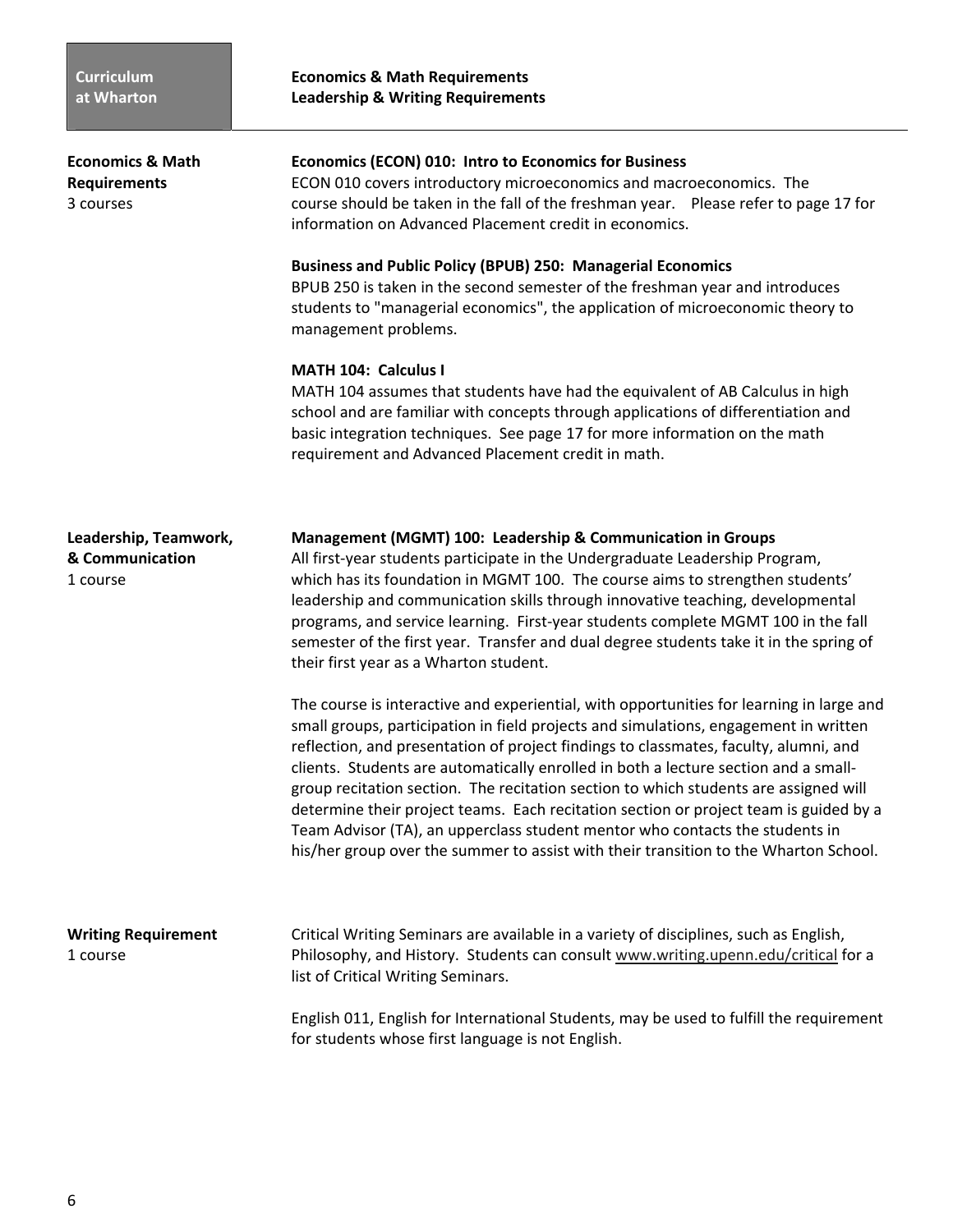**Business Fundamental Requirements** 

**Business Fundamentals Accounting (ACCT) 101 & 102: Principles of Accounting**

9 courses These courses in financial and managerial accounting provide a broad understanding of how an organization reports on its financial position and the decisions leaders must make when creating financial reports.

### **Statistics (STAT) 101 & 102: Introductory Business Statistics**

Two semesters of Statistics are required after completion of Math 104. Students who earn AP credit for STAT 111 may enroll in STAT 102 upon completion of MATH 104. First-year students who have already completed MATH 104 may enroll in STAT 101. STAT 430 and 431 or ESE 301 and 302 (offered through the School of Engineering and Applied Science) may also be used to fulfill the Statistics requirement and are usually taken by those students who:

- have completed MATH 114,
- have a strong interest in mathematics,
- are concentrating in Actuarial Science,
- are enrolled in a degree program with the School of Engineering and Applied Science (M&T or dual degree students).

## **Finance (FNCE) 100: Corporate Finance**

### **Finance (FNCE) 101: Monetary Economics & the Global Economy**

FNCE 100 introduces the theory and methods that are relevant for financial decisions made by firms. FNCE 101 is an intermediate-level course about macroeconomics and the global economy in which firms operate. Both courses have pre-requisites, and are appropriate only for upperclassmen.

Students cannot obtain credit for both FNCE 101 and ECON 102. Students who have already taken ECON 102 must take a higher-level finance elective to count toward the FNCE 101 requirement. For students concentrating in finance, this higher-level elective may not count towards the finance concentration.

### **Management (MGMT) 101: Introduction to Management**

This course addresses contemporary management challenges stemming from changing organizational structures, complex environmental conditions, new technological developments and increasingly diverse workforces. The course will examine the issues involved in managing and being managed. It will also equip students to become effective contributors to organizations.

### **Marketing (MKTG) 101: Introduction to Marketing**

Every organization is faced with the challenge of how to communicate its mission, products and services to the world. An introduction to the methods of marketing teaches students how to think systematically about this challenge and how organizations can address this need.

## **Operations and Information Management (OPIM) 101: Introduction to the Computer as an Analysis Tool**

This course introduces students to Microsoft Excel and other technology that will be useful for both academic and professional purposes.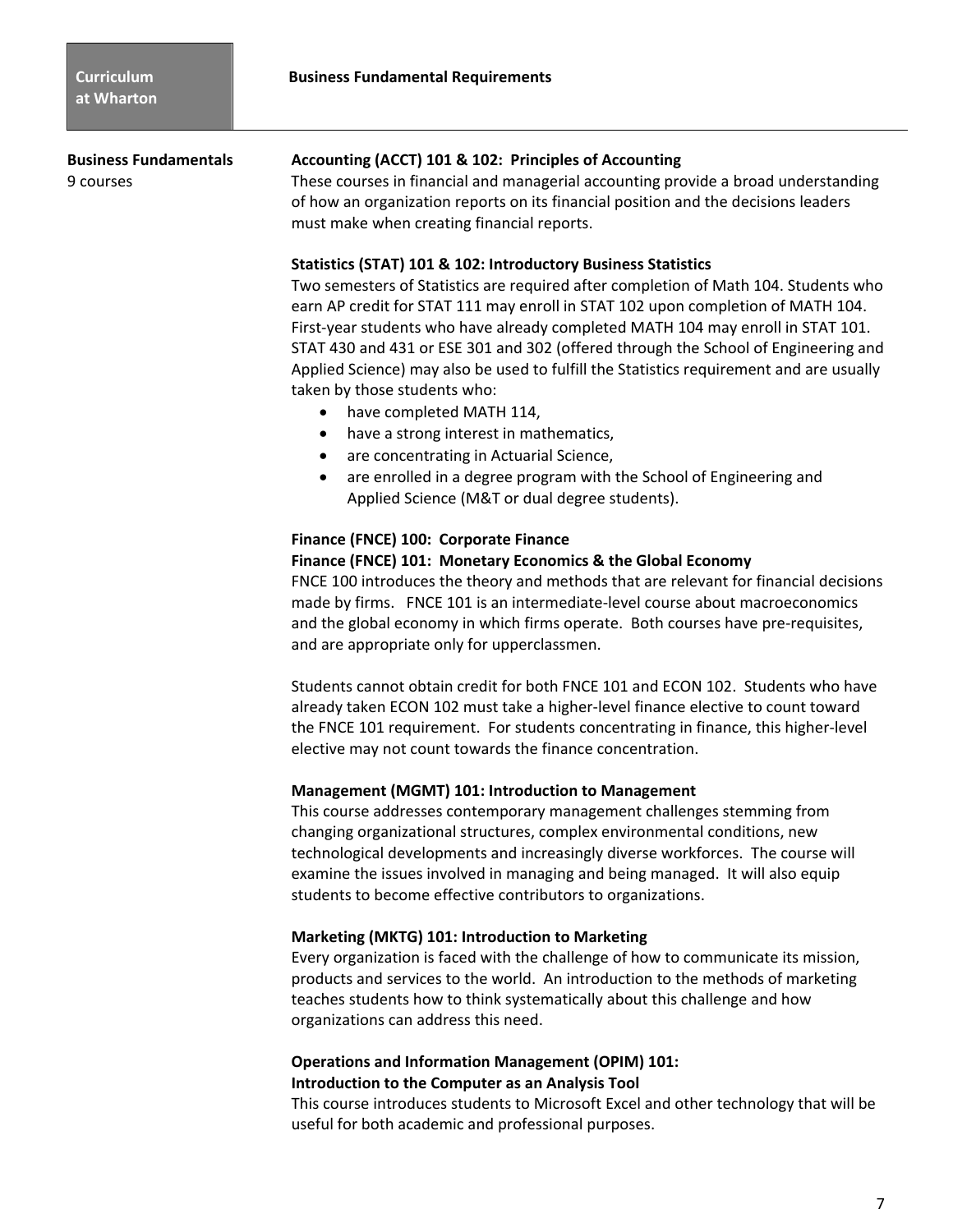| <b>Societal Environment</b><br>Any 2 of these 3 courses<br>will fulfill the requirement.       | Legal Studies (LGST) 101: Introduction to Law & Legal Process<br>This course considers basic concepts of law and legal process in the U.S. and<br>other legal systems. It introduces the fundamentals of rigorous legal analysis.<br>Legal Studies (LGST) 210: Corporate Responsibility & Ethics                                                                                                                                                                                                                  |  |
|------------------------------------------------------------------------------------------------|-------------------------------------------------------------------------------------------------------------------------------------------------------------------------------------------------------------------------------------------------------------------------------------------------------------------------------------------------------------------------------------------------------------------------------------------------------------------------------------------------------------------|--|
|                                                                                                | This course provides a structure for thinking through problems and developing<br>appropriate responses when ethical challenges arise.                                                                                                                                                                                                                                                                                                                                                                             |  |
|                                                                                                | Business & Public Policy (BPUB) 203: Business in the Global Political Environment<br>Organizations around the world must interact not only with their clients, customers<br>and shareholders, but also with the communities in which they are located and with<br>governments. This course discusses how firms respond to regulatory and political<br>forces in the external environment.                                                                                                                         |  |
| <b>Organizational Environment</b><br>Any 1 of these 2 courses<br>will fulfill the requirement. | <b>Management (MGMT) 104: Industrial Relations &amp; Human Resource Management</b><br>One of the most important managerial tasks is developing rewarding and<br>productive relationships with co-workers and employees. This course teaches<br>students how to approach issues in the management of human resources at all levels<br>of an organization.                                                                                                                                                          |  |
|                                                                                                | Insurance (INSR) 205: Risk Management<br>All firms must cope with risks: financial risks, risks associated with destruction of<br>property, and risks associated with variability in human behavior. This course<br>discusses the risks companies face and how they can best plan to minimize negative<br>effects.                                                                                                                                                                                                |  |
| <b>Business Breadth</b><br>3 courses                                                           | This three-course requirement is designed to give students a broad sampling of<br>various business fields beyond the fundamental core and concentration courses.<br>Business Breadth courses must meet the following requirements:<br>all Business Breadths must be upper-level, non-core Wharton courses,<br>$\bullet$<br>each Business Breadth must be from a different Wharton department,<br>$\bullet$<br>each Business Breadth must be outside of the student's department of<br>$\bullet$<br>concentration. |  |
|                                                                                                | Students may not double-count a Business Breadth course with any other part of the<br>curriculum except for one course in each concentration beyond the primary<br>concentration.                                                                                                                                                                                                                                                                                                                                 |  |
| <b>Business Depth</b><br>(Concentration)<br>4 courses                                          | All students in the Wharton undergraduate program major in business, but<br>each selects an area of concentration. Students usually begin their business<br>concentration in the junior year. The concentration consists of four courses above<br>the introductory level, which provide the opportunity to explore one area of business<br>more thoroughly. For more detailed information on concentrations, please refer to<br>page 12.                                                                          |  |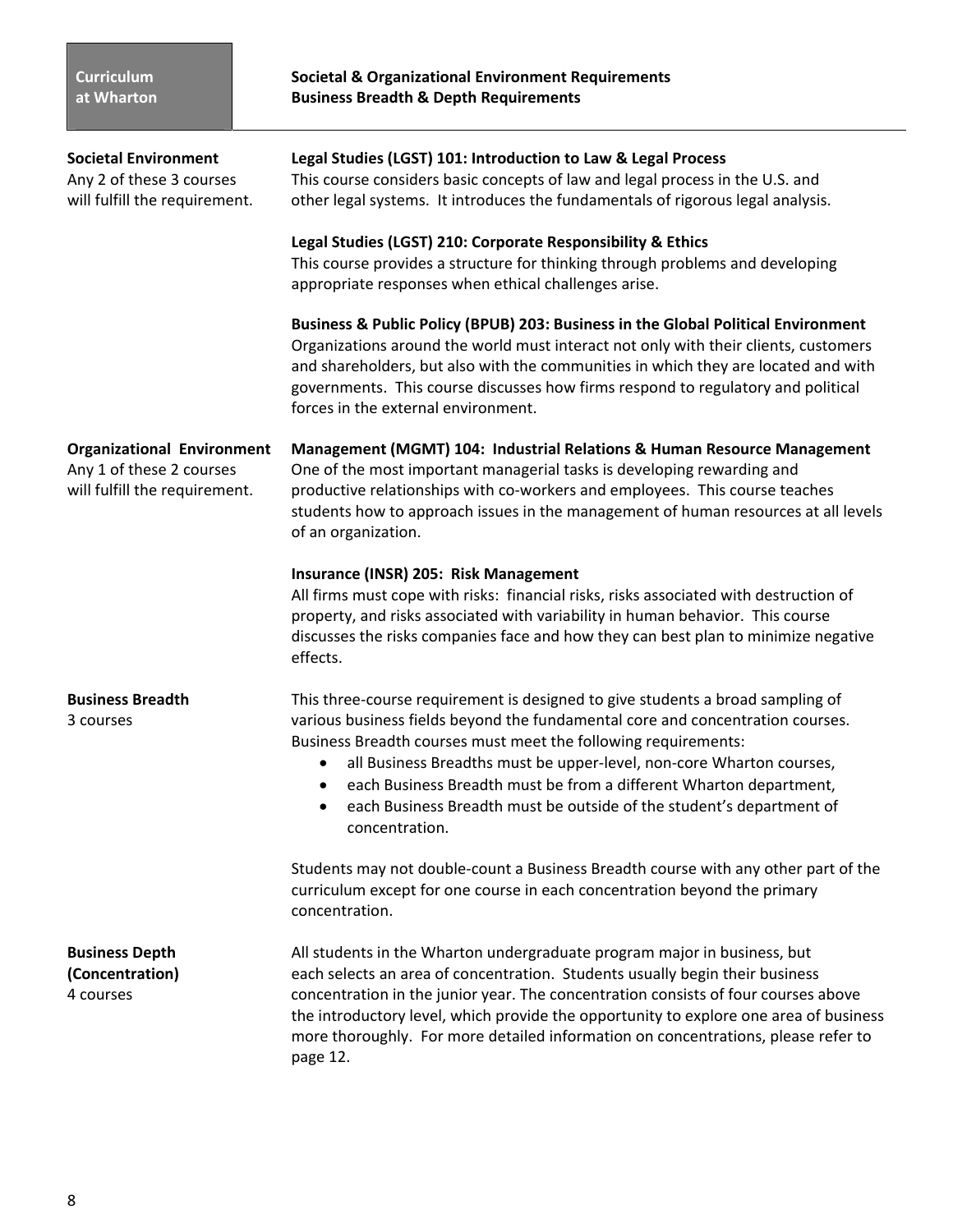One of the main objectives of the Wharton undergraduate curriculum is to combine the study of business with the study of the arts and sciences. A total of seven courses are necessary to fulfill this requirement, with at least two in each category and three in one category. Any course in the General Education Distribution may be taken pass/fail if it does not apply to a minor or is not used to fulfill the Global Environment requirement. Please refer to page 38 for more information on the pass/fail policy. Freshmen students can fulfill General Education requirements with Freshmen Seminars, which provide an excellent introduction to academic life at Penn. For more information about Freshmen Seminars, please visit: http://www.college.upenn.edu/courses/seminars/freshman.php .

| <b>Social Structures</b><br>At least 2 courses        | Departments and/or schools that typically offer Social Structure courses include<br>Criminology, Economics, Health and Societies, History, International Relations,<br>Political Science, Sociology, and Urban Studies.                                                                                                                                                                                                                                                                                                                                                     |  |  |
|-------------------------------------------------------|-----------------------------------------------------------------------------------------------------------------------------------------------------------------------------------------------------------------------------------------------------------------------------------------------------------------------------------------------------------------------------------------------------------------------------------------------------------------------------------------------------------------------------------------------------------------------------|--|--|
|                                                       | Please note that not all courses in these departments are guaranteed to satisfy the<br>Social Structure requirement. Students who are unsure which requirement a course<br>will fulfill should consult with an academic advisor in the Undergraduate Division.                                                                                                                                                                                                                                                                                                              |  |  |
| Language, Arts, & Culture<br>At least 2 courses       | Departments and/or schools that typically offer Language, Arts, & Culture classes<br>include Cinema Studies, Comparative Literature and Literary Theory, English, Fine<br>Arts, History of Art, Linguistics, Music, Theater Arts and all language and literature<br>classes.                                                                                                                                                                                                                                                                                                |  |  |
|                                                       | Please note that not all courses in these departments are guaranteed to satisfy the<br>Language, Arts, & Culture requirement. Students who are unsure which requirement<br>a course will fulfill should consult with an academic advisor in the Undergraduate<br>Division.                                                                                                                                                                                                                                                                                                  |  |  |
|                                                       | Courses from the following departments can satisfy the Social Structures or<br>Language, Arts, & Culture requirement depending on the course content:<br>African Studies, Africana Studies, Anthropology, Asian American Studies, Classical<br>Studies, East Asian Languages and Civilizations, Folklore, French Studies, Gender,<br>Culture and Society, Hispanic Studies, Italian Studies, Jewish Studies, Latin American<br>and Latino Studies, Near East Languages and Civilizations, Philosophy, Politics and<br>Economics, Religious Studies, and South Asia Studies. |  |  |
| <b>Science &amp; Technology</b><br>At least 2 courses | Departments and/or schools that typically offer Science & Technology courses are<br>Biological Basis of Behavior, Biochemistry, Biology, Biophysics, Chemistry, Cognitive<br>Science, Earth and Environmental Studies, Logic, Information and Computation,<br>Mathematics, Physics and Astronomy, Psychology, Engineering, and Nursing.                                                                                                                                                                                                                                     |  |  |
|                                                       |                                                                                                                                                                                                                                                                                                                                                                                                                                                                                                                                                                             |  |  |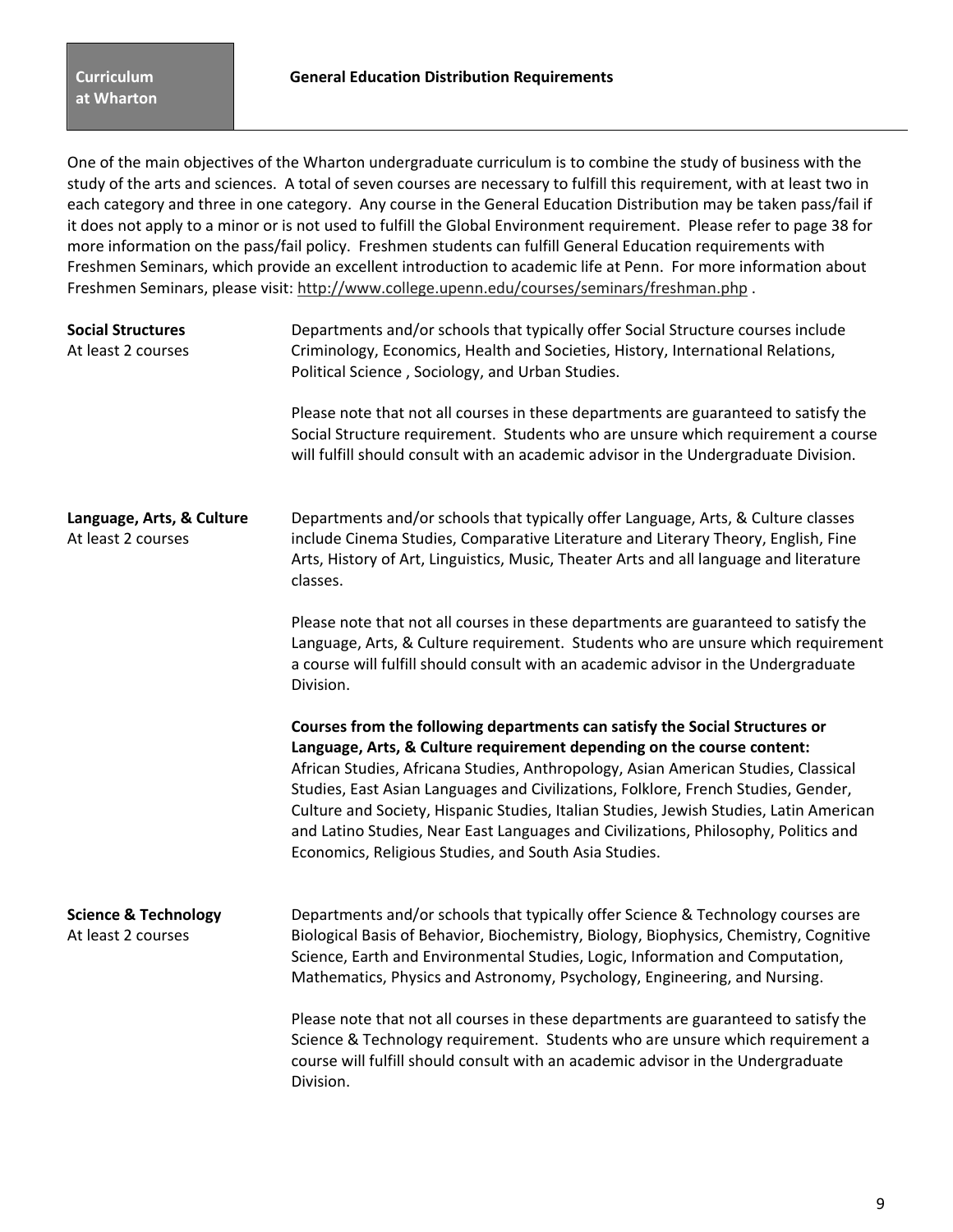| <b>Global Environment</b><br>3 courses     | The Global Environment requirement is fulfilled by 3 courses with substantial<br>international content. Global Environment courses must deal predominantly with<br>regions outside of the United States. Freshmen students can fulfill Global<br>Environment requirements with Freshmen Seminars, which provide an excellent<br>introduction to academic life at Penn. For more information about Freshmen<br>Seminars, please visit:<br>http://www.college.upenn.edu/courses/seminars/freshman.php.                                                                                                                          |
|--------------------------------------------|-------------------------------------------------------------------------------------------------------------------------------------------------------------------------------------------------------------------------------------------------------------------------------------------------------------------------------------------------------------------------------------------------------------------------------------------------------------------------------------------------------------------------------------------------------------------------------------------------------------------------------|
|                                            | The following policies apply to Global Environment courses:<br>Two of these courses may double-count with the Social Structure or<br>$\bullet$<br>Language, Arts, & Culture requirements.<br>Global Environment courses may not be taken pass/fail.<br>$\bullet$<br>A maximum of one business course may be used to satisfy a Global<br>$\bullet$<br>Environment requirement. This business course cannot double-count with<br>any other requirement in the Wharton curriculum.<br>International students are not permitted to fulfill this requirement with<br>$\bullet$<br>courses about the United States.                 |
|                                            | Examples of the types of courses that fulfill the requirement include:<br>Courses that discuss international issues. This includes area studies courses<br>$\bullet$<br>about particular regions of the world.<br>Courses about non-American cultures, including courses in history, music,<br>$\bullet$<br>art, literature, and religious studies.<br>Upper-level language courses designated as "commercial" or "business".<br>$\bullet$<br>Business courses on international topics such as multinational management<br>$\bullet$<br>or international public policy (will not double count with any other<br>requirement). |
|                                            | Courses that may NOT be used to fulfill the requirement include the following:<br>Language courses that are not titled "commercial" or "business".<br>٠<br>Methodology courses, such as demography and ethnography.<br>٠<br>Courses about the immigrant populations in the United States<br>$\bullet$<br>Courses taken abroad that do not fit into the categories above                                                                                                                                                                                                                                                       |
|                                            | If you have questions about Global courses, please meet with an academic advisor in<br>the Undergraduate Division.                                                                                                                                                                                                                                                                                                                                                                                                                                                                                                            |
| <b>Unrestricted Electives</b><br>3 courses | Any three course units fulfill the Unrestricted Elective requirement. Students<br>pursuing a second concentration apply three of the concentration courses here.<br>Unrestricted Electives may be taken pass/fail unless they are being counted toward a<br>second concentration or a minor.                                                                                                                                                                                                                                                                                                                                  |
| <b>Non-Business Electives</b><br>2 courses | Non-Business Electives require two courses that are not from a Wharton<br>department. These courses may be taken pass/fail if they do not apply to a minor.                                                                                                                                                                                                                                                                                                                                                                                                                                                                   |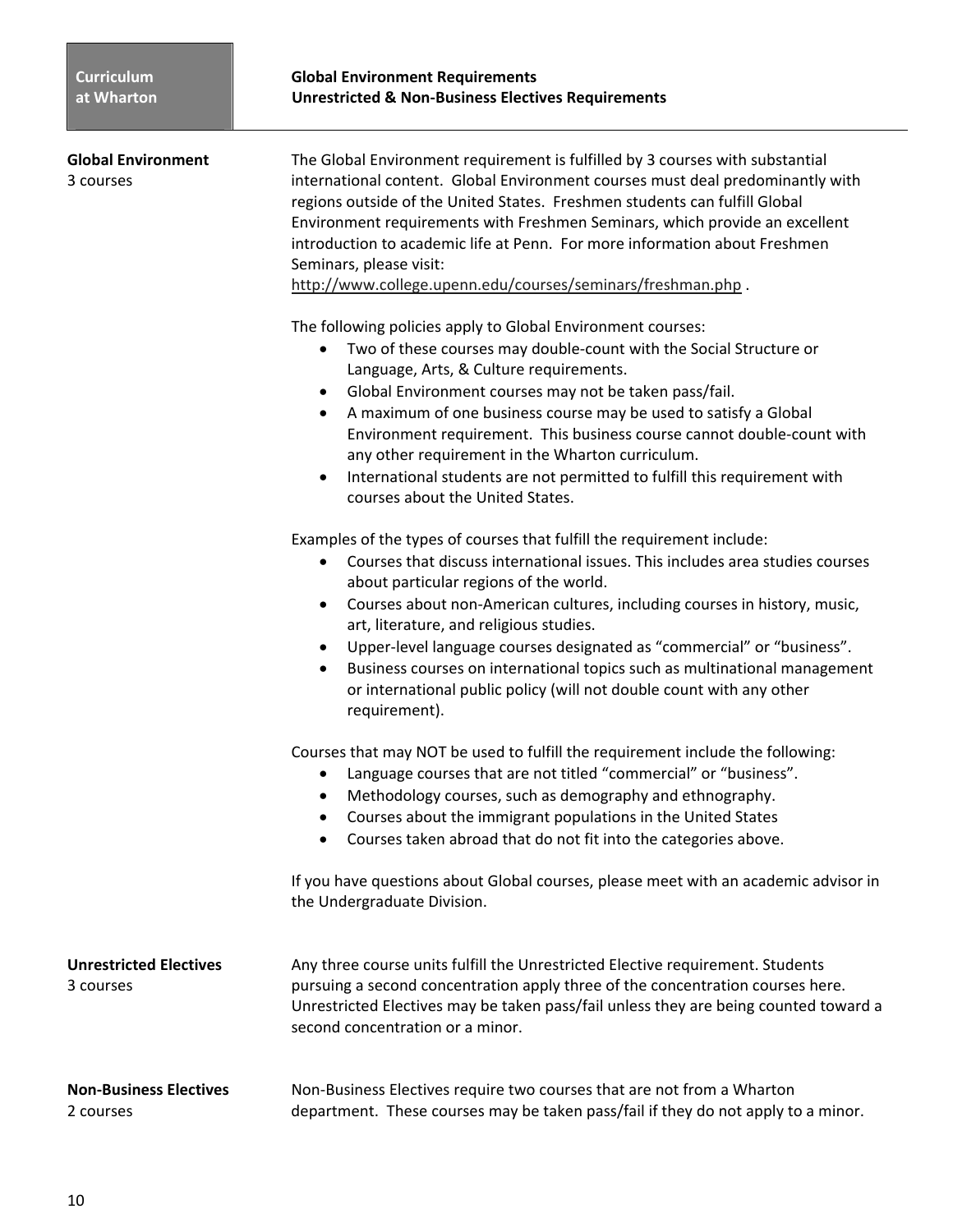**Foreign Language** In today's global business environment, an international perspective is an **Competency** important part of your undergraduate education. In addition to fulfilling the Global Environment requirement, students must also demonstrate competency in a foreign language other than English. Students who plan to continue with their high school language are urged to do so beginning in the fall semester of the first year. Refer to page 18 for information on foreign language placement.

Students may satisfy the foreign language requirement in any of the following ways:

- 1. A required score on a foreign language AP exam.
- 2. A required score on a SAT II foreign language exam.
- 3. For bilingual students, successful completion of a special test given by a department or by the Penn Language Center.
- 4. Successful completion of course requirements in a foreign language spoken outside the United States (usually through the fourth semester-level course).

Courses taken toward language competency may be applied to the Language, Arts, & Culture requirement or to Unrestricted or Non-Business Electives. They do not satisfy the Global Environment requirement.

Some study abroad programs require knowledge of a language beyond the minimum competency requirements. Consult with an advisor about language requirements for specific programs.

It is each student's responsibility to make sure that the Undergraduate Division has a record of the fulfillment of their language requirement. Students cannot graduate without satisfying the foreign language competency requirement.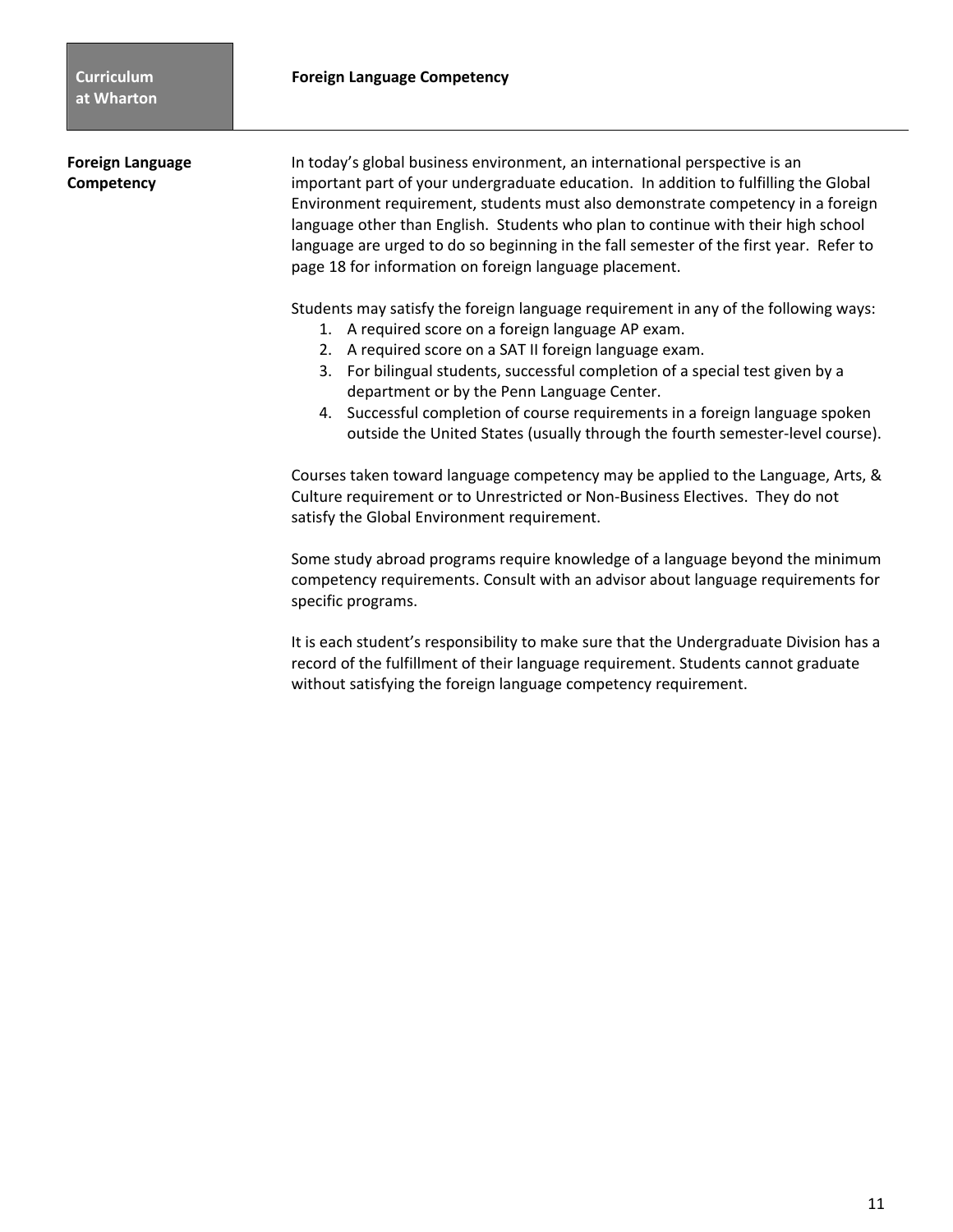| <b>Curriculum</b><br>at Wharton     | <b>Concentration Requirement</b>                                                                                                                                                                                                                                                                                                                                                                                                                                                                                                                                                                               |  |
|-------------------------------------|----------------------------------------------------------------------------------------------------------------------------------------------------------------------------------------------------------------------------------------------------------------------------------------------------------------------------------------------------------------------------------------------------------------------------------------------------------------------------------------------------------------------------------------------------------------------------------------------------------------|--|
| <b>Choosing a Concentration</b>     | The business concentration requirement is designed to provide an in-depth<br>focus in one specialty area. The concentration consists of four courses above the<br>introductory level.                                                                                                                                                                                                                                                                                                                                                                                                                          |  |
|                                     | Concentrations are often declared by the end of the sophomore year so that<br>students can register for upper-level courses during Advance Registration, but the<br>timeline to declare a concentration is flexible. Students usually begin their business<br>concentration in the junior year.                                                                                                                                                                                                                                                                                                                |  |
|                                     | Concentrations can be declared after the sophomore year if students are still<br>exploring their interests. Students can change their concentration at any time.                                                                                                                                                                                                                                                                                                                                                                                                                                               |  |
|                                     | Students should visit http://undergrad.wharton.upenn.edu/concentrations to<br>research concentrations that interest them. To declare or change a concentration,<br>students should speak to an academic advisor in the Undergraduate Division.<br>Concentration rules and requirements are governed by individual academic<br>departments. For more detailed information on specific requirements for each<br>concentration, please refer to the website listed above, consult with an academic<br>advisor in the Wharton Undergraduate Division, or speak with the concentration<br>advisor.                  |  |
| <b>Second Concentration</b>         | Students can complete more than one concentration. In most cases, students use<br>their 3 Unrestricted Electives to take courses towards their second concentration.<br>One course in the second concentration can double-count as a Business Breadth.<br>Students cannot double-count courses between concentrations.                                                                                                                                                                                                                                                                                         |  |
|                                     | Some concentrations are restricted as "second concentrations only". In these cases,<br>students must complete a primary concentration in addition to the secondary<br>concentration.                                                                                                                                                                                                                                                                                                                                                                                                                           |  |
| <b>Individualized Concentration</b> | Some students find that the standard concentrations do not satisfy their goals. These<br>students should explore the possibility of designing an individualized concentration,<br>consisting of four courses that are united by a common theme. An established<br>concentration can also be tailored to specific student interests by substituting a<br>required course with one not on the list of courses that traditionally defines the<br>concentration.                                                                                                                                                   |  |
|                                     | Students who wish to pursue this option should complete the following steps:<br>1. Consult with an academic advisor in the Undergraduate Division.<br>2. Draft a proposal listing the four courses to be included in the concentration<br>and present a reasoned argument for the individualized concentration.<br>3. Submit the proposal to a faculty member in the department of a related field<br>to provide guidance and to endorse the proposal in writing.<br>4. Submit the proposal and proof of faculty endorsement to the Petitions<br>Committee in the Wharton Undergraduate Division for approval. |  |

П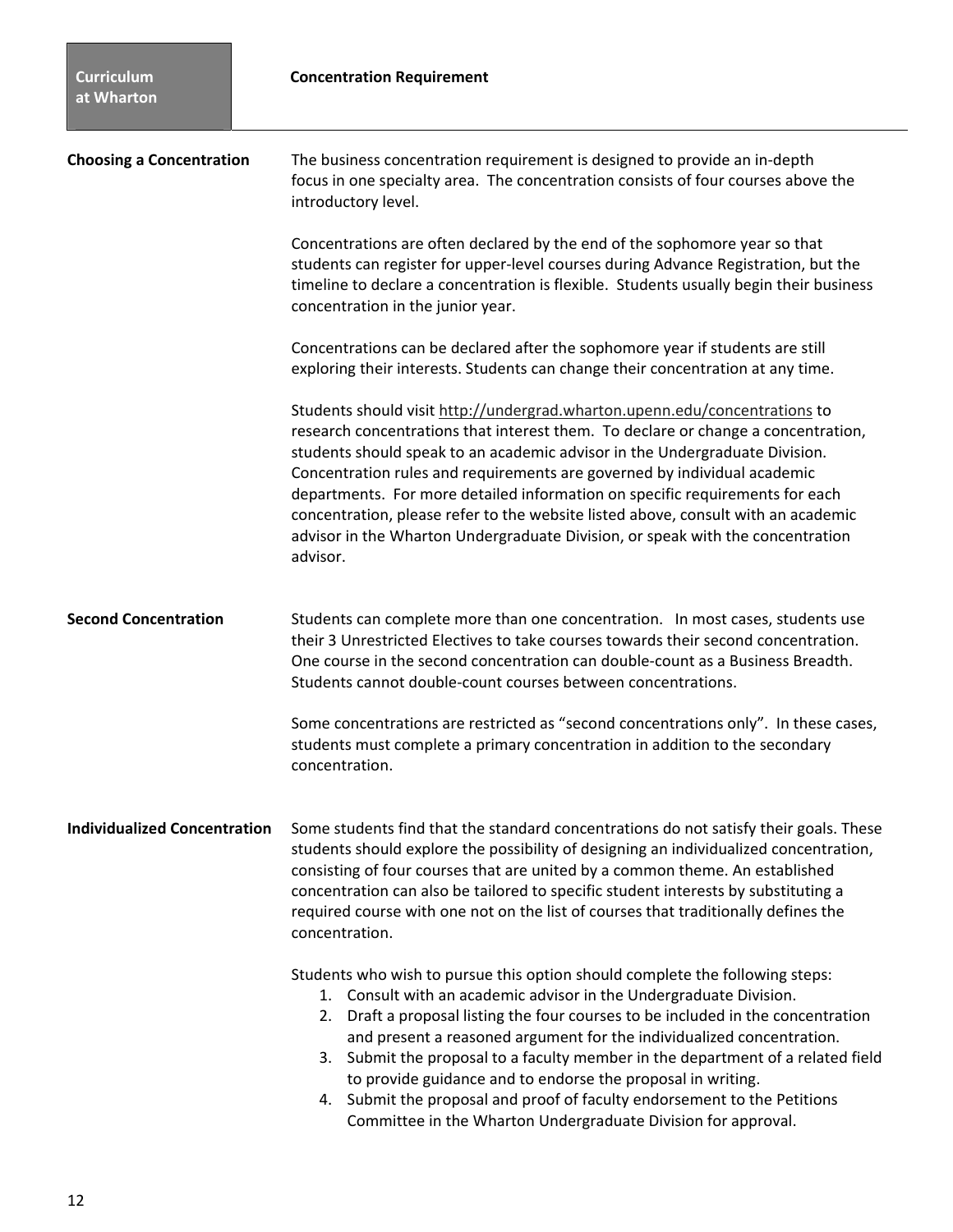# **Advising at Wharton**

- Why should I see an advisor?
- How do I make an appointment with an advisor?
- What types of advising are available?
- Who provides joint program advising?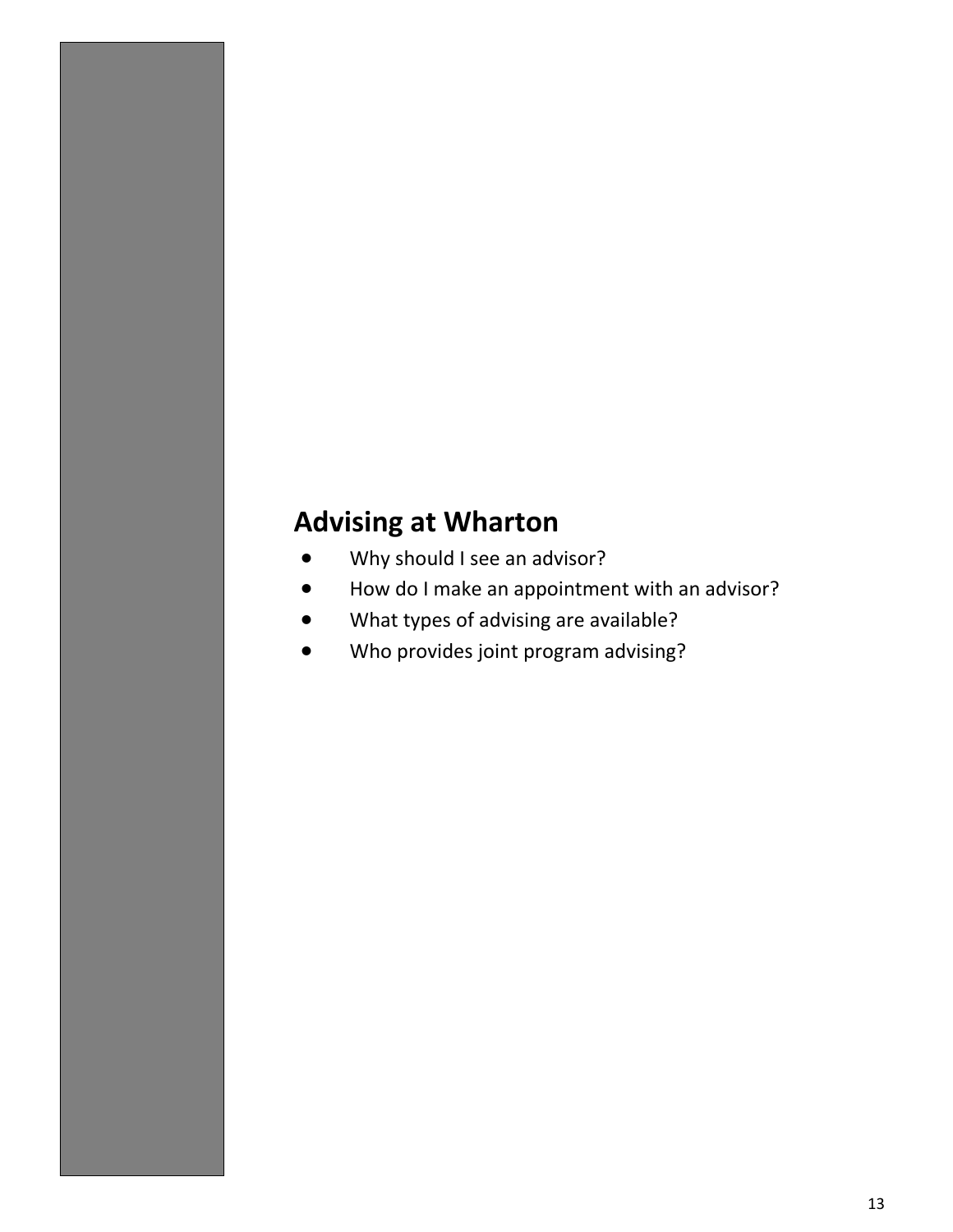| <b>Academic Advising</b>      | Incoming first-year students will be assigned to a summer academic advisor to help<br>answer questions about course selection, registration, and the general transition to<br>Penn. Summer advisor assignment information is enclosed in the first-year mailing,<br>and students are expected to connect with their advisor for guidance. Students are<br>free to speak with any available academic advisor in the Undergraduate Division,<br>although they are encouraged to consult with their assigned advisor first. |  |  |
|-------------------------------|--------------------------------------------------------------------------------------------------------------------------------------------------------------------------------------------------------------------------------------------------------------------------------------------------------------------------------------------------------------------------------------------------------------------------------------------------------------------------------------------------------------------------|--|--|
|                               | Advisors in the Wharton Undergraduate Division are available to help students:<br>clarify their intellectual, professional and/or personal goals,<br>select appropriate courses and educational experiences, and<br>$\bullet$<br>understand and access campus services and resources.<br>٠                                                                                                                                                                                                                               |  |  |
|                               | The Wharton Undergraduate Division advising office is open between 9 AM and 5<br>PM, Monday through Friday. Students can schedule appointments with an<br>individual advisor or can drop by during walk-in hours, which are posted on the<br>Undergraduate Division web site. The Undergraduate Division also facilitates group<br>advising and information sessions on various academic opportunities.                                                                                                                  |  |  |
|                               | For more information about advising in the Undergraduate Division, please visit<br>http://undergrad.wharton.upenn.edu/advising. To make an appointment with an<br>advisor, please call (215) 898-7608, email the advisor directly, or stop by G-95.                                                                                                                                                                                                                                                                      |  |  |
| <b>Concentration Advising</b> | Each concentration has a faculty member who serves as the concentration advisor.<br>Students can use concentration advisors to answer questions about the<br>concentration, courses offered, and potential futures in the concentration. A list of<br>concentration advisors can be found by viewing individual concentrations at:<br>http://undergrad.wharton.upenn.edu/concentrations/concentrations.cfm.                                                                                                              |  |  |
| <b>Peer Advising</b>          | Cohort Directors are Wharton sophomores who have been selected to serve as peer<br>advisors to first-year students and to help them make a smooth transition to<br>Wharton. Cohort Directors will help orient students to life on campus, acquaint<br>them with the University's resources, provide a current student's perspective, and<br>answer questions that arise during your time here.                                                                                                                           |  |  |
| <b>Joint Degree Advising</b>  | Due to the specialized nature of their academic experience, joint degree students in<br>the following programs are encouraged to contact their program directly for<br>advising:<br>Huntsman Program in International Studies and Business<br>$\bullet$<br>(215) 898-2058, huntsman.isb@wharton.upenn.edu<br><b>Nursing and Health Care Management Program</b><br>$\bullet$<br>(215) 898-6687, advisor@nursing.upenn.edu (School of Nursing)                                                                             |  |  |
|                               | (215) 898-7608, advising@wharton.upenn.edu (Wharton)<br>Jerome Fisher Program in Management and Technology<br>٠<br>(215) 898-4145, mgtech@seas.upenn.edu<br><b>Vagelos Program in Life Sciences and Management</b><br>$\bullet$<br>(215) 746-3035, Ism-info@pobox.upenn.edu                                                                                                                                                                                                                                              |  |  |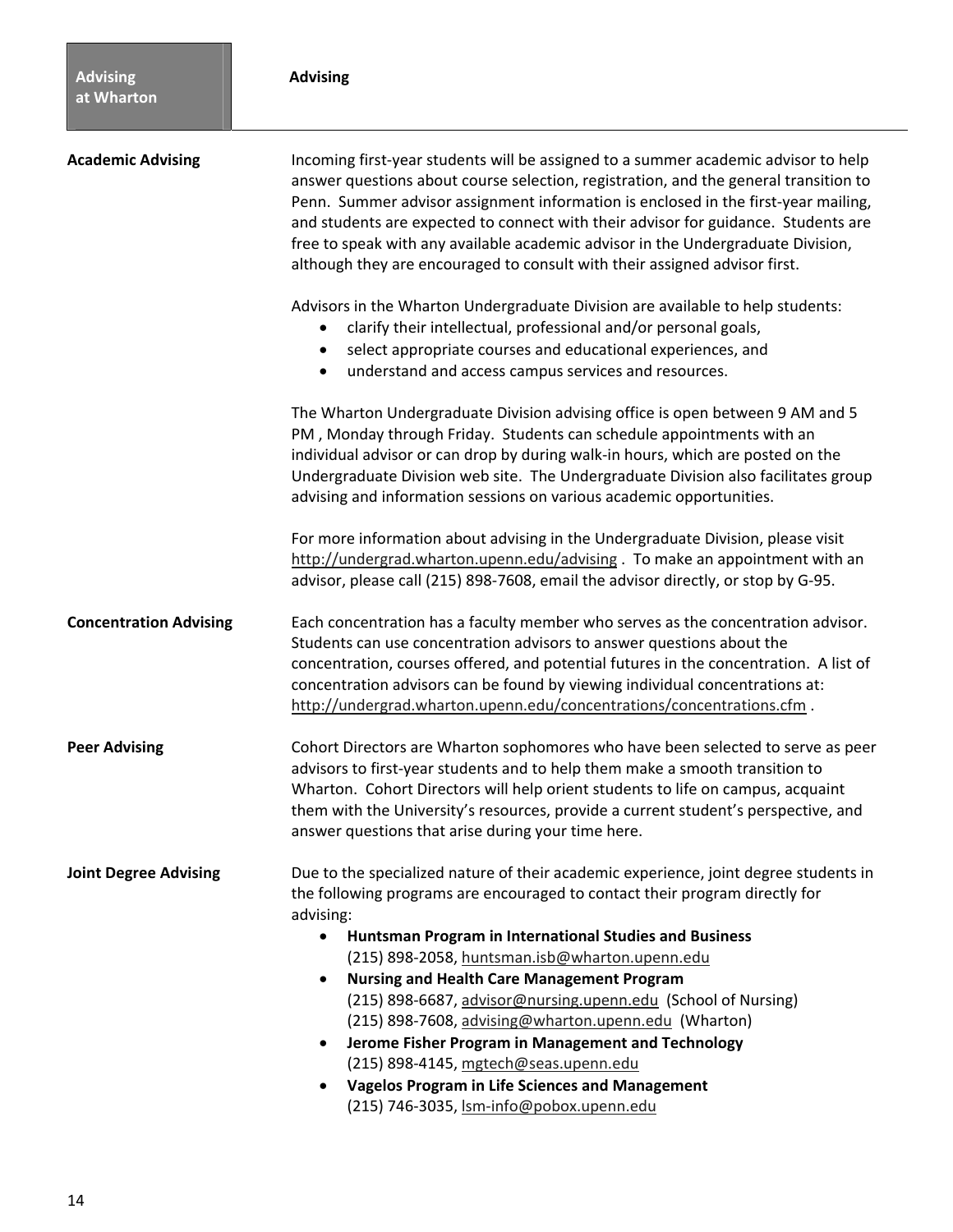# **Preparing for Wharton**

- Do my AP scores count for Wharton credit?
- How will I know which level courses to take?
- How do I register for classes?
- What important dates should I know?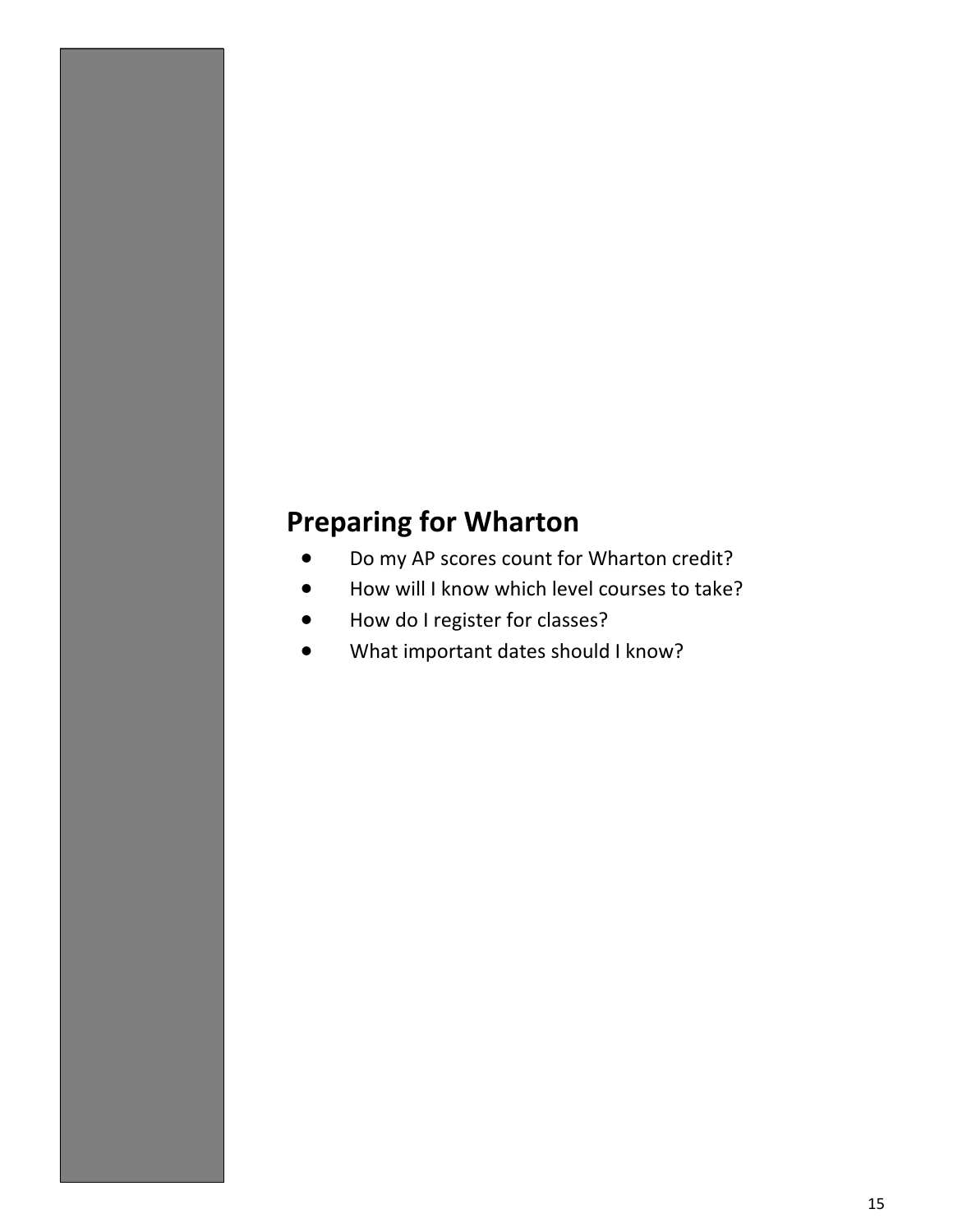**Advanced Placement,** The Office of Transfer Credit and Advanced Placement coordinates the posting of all **IB Exams, A-Levels, &** AP credits for incoming freshmen. For help regarding AP and pre-matriculation **Other Exams** course work credits, contact the office at (215) 898-6080.

> The Office of Transfer Credit and Advanced Placement also reviews and awards advanced placement credit on a case-by-case basis for:

- International Baccalaureate
- C.G.E. "A" Level examinations
- Other national exams, including the French Baccalaureate, German Abitur, Swiss Maturite and Canadian CEGEP program.

A list of credit given for AP and International Baccalaureate (IB) exams is available on the Undergraduate Admissions Office site: http://www.admissionsug.upenn.edu *.* 

The following chart provides guidance on how AP/IB credit can be applied to requirements within the Wharton undergraduate curriculum. Please note that only 1 cu in each of the General Education Distribution categories (Social Structures; Language, Arts, & Culture; Science & Technology) can be fulfilled by using AP/IB credit. Any additional AP/IB credit can be used to fulfill Unrestricted and Non-Business Elective requirements (up to 10 cus of credit maximum).

| <b>Subject</b>                      | Requirement                                      |
|-------------------------------------|--------------------------------------------------|
| Biology                             | Science & Technology                             |
| Chemistry                           | Science & Technology                             |
| Classical Studies - Latin           | Language, Arts, & Culture                        |
| Computer Science A                  | Science & Technology                             |
| <b>Computer Science AB</b>          | Science & Technology                             |
| English Language                    | Language, Arts, & Culture                        |
| English Literature                  | Language, Arts, & Culture                        |
| <b>Environmental Science</b>        | Science & Technology                             |
| <b>European History</b>             | Social Structures AND Global Environ.            |
| French Language                     | Language, Arts, & Culture                        |
| French Literature                   | Language, Arts, & Culture AND Global Environ.    |
| German Language                     | Language, Arts, & Culture                        |
| Math BC                             | <b>Math 104</b>                                  |
| Physics B                           | Science & Technology                             |
| Physics C (Mechanics)               | Science & Technology                             |
| Physics C (Electricity & Magnetism) | Science & Technology                             |
| Spanish Language                    | Language, Arts, & Culture                        |
| Spanish Literature                  | Language, Arts, & Culture AND Global Environ.    |
| <b>Statistics</b>                   | Stat 111 (will fulfill Stat 101 requirement upon |
|                                     | successful completion of Stat 102)               |
| <b>US History</b>                   | <b>Social Structures</b>                         |
| World History                       | Social Structures AND Global Environ.            |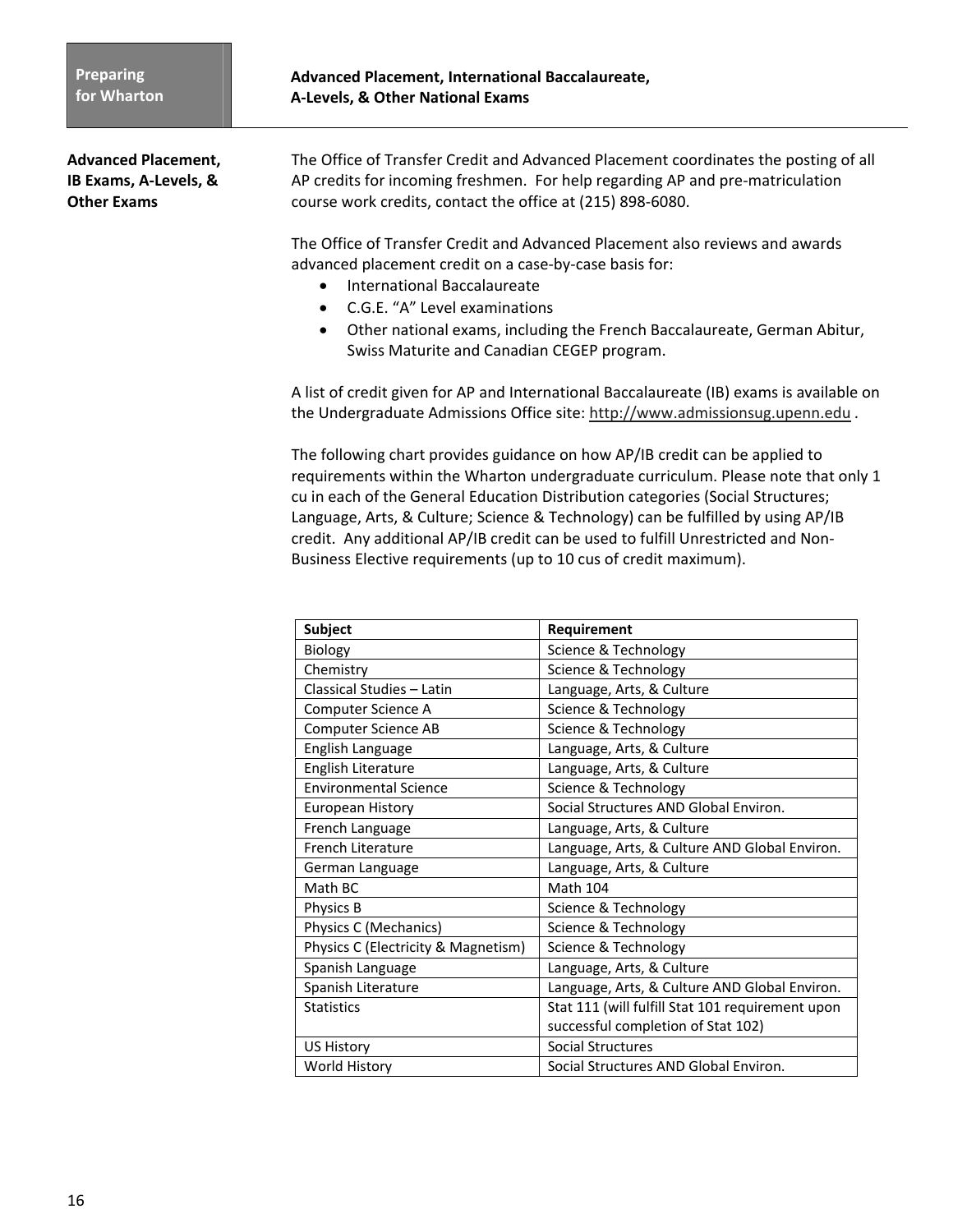**Economics Placement** Waivers for economics courses are granted by the Economics Department. ECON 010 may be waived ONLY in the case of students who receive waivers for BOTH ECON 001 (Introductory Microeconomics) and ECON 002 (Introductory Macroeconomics). Students who are waived from only ECON 001 may take either ECON 002 or 010. Students who are waived from only ECON 002 may take either ECON 001 or 010.

**Math Placement** MATH 104 assumes that students have had the equivalent of AB calculus in high school and are familiar with concepts through applications of differentiation and basic integration techniques. Students who did not take AB calculus in high school should start with MATH 103, which provides an introduction to calculus. MATH 104 can then be taken in a subsequent semester.

> Students should register for the Math course they think they will take based on their experience in the subject. Necessary adjustments can be made during the course selection period. Students can also take the internal placement exams administered by the Math Department during the first week of the fall and spring semesters to determine their Math placement. Please refer to http://www.math.upenn.edu for details about these internal exams and when they are offered.

Students who have credit for MATH 104 may register for the first semester of statistics (STAT 101 or 430) or continue with calculus (MATH 114). Please note that STAT 430 requires MATH 114 as a prerequisite.

Students in the Huntsman, Management and Technology, Nursing and Health Care Management, or Life Sciences and Management programs should consult their respective advisors for the requirements of their programs. Joseph Wharton Scholars are encouraged, but not required, to take MATH 114.

### **Please note that Wharton students are not permitted to take MATH 115.**

For more information about choosing the proper math course, please consult http://www.math.upenn.edu or contact the Math Department directly*.*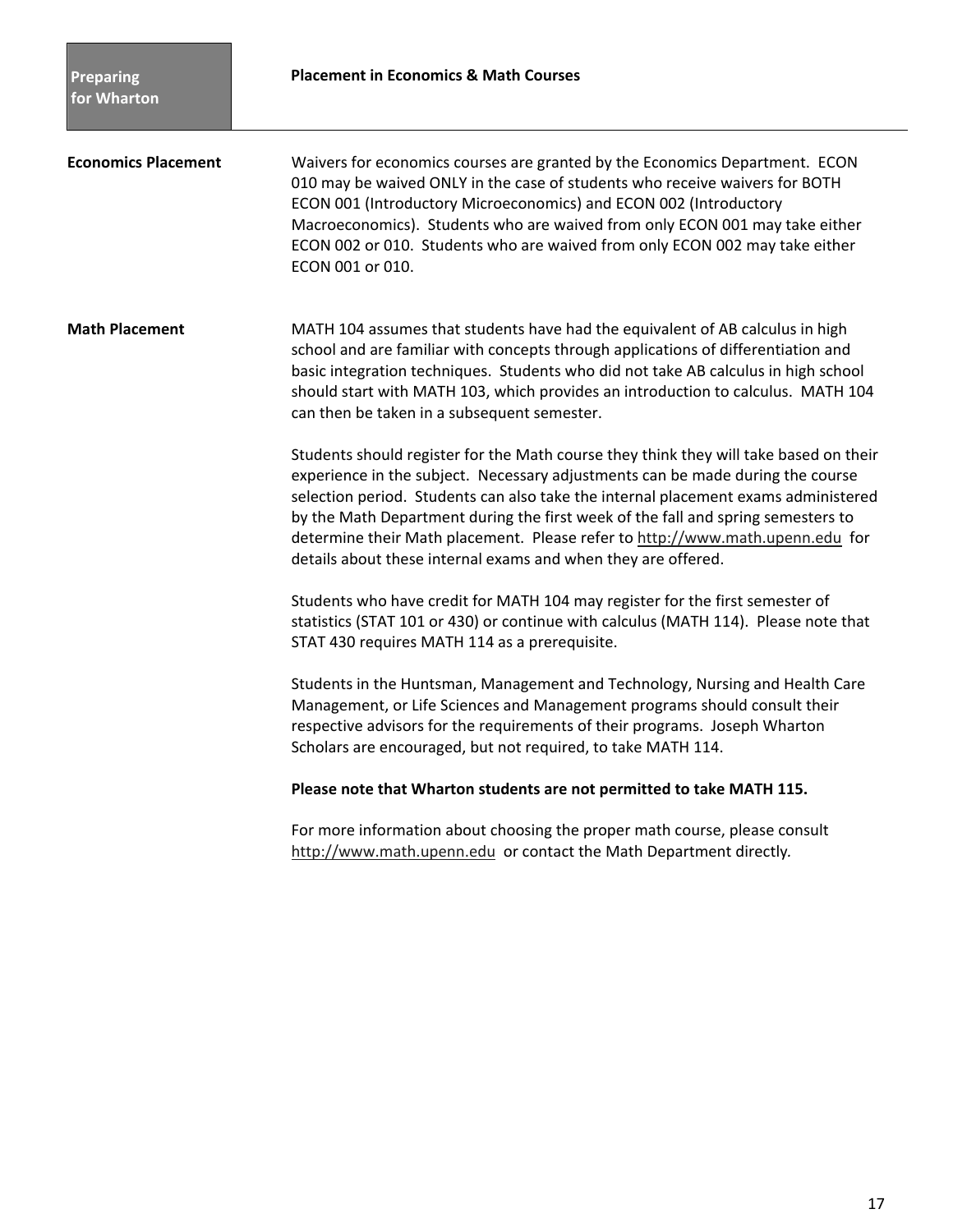**Foreign Language** Students who took a foreign language SAT II exam may automatically enroll in the **Placement a** appropriate level without taking the departmental placement exam.

> Students who did not take a foreign language SAT II exam or who did not earn the appropriate foreign language AP score must take a language placement exam to determine the appropriate level of the language placement. During New Student Orientation, students will have the opportunity to take a departmental placement exam. If the level of placement is different from the level of the language for which students have registered, they must alter their course registration accordingly during the first week of classes. Please view the following web site for more information on language placement exams: http://www.upenn.edu/nso .

The following table lists SAT II language scores and the corresponding level of the language for which students should register.

| Language       | <b>SAT II Score</b>              | Level  |
|----------------|----------------------------------|--------|
| French         | Under 380                        | 110    |
|                | $380 - 440$                      | 121    |
|                | $450 - 540$                      | 130    |
|                | $550 - 640$                      | 140    |
|                | 650+                             | Exempt |
| German         | Under 350                        | 101    |
|                | $350 - 440$                      | 102    |
|                | $450 - 540$                      | 103    |
|                | $550 - 640$                      | 104    |
|                | 650+                             | Exempt |
| <b>Hebrew</b>  | $700+$                           | Exempt |
| <b>Italian</b> | Under 380                        | 110    |
|                | $380 - 440$                      | 120    |
|                | $450 - 540$                      | 130    |
|                | $550 - 640$                      | 140    |
|                | $650+$<br>Exempt                 |        |
| Japanese       | Students who score 650+ may      |        |
|                | satisfy the language requirement |        |
|                | upon demonstration of oral       |        |
|                | proficiency.                     |        |
| Latin          | Under 450                        | 101    |
|                | $450 - 540$                      | 102    |
|                | 203<br>$550 - 590$               |        |
|                | $600 - 640$<br>204               |        |
|                | 650+<br>Exempt                   |        |
| <b>Russian</b> | Under 350<br>001                 |        |
|                | $350 - 440$                      | 002    |
|                | $450 - 540$                      | 003    |
|                | $550 - 640$                      | 004    |
|                | 650+<br>Exempt                   |        |
| <b>Spanish</b> | Under 380                        | 110    |
|                | $380 - 440$                      | 121    |
|                | $450 - 540$                      | 130    |
|                | $550 - 640$                      | 140    |
|                | 650+                             | Exempt |

Students who score between 600 and 640 on the French, German, Italian, and Spanish SAT II can be exempt from the language requirement if they pass an oral exam administered in the beginning of the semester. Contact the respective department to sign up for the exam.

Students who score below 700 on the Hebrew SAT II must take the placement exam administered through the Department of Near East Languages and Civilizations. A score of 700 or above on Part 2 of the Jerusalem Examination also exempts students from the Hebrew language requirement. Contact the department directly for more information.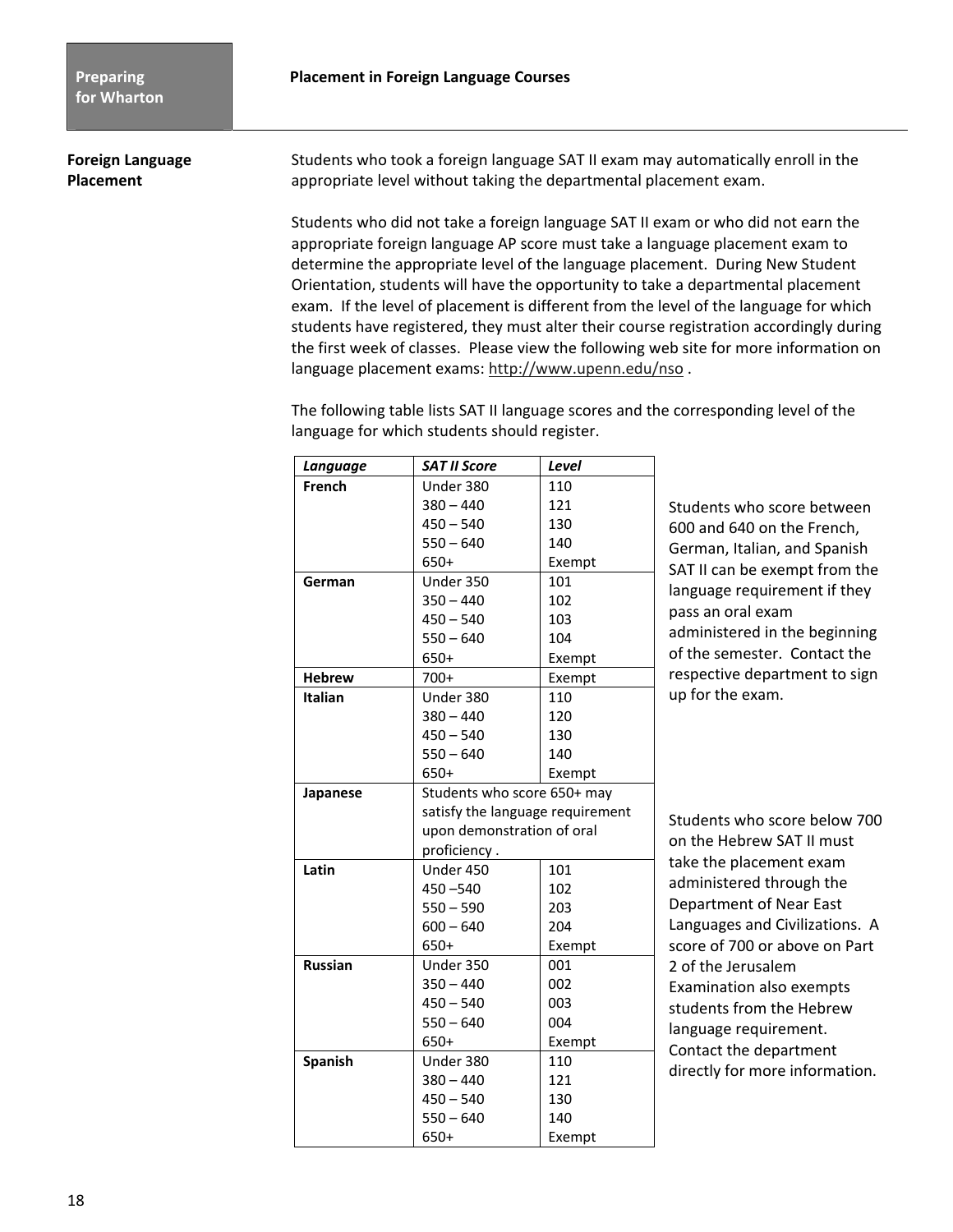**Pre-Matriculation** Some students take courses at other universities before they enroll at Penn. **Coursework <b>Students** can receive credit for this coursework, which is referred to as "prematriculation coursework".

> Up to 4 cus may be transferred in from pre-matriculation coursework. Grades received in pre-matriculation coursework are not factored into the student's G.P.A, but credit is granted for the courses. Credit is only given for courses with grades of "C" or better. Transfer credit for pre-matriculation coursework will be evaluated for Penn credit if:

- The course was taught at an accredited college or university by a regular faculty member.
- The course was open to enrollment by, and graded in direct competition with, regularly matriculated undergraduates at the college.
- The course was part of the normal curriculum published in the college's catalog.
- The course was not used to fulfill any high school graduation requirement.
- The course was taken for a grade (not pass/fail or audit).

Freshmen who are seeking credit for pre-matriculation coursework should send the following to the Office of Transfer Credit and Advanced Placement, housed within Undergraduate Admissions:

- an official transcript and a letter from the registrar of the college where the courses were taken, verifying that the above criteria were met,
- a description of the course work completed, and
- approval from the corresponding Penn department.

For help regarding pre-matriculation coursework credits, contact the Office of Transfer Credit and Advanced Placement at (215) 898-6080.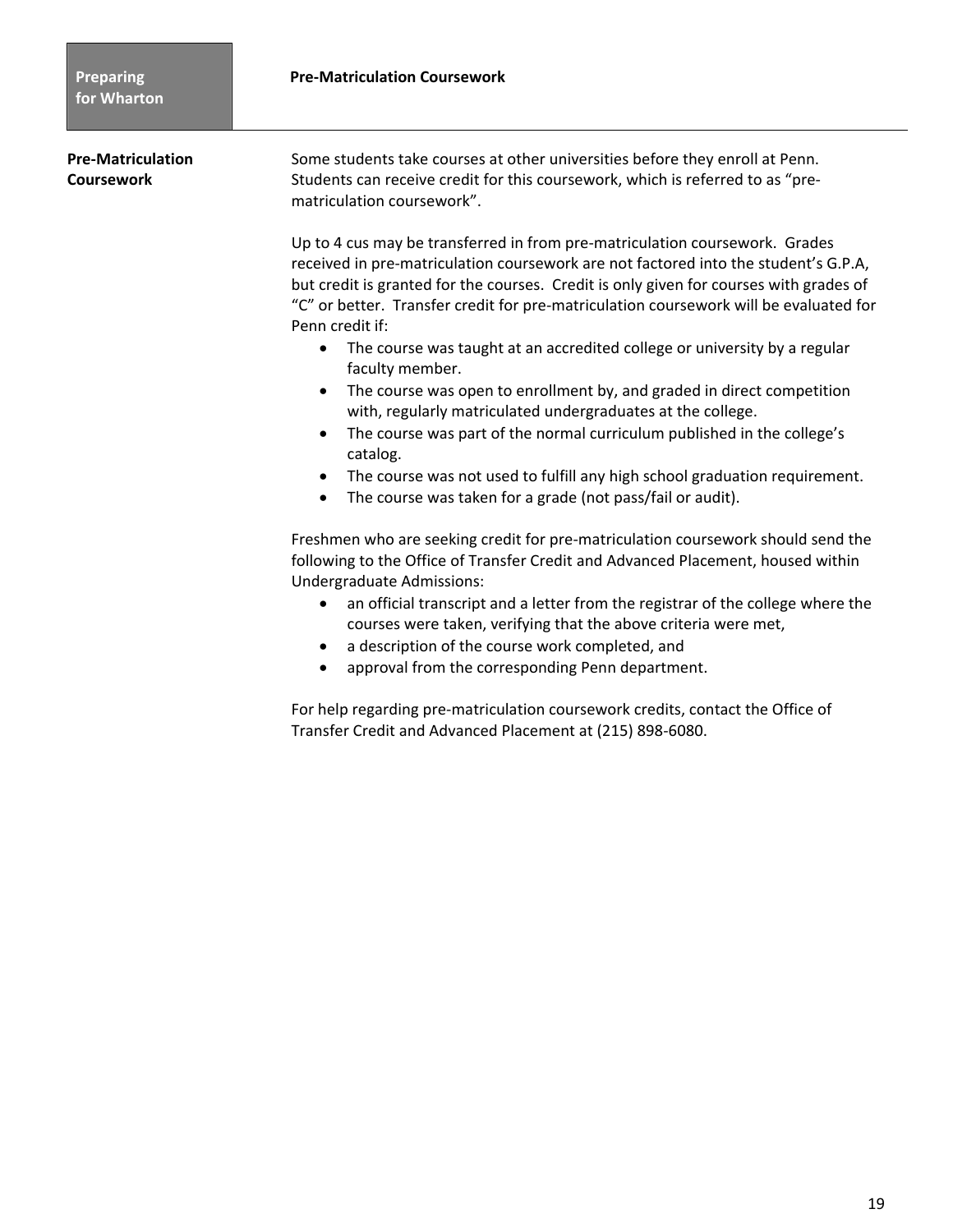| <b>Advance Registration</b> | Students will register for their classes in advance, during a period called "Advance<br>Registration". During Advance Registration, students request the courses and<br>sections they wish to enroll in for the upcoming semester.                                                                                                                                                                                                                                                                                                                                                                                                                                                                                                                                                                                                                                                                                                                                                                                                                                                                                                                                                                                                                                                                                                                                                                                                                                                                                                                            |
|-----------------------------|---------------------------------------------------------------------------------------------------------------------------------------------------------------------------------------------------------------------------------------------------------------------------------------------------------------------------------------------------------------------------------------------------------------------------------------------------------------------------------------------------------------------------------------------------------------------------------------------------------------------------------------------------------------------------------------------------------------------------------------------------------------------------------------------------------------------------------------------------------------------------------------------------------------------------------------------------------------------------------------------------------------------------------------------------------------------------------------------------------------------------------------------------------------------------------------------------------------------------------------------------------------------------------------------------------------------------------------------------------------------------------------------------------------------------------------------------------------------------------------------------------------------------------------------------------------|
|                             | Advance Registration dates are listed on the Academic Calendar, available<br>online at http://www.upenn.edu/almanac/3yearcal.html . Students are<br>strongly encouraged to request courses during Advance Registration.                                                                                                                                                                                                                                                                                                                                                                                                                                                                                                                                                                                                                                                                                                                                                                                                                                                                                                                                                                                                                                                                                                                                                                                                                                                                                                                                       |
|                             | A few weeks after Advance Registration closes, students will receive notification<br>from the Registrar's Office listing the courses in which they have actually been<br>enrolled. Failure to request courses during Advance Registration can result in<br>courses being closed and unavailable during the course selection period, which<br>begins after the Advance Registration period ends.                                                                                                                                                                                                                                                                                                                                                                                                                                                                                                                                                                                                                                                                                                                                                                                                                                                                                                                                                                                                                                                                                                                                                               |
|                             | Advance Registration is not time-sensitive. Therefore, it does not matter when<br>students make their requests during the Advance Registration period. Students<br>should also keep in mind the following recommendations:<br>Access the Worksheet on Penn InTouch at<br>$\bullet$<br>https://sentry.isc.upenn.edu/intouch to review outstanding degree<br>requirements. Use the Course Schedule and Mock Schedule planning tools<br>on Penn InTouch to search for courses and plan a schedule.<br>Access the Course Register at<br>$\bullet$<br>http://www.upenn.edu/registrar/register/index.html to find out additional<br>information about courses. The Course Register will list when a course has<br>multiple parts (such as a lecture and recitation or a lecture and lab).<br>Students must request ALL parts of a course. Failure to do so results in<br>students being dropped from that course. Students must request the credit-<br>bearing section of the course first.<br>Do not request any courses that are in time conflict with each other.<br>$\bullet$<br>Schedules cannot contain courses that meet at overlapping times, and the<br>registration system will automatically drop students from one of the courses<br>contributing to the time conflict. Students may, however, schedule courses<br>back-to-back, as there is a ten-minute break between classes.<br>The system considers requests in the order in which they are made.<br>Students should request their courses in prioritized order, with top choices<br>listed first. |
|                             | Incoming first-year students should refer to the detailed information provided in the<br>freshman mailing for further guidance on selecting and registering for classes.                                                                                                                                                                                                                                                                                                                                                                                                                                                                                                                                                                                                                                                                                                                                                                                                                                                                                                                                                                                                                                                                                                                                                                                                                                                                                                                                                                                      |
|                             |                                                                                                                                                                                                                                                                                                                                                                                                                                                                                                                                                                                                                                                                                                                                                                                                                                                                                                                                                                                                                                                                                                                                                                                                                                                                                                                                                                                                                                                                                                                                                               |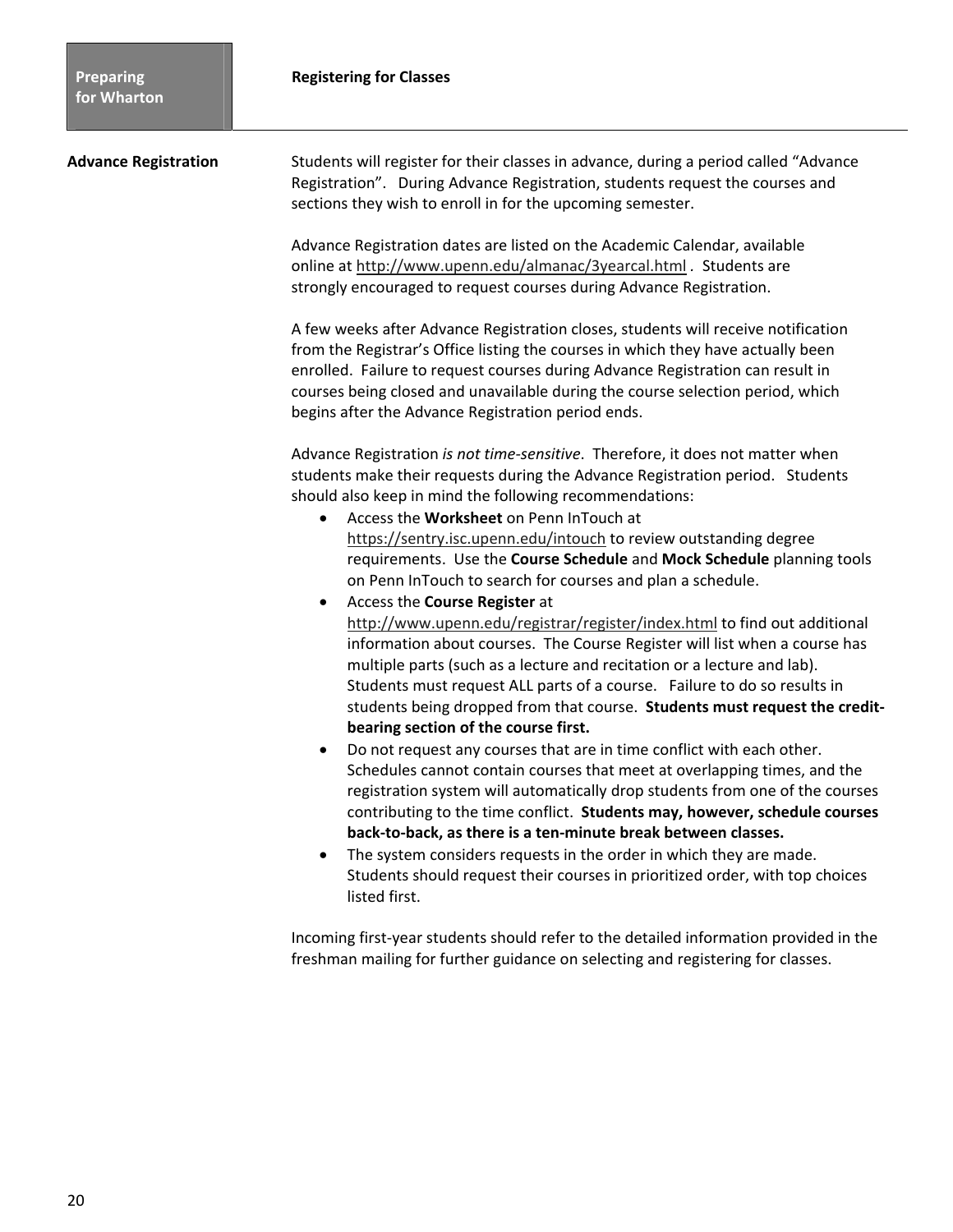| <b>Penn InTouch</b>         | All students register for courses via Penn InTouch, Penn's online registration system,<br>at the following site: https://sentry.isc.upenn.edu/intouch.<br>In addition to registration, Penn InTouch can be used to make schedule changes,<br>confirm registration, check grades, update address and contact information, update<br>privacy settings, and create an online worksheet to assist with course planning.<br>Students should familiarize themselves with Penn InTouch. Because Penn InTouch<br>contains students' personal information, students should take the necessary steps to<br>safeguard their password. Tips for information security can be found online at<br>http://www.upenn.edu/computing/security. |
|-----------------------------|-----------------------------------------------------------------------------------------------------------------------------------------------------------------------------------------------------------------------------------------------------------------------------------------------------------------------------------------------------------------------------------------------------------------------------------------------------------------------------------------------------------------------------------------------------------------------------------------------------------------------------------------------------------------------------------------------------------------------------|
| <b>Additional Resources</b> | <b>Course Search &amp; Mock Schedules</b><br>https://sentry.isc.upenn.edu/intouch<br>Penn InTouch offers Course Search and Mock Schedule tools. Sign into Penn InTouch<br>to access planning support.<br><b>Course Register</b><br>http://www.upenn.edu/registrar/register/index.html<br>The Course Register provides course descriptions for all course offerings at Penn,<br>sorted by department/subject.                                                                                                                                                                                                                                                                                                                |
|                             | <b>Freshmen Seminars</b><br>http://www.college.upenn.edu/courses/seminars/freshman.php<br>While not required, Freshman Seminars are an excellent introduction to academic<br>life at Penn, and are highly recommended for first- or second-semester students. The<br>primary goal of the Freshman Seminar program is to provide every freshman with<br>the opportunity for a direct personal encounter with a faculty member in a small<br>class setting devoted to a significant intellectual endeavor.<br><b>University Registrar's Homepage</b><br>http://www.upenn.edu/registrar<br>This web site provides links to the current Course Timetable (day and time schedule                                                 |
|                             | of courses), Course Register, grading information, transcript request information, the<br>academic calendar, Penn Course Review, and other planning resources.                                                                                                                                                                                                                                                                                                                                                                                                                                                                                                                                                              |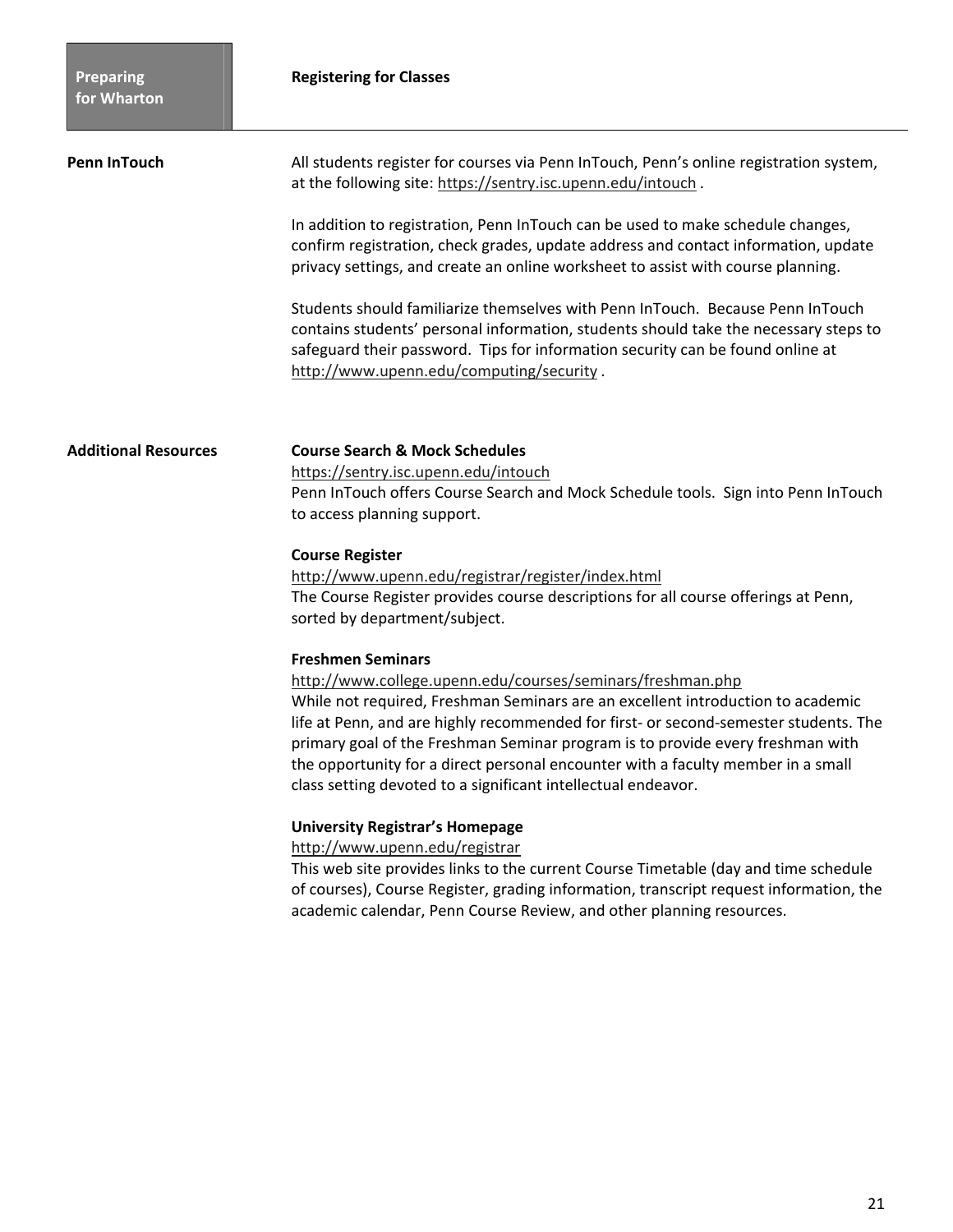Listed below is a partial academic calendar for the Fall term. For complete term information, including important dates for the Spring and Summer terms, please visit: http://www.upenn.edu/almanac/3yearcal.html.

| <b>Fall 2009</b><br>Move-in & Registration<br>for Transfer Students | Wednesday, September 2                       |
|---------------------------------------------------------------------|----------------------------------------------|
| Move-in for First-year Students                                     | Thursday, September 3                        |
| <b>New Student Orientation</b>                                      | Thursday, September 3- Tuesday, September 8  |
| Labor Day (no classes)                                              | Monday, September 7                          |
| Opening Exercises &<br><b>Freshman Convocation</b>                  | Tuesday, September 8                         |
| First Day of Classes                                                | Wednesday, September 9                       |
| <b>Course Selection Period ends</b>                                 | Friday, September 25                         |
| Drop Period ends                                                    | Friday, October 16                           |
| <b>Fall Break</b>                                                   | Saturday, October 17- Monday, October 19     |
| Family Weekend                                                      | Friday, October 23-Sunday, October 25 (Yale) |
| Homecoming                                                          | Saturday, November 7 (Princeton)             |
| Advance Registration, Spring Term                                   | Monday, November 9-Sunday, November 22       |
| Last day to withdraw from a course                                  | Friday, November 20                          |
| Thanksgiving Break begins<br>at close of classes                    | Wednesday, November 25                       |
| Thanksgiving Break ends at 8 a.m.                                   | Monday, November 30                          |
| <b>Fall Term Classes end</b>                                        | Thursday, December 10                        |
| <b>Reading Days</b>                                                 | Friday, December 11-Monday, December 14      |
| <b>Final Examinations</b>                                           | Tuesday, December 15- Tuesday, December 22   |
| <b>Fall Semester ends</b>                                           | Tuesday, December 22                         |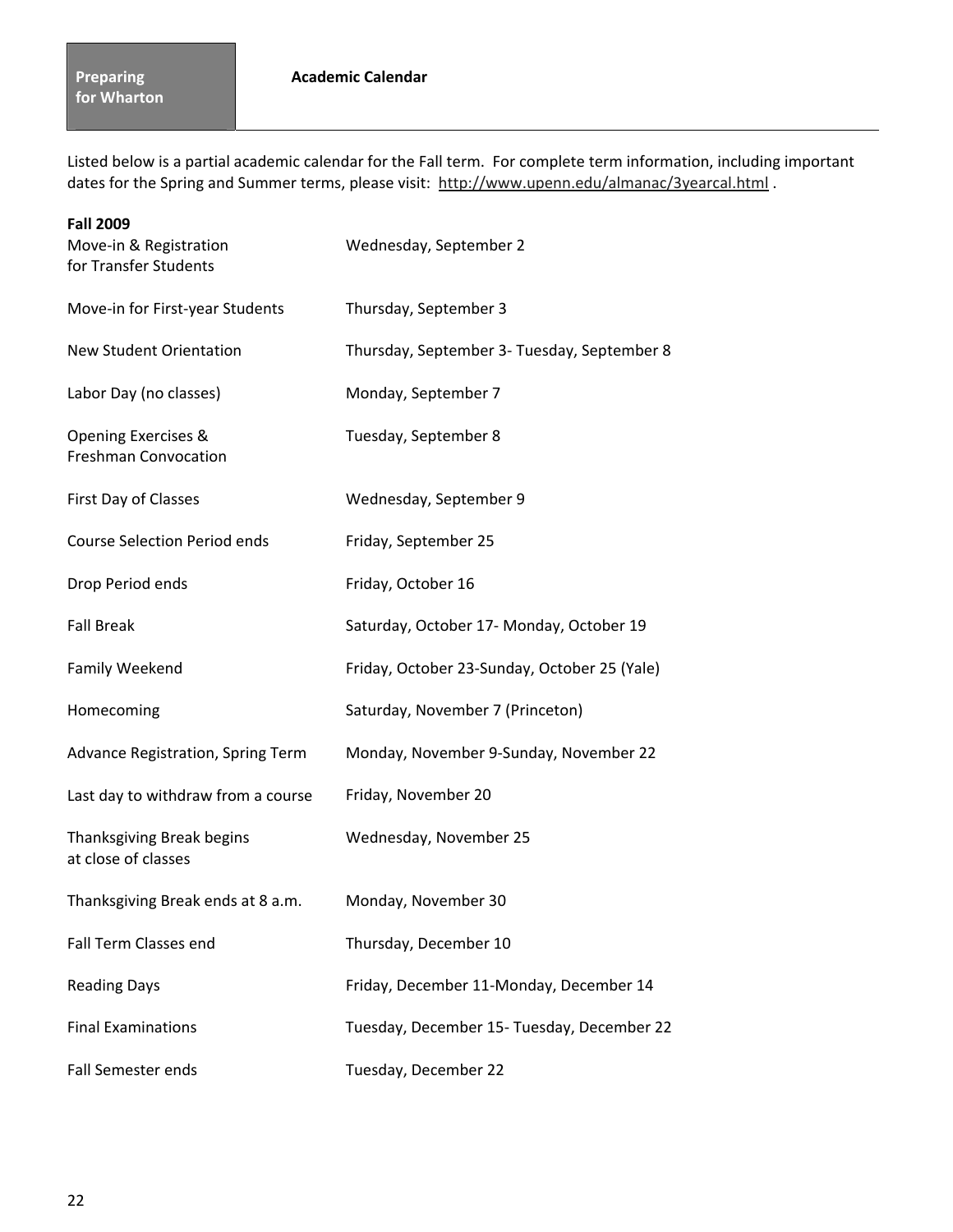# **Opportunities at Wharton**

- What academic and research opportunities are available?
- What study abroad opportunities are available?
- How do I get involved in student life?
- What on-campus resources are available to support me?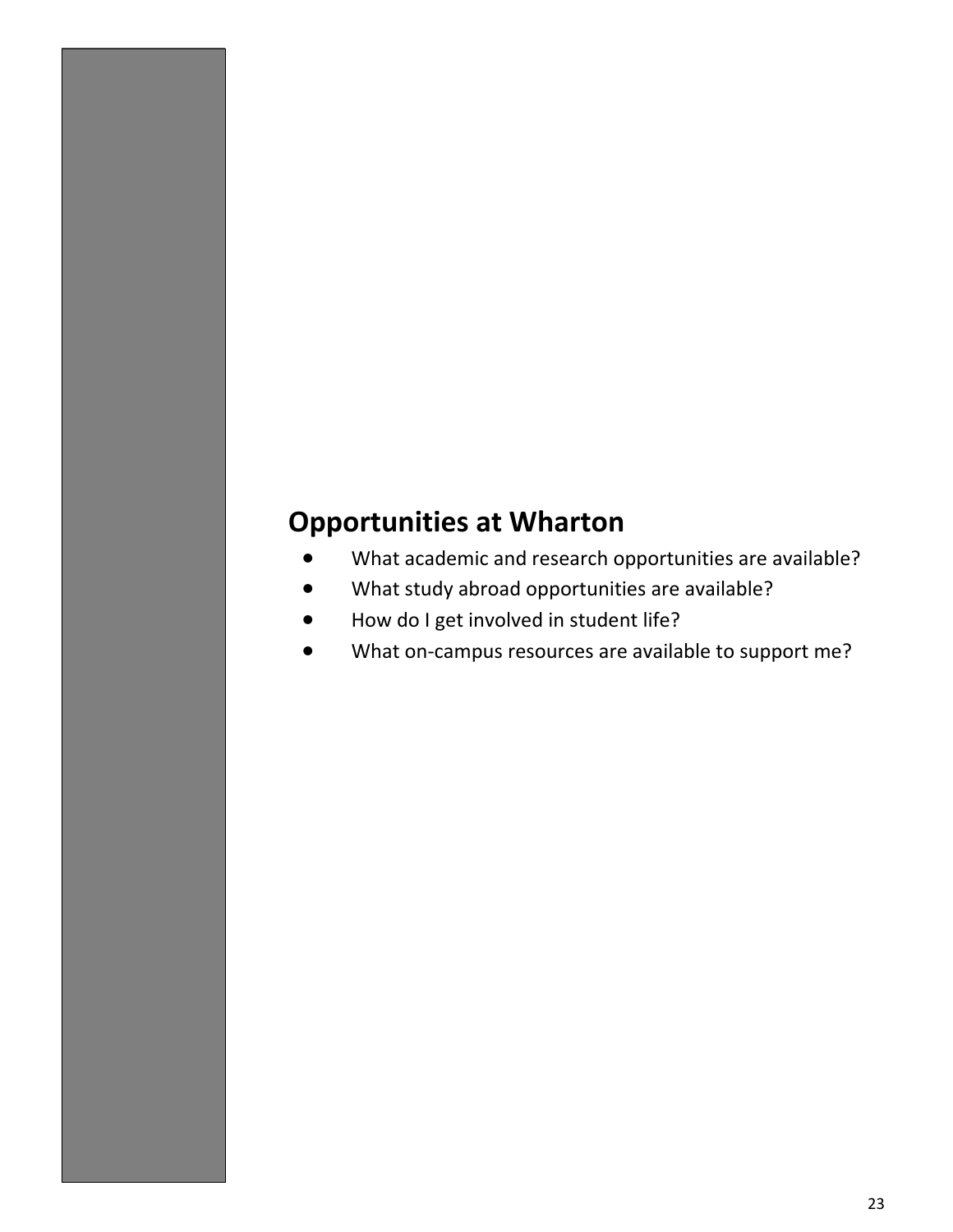### **Joint Degree Programs & Dual Degree Programs Internal Transfer & Minors**

| <b>Joint Degree</b>      | Joint degree programs are academic opportunities through which students complete<br>a specialized curriculum and earn degrees from two of the undergraduate schools at<br>the University of Pennsylvania.                                                                                                                                                                                                                                                                                                              |
|--------------------------|------------------------------------------------------------------------------------------------------------------------------------------------------------------------------------------------------------------------------------------------------------------------------------------------------------------------------------------------------------------------------------------------------------------------------------------------------------------------------------------------------------------------|
|                          | Students must apply for admission to the Huntsman Program in International Studies<br>and Business during their application process to Penn. Interested students do have<br>the opportunity to apply to the following joint degree programs after their first year<br>of study at Penn:                                                                                                                                                                                                                                |
|                          | <b>Vagelos Program in Life Sciences and Management</b><br>http://www.upenn.edu/lsm                                                                                                                                                                                                                                                                                                                                                                                                                                     |
|                          | Jerome Fisher Program in Management & Technology<br>http://www.upenn.edu/fisher                                                                                                                                                                                                                                                                                                                                                                                                                                        |
|                          | <b>Nursing &amp; Health Care Management Program</b><br>http://www.wharton.upenn.edu/academics/interdisciplinary/jointdegree.cfm                                                                                                                                                                                                                                                                                                                                                                                        |
| <b>Dual Degree</b>       | Wharton students can complete a dual degree with the College of Arts and Sciences,<br>the School of Engineering and Applied Science, or the School of Nursing. Unlike joint<br>degree programs, dual degree programs do not offer a specialized curriculum.<br>Instead, students must complete the traditional curriculum of two different<br>programs to earn two different degrees. Students interested in a dual degree must<br>consult with an academic advisor in the appropriate school to discuss requirements. |
| <b>Internal Transfer</b> | Wharton students who are interested in applying to transfer into one of the other<br>undergraduate schools at the University of Pennsylvania must meet with an advisor<br>in the respective school to discuss the internal transfer process and eligibility criteria.<br>Internal transfer may not be initiated until the student has completed one academic<br>year in Wharton.                                                                                                                                       |
|                          | External transfer students cannot apply for internal transfer to another school at<br>Penn. External transfer students can only apply for a dual degree program after two<br>resident semesters at Penn and must complete the degree program in their home<br>school.                                                                                                                                                                                                                                                  |
| <b>Minors</b>            | Students can pursue a minor in addition to their concentration. Minors are available<br>in schools across Penn, including Arts and Sciences, Education, Engineering and<br>Applied Science, Fine Arts, and Nursing. Minors usually require six to eight courses in<br>a particular field of study and are governed by individual academic programs and<br>departments. All courses applied toward a minor must be taken for a letter grade.                                                                            |
|                          | Students should consult the department web site(s) for the respective minor as well<br>as an academic advisor in the Wharton Undergraduate Division for more<br>information.                                                                                                                                                                                                                                                                                                                                           |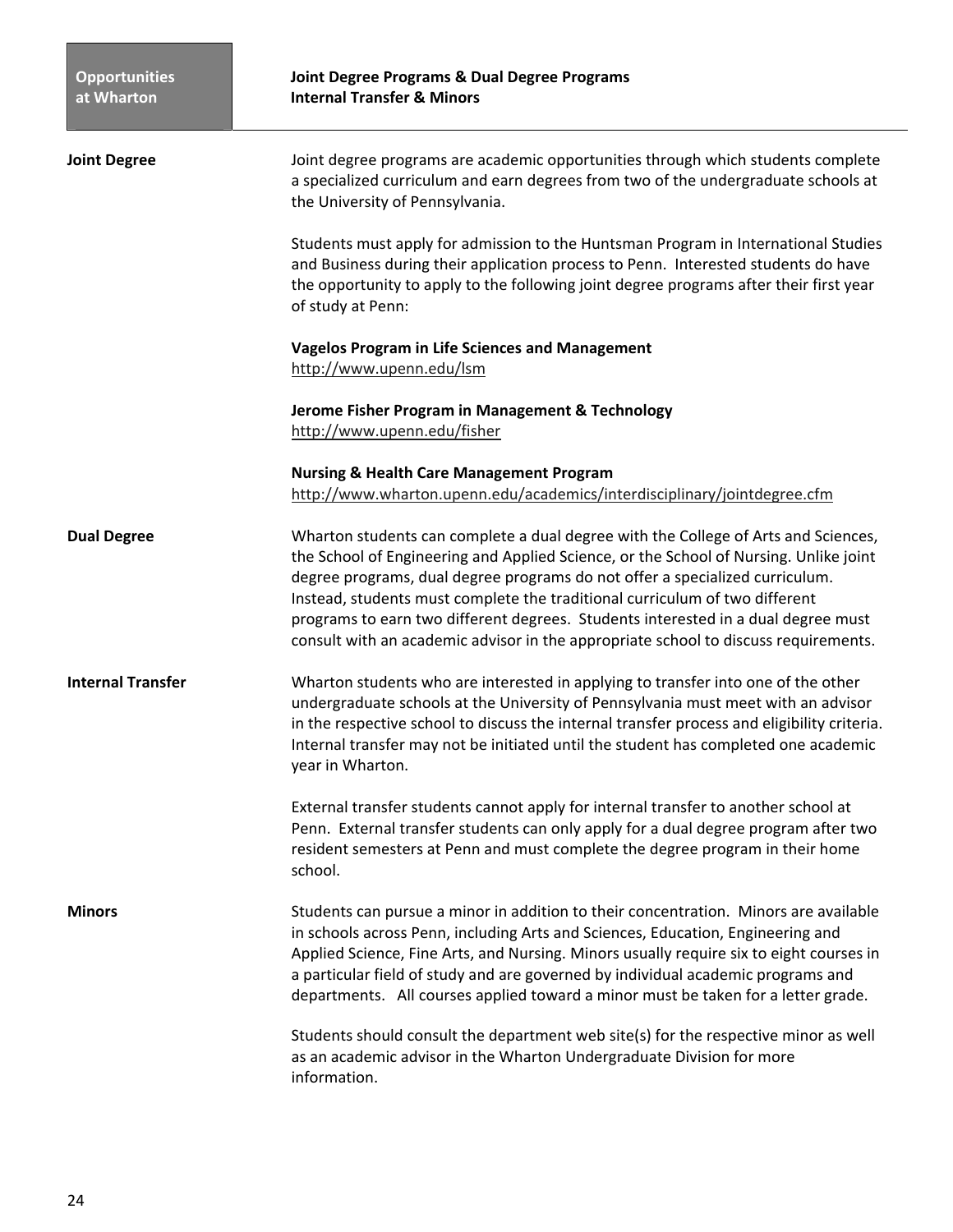| <b>Independent Study</b>                   | Independent study allows students to pursue academic interests not available in<br>regularly offered courses. The following rules apply to independent studies:<br>Independent study courses may not be taken pass/fail.<br>Only one independent study project can be completed in a semester.<br>$\bullet$<br>Students may not exceed more than two independent study projects within<br>$\bullet$<br>Wharton and two in non-Wharton departments.<br>A 3.4 cumulative GPA and completion of at least 24 cus are necessary to<br>$\bullet$<br>pursue an independent study.                                                                                                                                                                                                                                                                                                                                                                            |
|--------------------------------------------|-------------------------------------------------------------------------------------------------------------------------------------------------------------------------------------------------------------------------------------------------------------------------------------------------------------------------------------------------------------------------------------------------------------------------------------------------------------------------------------------------------------------------------------------------------------------------------------------------------------------------------------------------------------------------------------------------------------------------------------------------------------------------------------------------------------------------------------------------------------------------------------------------------------------------------------------------------|
|                                            | Students interested in pursuing an independent study must first meet with an<br>academic advisor. Then, the student should work with a professor in a related field<br>to articulate the purpose, requirements, and syllabus of the study. The professor will<br>ultimately provide guidance and grade the independent study work. Students should<br>then submit the independent study proposal and written faculty support to the<br>Petitions Committee in G-95 for final approval.                                                                                                                                                                                                                                                                                                                                                                                                                                                                |
| <b>Wharton Field Challenge</b>             | Wharton Field Challenge is a course in which teams of selected juniors and seniors<br>work with corporate managers and Wharton faculty to solve organizational issues.<br>To learn more, please see: http://fap.wharton.upenn.edu.                                                                                                                                                                                                                                                                                                                                                                                                                                                                                                                                                                                                                                                                                                                    |
| <b>Quaker Consortium</b>                   | University of Pennsylvania students have a unique opportunity to study at Bryn<br>Mawr, Haverford, or Swarthmore Colleges during the fall and spring terms of the<br>academic year. The four schools comprise the Quaker Consortium and have a<br>reciprocal agreement for tuition and the granting of grades and credits for work<br>completed at any one of the participating institutions.<br>Wharton students wishing to enroll in courses at Bryn Mawr, Haverford, or<br>Swarthmore should contact Ms. LaMoy Morgan Clarke at (215) 898-3541 or<br>clarkem@wharton.upenn.edu . Students may search course offerings at Bryn Mawr,<br>Haverford, or Swarthmore Colleges using the TriCollege Course Guide:<br>http://www.trico.haverford.edu/cgi-bin/courseguide/cgi-bin/search.cgi. For more<br>information about the University of Pennsylvania Quaker Consortium policy, please<br>visit: http://www.sas.upenn.edu/lps/reciprocal/fall spring. |
| MBA, JD, & PhD<br><b>Sub-Matriculation</b> | Select students can pursue an advanced degree in conjunction with the<br>bachelor's degree. This option is called sub-matriculation, and it is available for<br>Wharton undergraduates in cooperation with Wharton's MBA and PhD programs<br>and with the Penn Law School. A student may obtain a Bachelor of Science in<br>Economics and an MBA in a total of five years, or a Bachelor of Science in Economics<br>and a JD in a total of six years. Students interested in the sub-matriculation option<br>apply during their third undergraduate year.<br>More information about sub-matriculation options is available here:<br>http://undergrad.wharton.upenn.edu/academic_options/submatriculation.cfm.                                                                                                                                                                                                                                         |
|                                            | Students interested in any of the sub-matriculation programs should see an<br>academic advisor during the sophomore year to design a program of study.                                                                                                                                                                                                                                                                                                                                                                                                                                                                                                                                                                                                                                                                                                                                                                                                |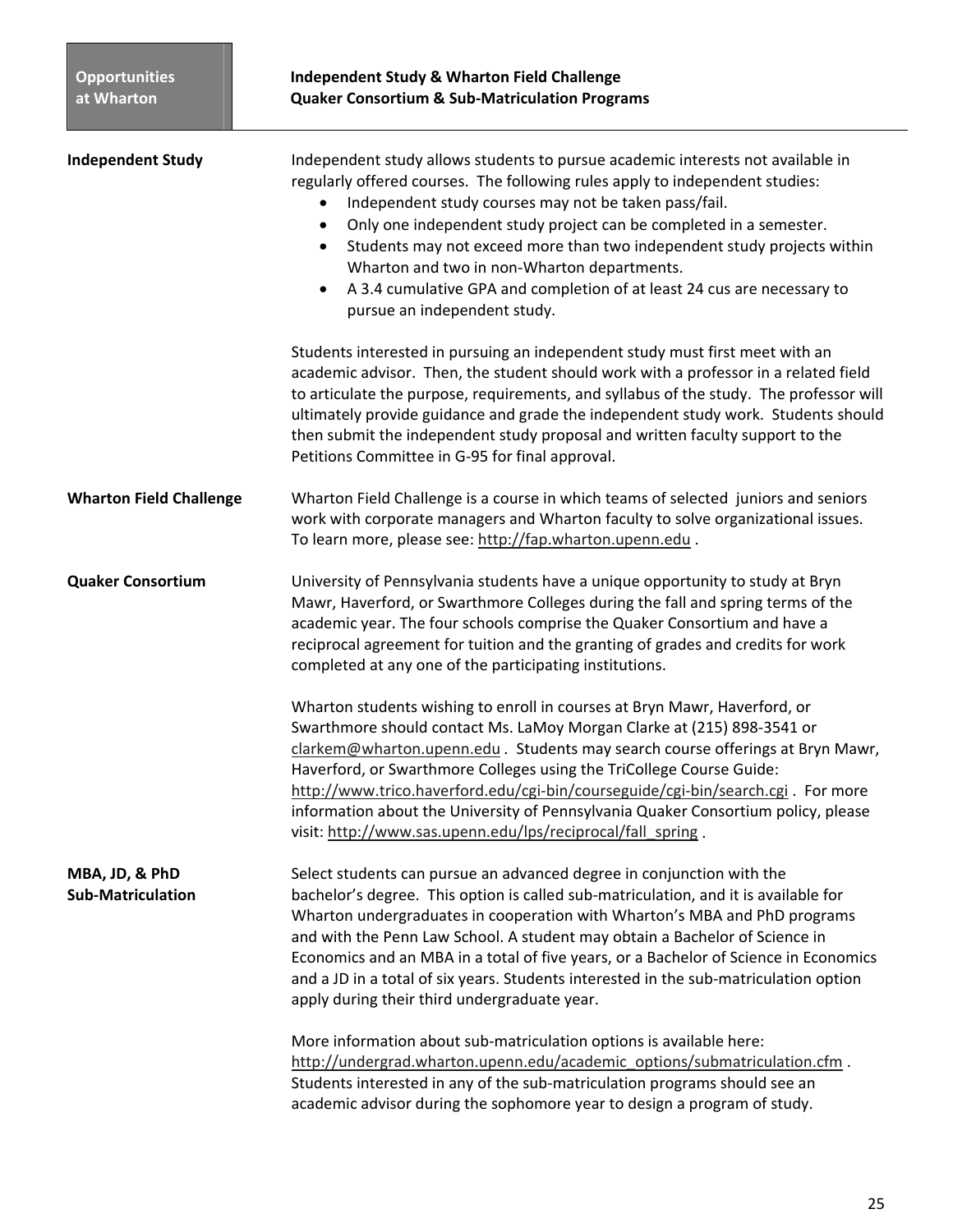Wharton encourages students to experience a different culture through international travel. Students interested in studying abroad should begin planning at least one year in advance and meet with advisors in the Wharton Undergraduate Division and the Office of International Programs. Most students choose to go abroad as juniors.

Students applying for a study abroad program must maintain a minimum 3.0 cumulative GPA and achieve a minimum 3.0 term GPA for the two semesters (excluding summer) prior to the semester abroad.Applicants must also be in good academic and disciplinary standing and meet any additional criteria outlined by the Office of International Programs. All courses abroad must be taken for grades, which are subsequently calculated into the Penn cumulative GPA. Listed below are the four major types of opportunities that Penn offers abroad.

| <b>Wharton-Approved</b><br><b>Study Abroad Programs</b> | At Wharton-approved study abroad programs, students are able to take<br>Business Breadth classes to satisfy their requirements. They can also take classes to<br>satisfy their General Education, Global, Non-Business Elective, and/or Unrestricted<br>Elective requirements. Business courses taken abroad cannot count toward<br>concentration requirements. Students attending Wharton-approved programs<br>should complete their Business Fundamentals prior to the semester abroad. |
|---------------------------------------------------------|-------------------------------------------------------------------------------------------------------------------------------------------------------------------------------------------------------------------------------------------------------------------------------------------------------------------------------------------------------------------------------------------------------------------------------------------------------------------------------------------|
|                                                         | There are many Wharton-approved programs available, and students can research<br>their options here: http://undergrad.wharton.upenn.edu/studyabroad.                                                                                                                                                                                                                                                                                                                                      |
| Penn-Approved<br><b>Study Abroad Programs</b>           | In addition to Wharton-approved programs, Penn also offers study abroad<br>opportunities. At Penn-approved programs, students can take classes that satisfy<br>their General Education, Global, Non-Business Elective or Unrestricted Elective<br>requirements. Unlike Wharton-approved study abroad programs, no credit will be<br>granted for business courses taken at Penn-approved programs.                                                                                         |
|                                                         | Students can learn more about Penn-approved study abroad programs by visiting<br>Penn Abroad: http://sa.oip.upenn.edu . Students can learn more about Penn<br>Summer Abroad programs by visiting Penn's College of Liberal and Professional<br>Studies: http://www.sas.upenn.edu/CGS/summer/abroad/index.php.                                                                                                                                                                             |
| <b>Non-Penn Summer</b><br><b>Study Abroad</b>           | For summer abroad only, students may elect to study in a program that is not<br>formally affiliated with the University of Pennsylvania. The policy on transfer credit<br>for courses taken through these programs is the same as other transfer credits (see<br>Transfer Credits after Matriculation on page 40). Students do not receive credit for<br>business courses taken during summer study abroad.                                                                               |
| <b>Wharton International</b><br>Program (WIP)           | WIP is a 10-day fully-escorted half-credit opportunity for undergraduates to explore<br>an international culture. Through this program, students are introduced to the<br>country's business and cultural setting. Students are selected to participate in this<br>global adventure through a competitive application process. For information about<br>WIP, please see: http://undergrad.wharton.upenn.edu/wharton_life/wip.cfm.                                                         |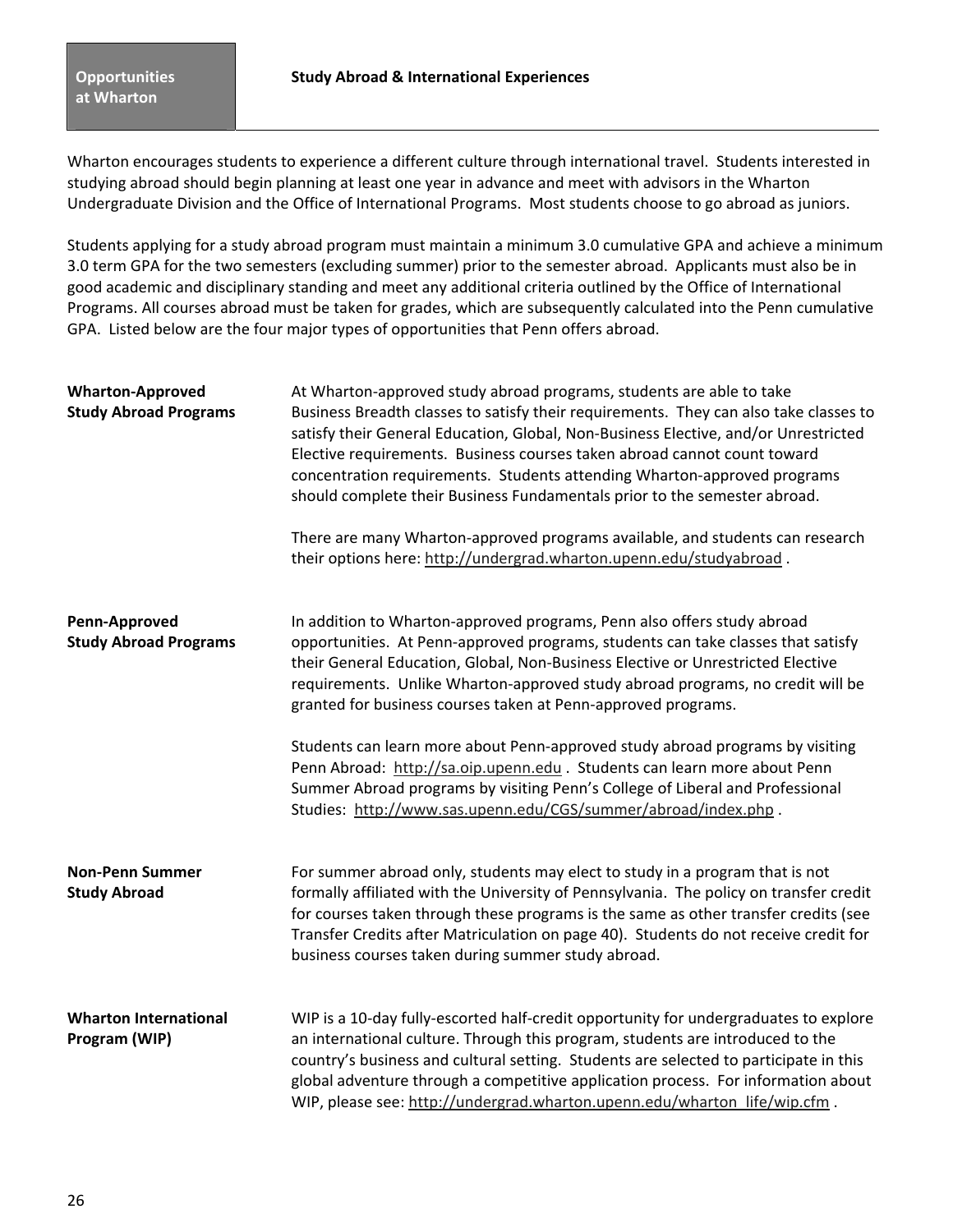Conducting research permits individualized, in-depth learning under the mentorship of a faculty expert. It is helpful to students who may apply for distinguished international fellowships or who are otherwise planning to pursue graduate studies in an analytical discipline. Research skills are useful for decision-making in the private and public sectors, and are required in academic positions. Many opportunities exist for Wharton students to pursue research. If you are interested in any of the opportunities listed below, please access the links for additional information. Interested students can also receive advising from the Director of Research and Scholars Programs, Dr. Martin Asher (asherm@wharton.upenn.edu ).

| <b>Benjamin Franklin</b><br><b>Scholars (BFS)</b><br><b>Joseph Wharton</b><br><b>Scholars (JWS)</b> | These programs emphasize the importance of scholarly research and the liberal arts<br>and sciences. Jointly, they involve taking Scholars seminars/courses both inside and<br>outside of Wharton. Participation in the JWS Program requires membership and<br>continued good academic standing in the BFS Program. A limited number of<br>students may apply jointly to JWS and BFS at various times during their freshman<br>year. Applications are due by February 1 and June 1. The BFS Program will continue<br>to accept applications from sophomores.                                                                                                                                                                                 |
|-----------------------------------------------------------------------------------------------------|---------------------------------------------------------------------------------------------------------------------------------------------------------------------------------------------------------------------------------------------------------------------------------------------------------------------------------------------------------------------------------------------------------------------------------------------------------------------------------------------------------------------------------------------------------------------------------------------------------------------------------------------------------------------------------------------------------------------------------------------|
|                                                                                                     | For more information on the BFS program, please visit:<br>http://www.upenn.edu/curf/scholars/scholars_bfs.htm .<br>For more information on the JWS program, please visit:<br>http://undergrad.wharton.upenn.edu/research/jws.cfm.                                                                                                                                                                                                                                                                                                                                                                                                                                                                                                           |
| <b>Wharton Research</b><br><b>Scholars Program (WRS)</b>                                            | The Wharton Research Scholars Program provides juniors and seniors with the<br>opportunity to conduct research under the supervision of some of Wharton's<br>preeminent faculty members and within a community of scholars, who while<br>pursuing their own projects, interact and share their research experiences. For more<br>information, please see: http://undergrad.wharton.upenn.edu/research/scholars.                                                                                                                                                                                                                                                                                                                             |
| <b>Wharton International</b><br><b>Research Experience (WIRE)</b>                                   | The Wharton Undergraduate Division will offer up to five grants to support<br>undergraduate research abroad on a topic that promotes both economic and social<br>value. Student participants, primarily rising juniors and seniors, receive a stipend<br>and reimbursement for travel expenses. Projects will be carried out under the<br>supervision of Wharton's preeminent faculty members. For more information,<br>please visit: http://undergrad.wharton.upenn.edu/research/WIRE.cfm.                                                                                                                                                                                                                                                 |
| <b>Summer Program</b><br>for Undergraduate<br><b>Research (SPUR)</b>                                | Wharton SPUR provides a small group of highly motivated students the opportunity<br>to design and perform in-depth research over a 10-week period in the summer<br>under the guidance of Wharton's preeminent faculty members. It additionally<br>provides a community of scholars in which students can hear research presentations<br>by faculty members and doctoral students, learn about resources for research, and<br>learn vicariously about other areas of inquiry through the sharing of research<br>experiences. Student participants, primarily rising sophomores and juniors, receive<br>University summer housing and a stipend. For more information, please visit:<br>http://undergrad.wharton.upenn.edu/research/spur.cfm. |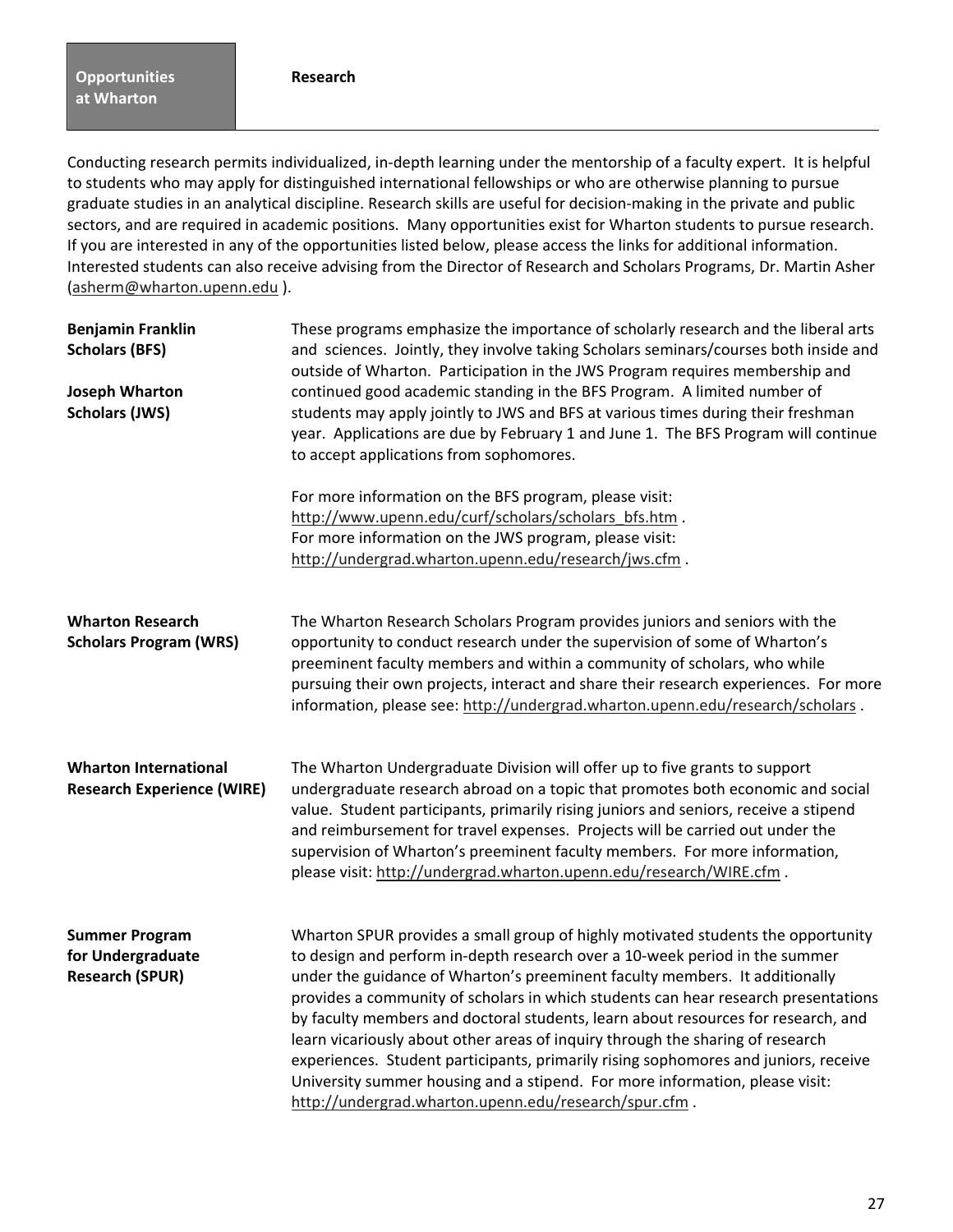| <b>Opportunities</b><br>at Wharton                                                    | <b>Research</b>                                                                                                                                                                                                                                                                                                                                                                                                                                                                                                                                                                                                                                                                                                                                |
|---------------------------------------------------------------------------------------|------------------------------------------------------------------------------------------------------------------------------------------------------------------------------------------------------------------------------------------------------------------------------------------------------------------------------------------------------------------------------------------------------------------------------------------------------------------------------------------------------------------------------------------------------------------------------------------------------------------------------------------------------------------------------------------------------------------------------------------------|
| <b>University Scholars (US)</b>                                                       | The University Scholars program is open to all students at the University. It is an<br>unusual environment for intellectually dynamic students who have already<br>demonstrated their commitment and dedication to research. It involves in-depth<br>research, making an early start in graduate and professional courses, mentoring,<br>research funding and scholarly events, and meeting weekly for lunches at which<br>UScholars present and discuss their research. For more information, please visit<br>http://www.upenn.edu/curf/scholars/scholars_us.htm.                                                                                                                                                                             |
| <b>Research Grants</b>                                                                | Grants for research are available through the University's Center for Undergraduate<br>Research and Fellowships. Students may not receive both academic credit and grant<br>funding for the same research project. A summer research grant may serve as an<br>alternative to a summer internship. Other research grants are available for projects<br>pursued during the academic year. For more information, please visit:<br>http://www.upenn.edu/curf/research/grants.                                                                                                                                                                                                                                                                      |
| <b>Research Assistantships</b>                                                        | Many faculty members hire undergraduate students to assist in their research<br>activities. Matching the breadth of interests among the faculty, projects and related<br>research assistance may be of a quantitative or qualitative nature and could involve<br>such activities as creating or using databases, engaging in statistical analysis,<br>summarizing scholarly literature, and/or writing up research results.<br>For research assistantships at Wharton, please see the following sites:<br>http://www.wharton.upenn.edu/faculty/centers_and_initiatives.<br>http://www.wharton.upenn.edu/faculty/acad_depts.<br>For research assistantships at Penn Research Centers, please go to:<br>http://www.upenn.edu/research/CandI.htm. |
| <b>Center for Undergraduate</b><br><b>Research &amp;</b><br><b>Fellowships (CURF)</b> | The University of Pennsylvania's Center for Undergraduate Research and<br>Fellowships provides information, advice, resources, and support for Penn students<br>seeking to become involved in faculty research, to initiate research projects of their<br>own, or to fund graduate study at home or abroad. For more information, please go<br>to: http://www.upenn.edu/curf/research/research.htm.                                                                                                                                                                                                                                                                                                                                            |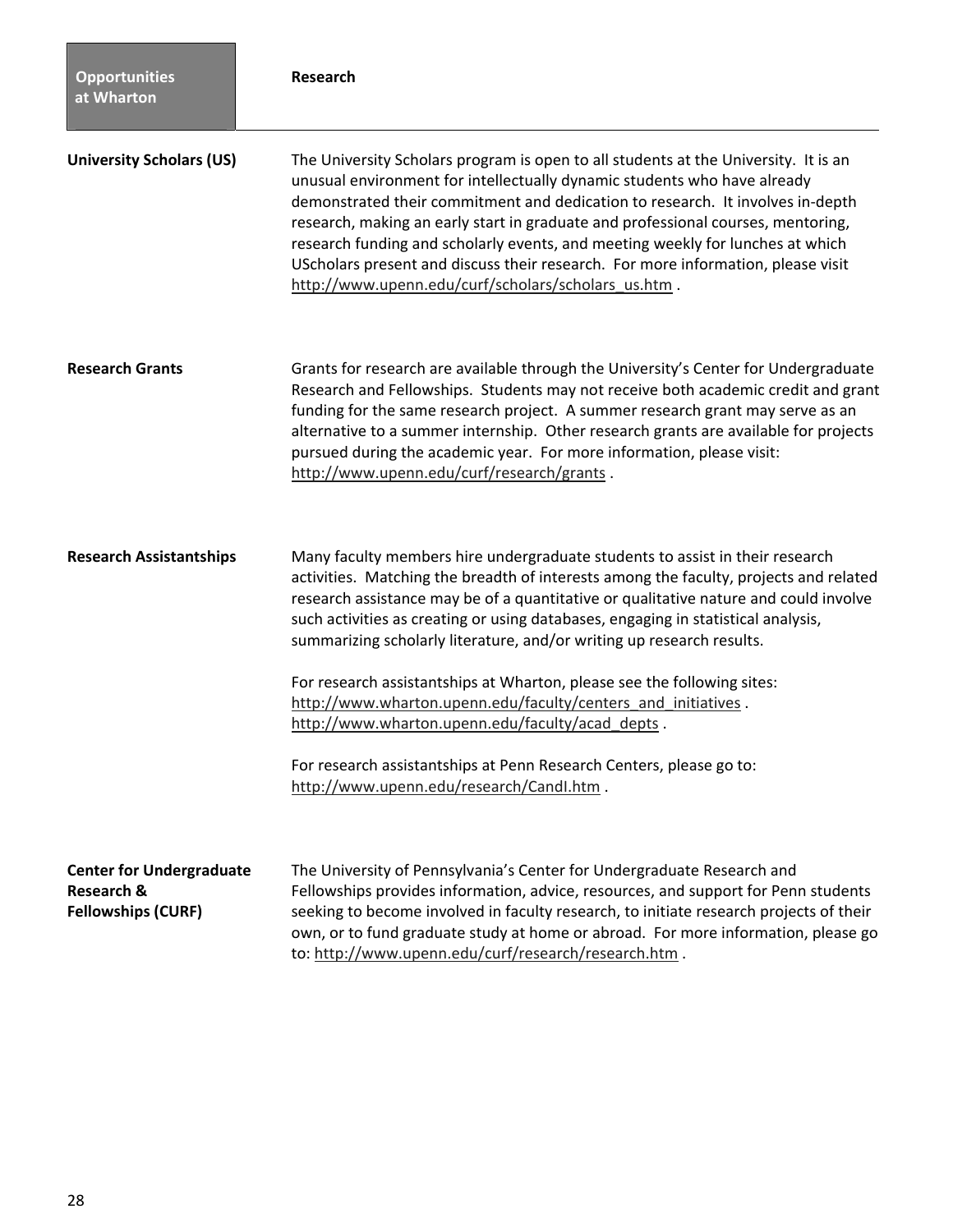summer.

Attending classes is only part of your education as a Wharton undergraduate student. Getting involved in a student organization broadens students' experiences and provides an opportunity to interact with people of similar interests. Wharton offers a diverse range of student organizations that represent the different interests of the student body. Students learn valuable skills needed for their professional career by planning a conference or a distinguished speaker series, conducting community service projects, chairing a committee, or serving as a board member. Student organizations are also a great way to socialize with other Wharton students. For more information about student organizations, contact Lee Kramer, Director of Student Life in the Wharton Undergraduate Division at (215) 898-7613 or lkramer@wharton.upenn.edu .

| <b>Wharton Council (WC)</b>                          | The Wharton Council is dedicated to improving student life by fostering a more<br>complete co-curricular experience for the Wharton undergraduate community. The<br>Council achieves this goal by organizing community-building social traditions and<br>initiatives for students and through their funding and support of close to 50 different<br>clubs in Wharton. For more information, please see:<br>http://www.whartoncouncil.org. |
|------------------------------------------------------|-------------------------------------------------------------------------------------------------------------------------------------------------------------------------------------------------------------------------------------------------------------------------------------------------------------------------------------------------------------------------------------------------------------------------------------------|
| <b>Wharton Dean's</b><br><b>Advisory Board (WAB)</b> | The mission of the Wharton Dean's Advisory Board is to proactively address<br>concerns of the students and administration of the Wharton School by creating<br>policy initiatives and facilitating communication. WAB works closely with the Dean,<br>Vice Dean and the administration to further enhance the Wharton undergraduate<br>experience. For more information, please go to:<br>http://www.whartondeansboard.org.               |
| <b>Cohorts</b>                                       | With a class of over 500 students, feeling part of the Wharton community can be a<br>challenge for new students. To address this challenge, Wharton has implemented a<br>cohorting system through which freshmen are divided into nine cohorts of<br>approximately 60 students each.                                                                                                                                                      |
|                                                      | The cohorts participate in activities to help foster community and create a sense of<br>Wharton pride. Each cohort has a Cohort Director, an upperclass student who is<br>committed to helping new students enhance their experience as a member of the<br>Wharton community and who is available to provide support during the transition to<br>Penn. First-year students will be contacted by their Cohort Director over the            |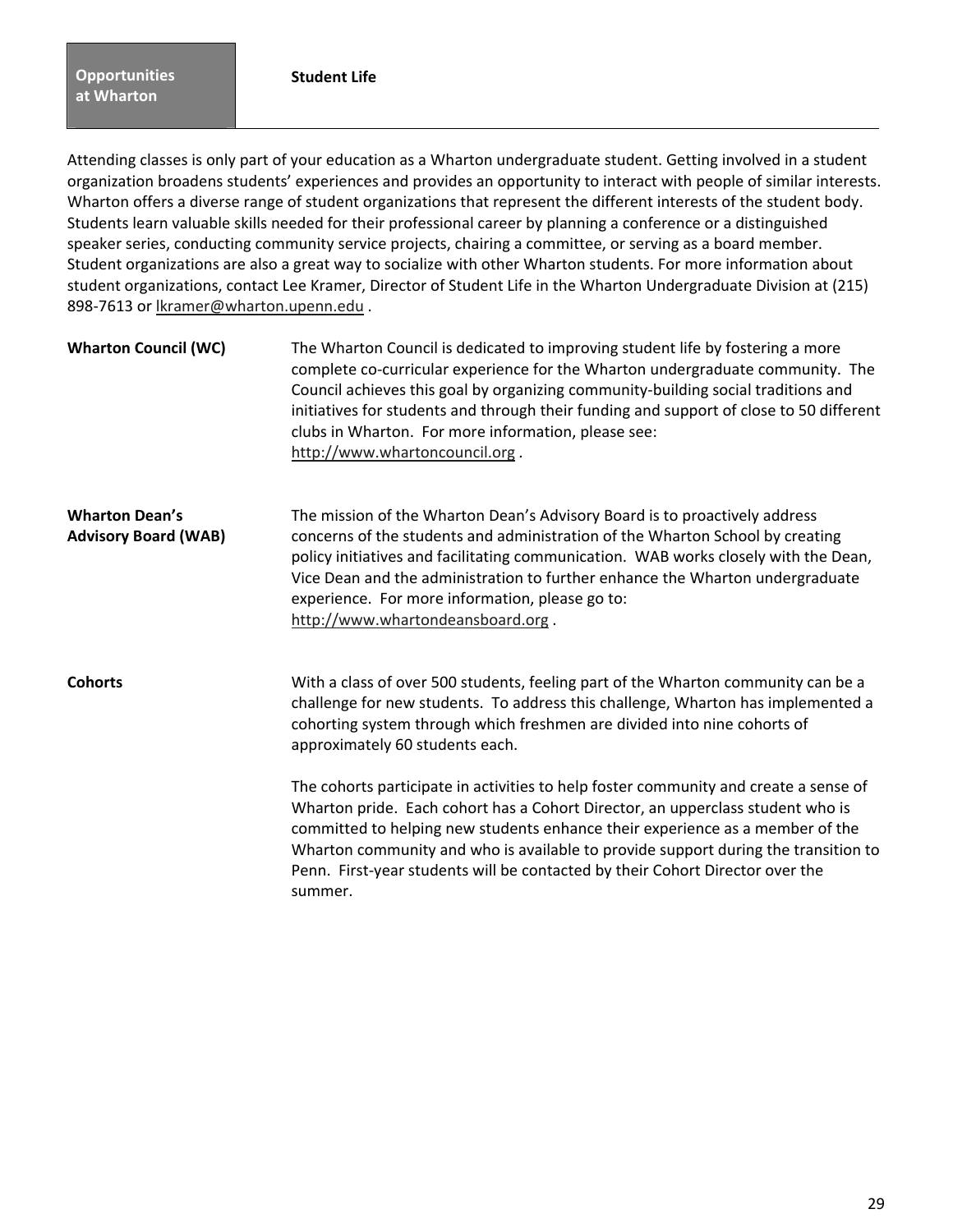### **Resources**

**Opportunities at Wharton**

All students are encouraged to meet with their academic advisors to learn about the resources that are available to them at Wharton. Feeling overwhelmed? Your advisor can give you contact information for CAPS, the Counseling and Psychological Services at Penn. Need a math tutor? Your advisor can guide you to the Tutoring Center and to the Weingarten Learning Resources Center. You are free to explore the resources listed below on your own, but if you ever need any guidance, see your academic advisor for additional help.

### **Academic & Professional Resources**

| <b>Career Services</b>               | http://www.vpul.upenn.edu/careerservices               |
|--------------------------------------|--------------------------------------------------------|
| Office of International Programs     | http://www.upenn.edu/oip                               |
| <b>Student Disabilities Services</b> | http://www.vpul.upenn.edu/lrc/sds/index.html           |
| <b>Tutoring Center</b>               | http://www.vpul.upenn.edu/aap/tutoringCenter home.html |
| Weingarten Learning                  |                                                        |
| <b>Resources Center</b>              | http://www.vpul.upenn.edu/lrc                          |
|                                      |                                                        |

### **Co-Curricular Resources**

| African American Resource Center      | http://www.upenn.edu/aarc/index.html    |
|---------------------------------------|-----------------------------------------|
| Greenfield Intercultural Center (GIC) | http://www.vpul.upenn.edu/gic/index.php |
| La Casa Latina                        | http://www.vpul.upenn.edu/lacasa        |
| Lesbian, Gay, Bisexual,               |                                         |
| Transgender (LGBT) Center             | http://www.vpul.upenn.edu/lgbtc         |
| Makuu: Black Cultural                 |                                         |
| Resource Center                       | http://www.vpul.upenn.edu/makuu         |
| Pan Asian American                    |                                         |
| <b>Community House (PAACH)</b>        | http://www.vpul.upenn.edu/paach/Home    |
| Women's Center                        | http://www.vpul.upenn.edu/pwc           |

### **University Resources**

| College Houses and Academic Services http://www.collegehouses.upenn.edu |
|-------------------------------------------------------------------------|
|                                                                         |
| http://www.vpul.upenn.edu/caps                                          |
| http://www.publicsafety.upenn.edu                                       |
| http://www.vpul.upenn.edu/shs                                           |
|                                                                         |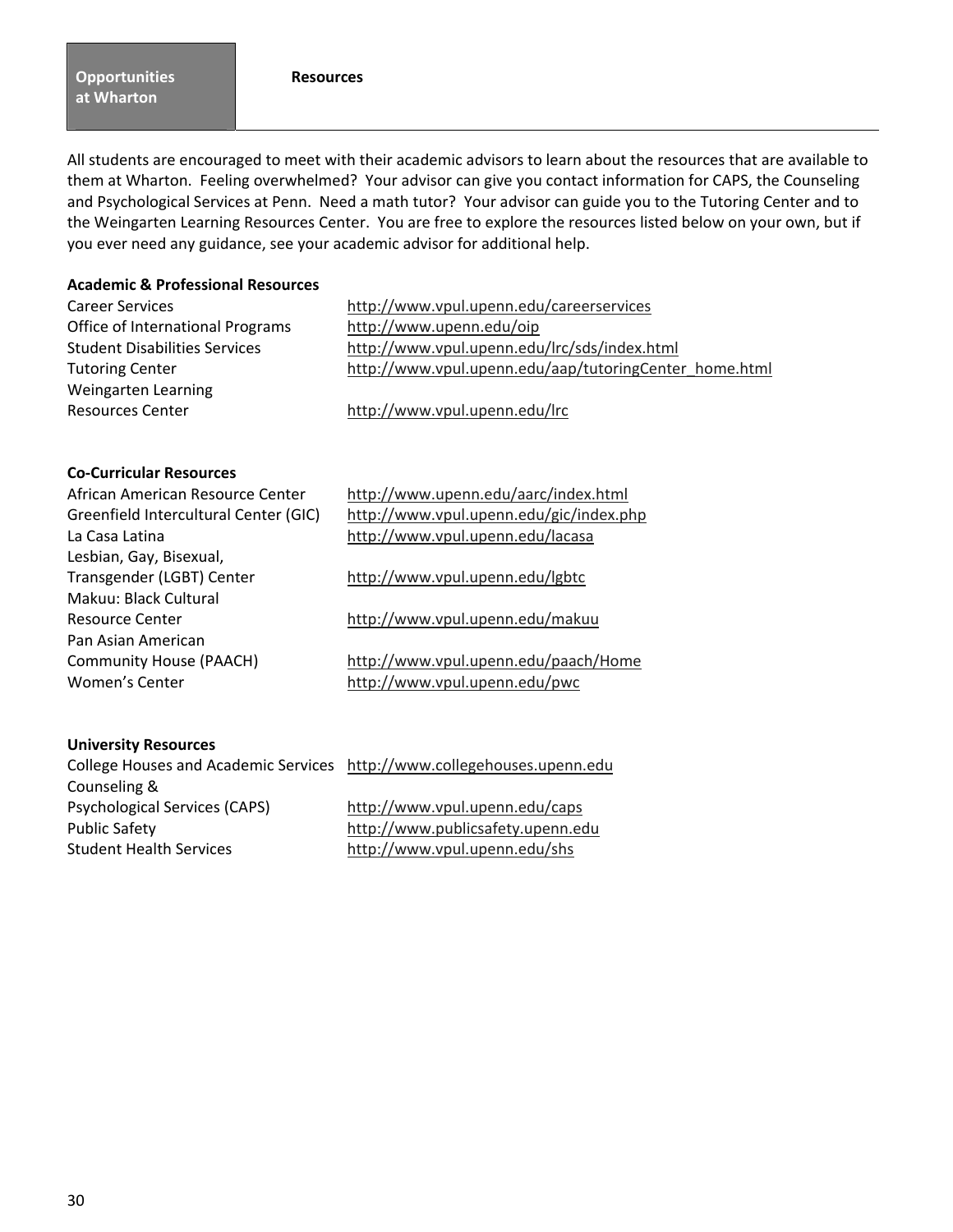# **Academic Policies at Wharton**

- What codes of conduct do I need to follow?
- What are the academic expectations at Wharton?
- What courses can I take pass/fail?
- How many course units should I take per semester?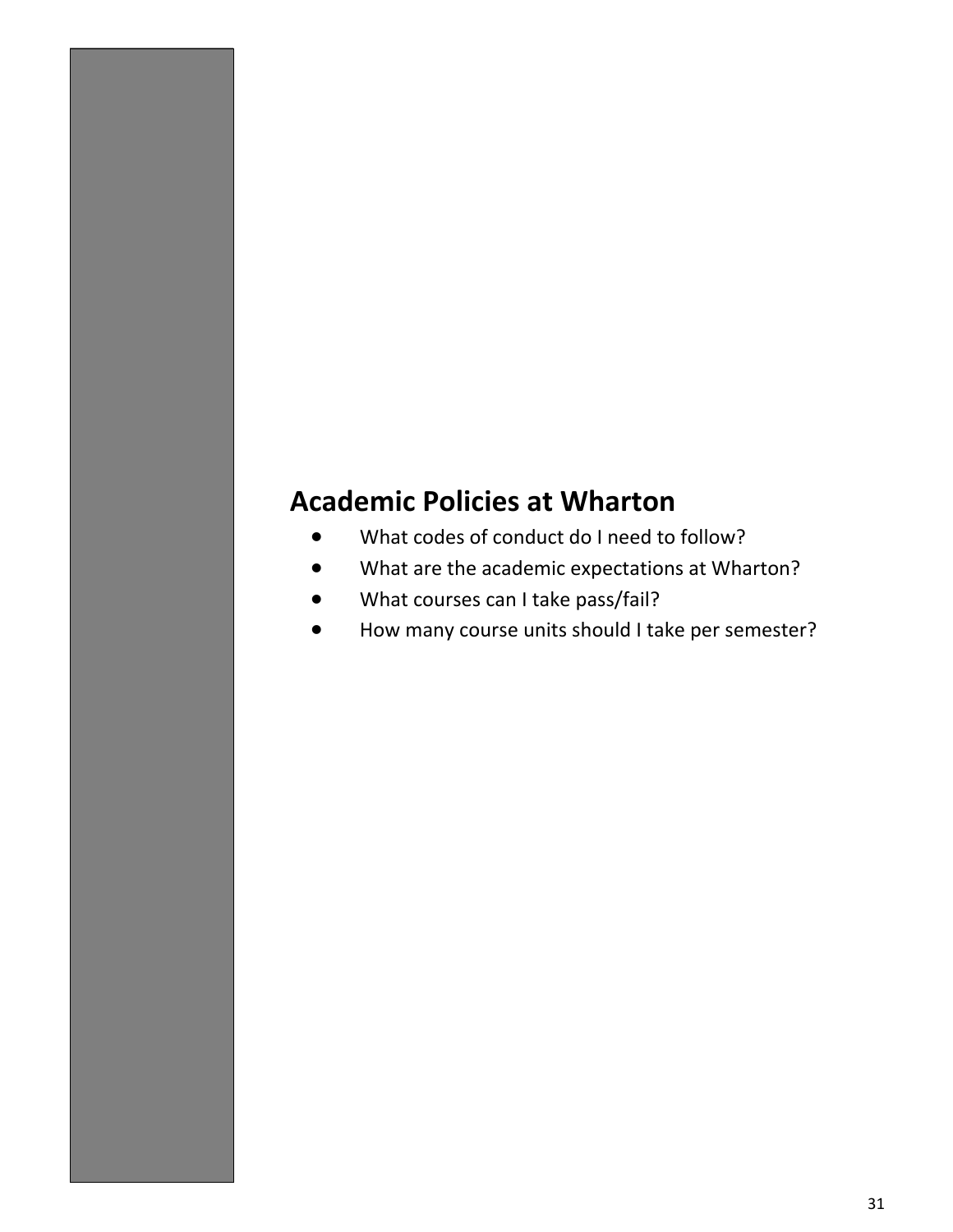**I. Preamble When Benjamin Franklin founded the Pennsylvania Academy, he defined its mission** as "education for citizenship." In pursuit of this mission, the University of Pennsylvania is committed to achieving academic excellence, to creating an environment for inquiry and learning, and to cultivating responsible citizenship in the larger society. The University of Pennsylvania is a community in which intellectual growth, learning from others, mutual tolerance, and respect for freedom of thought and expression are principles of paramount importance. In an environment that promotes the free interchange of ideas, cultural and intellectual diversity, and a wealth of social opportunities, Penn students take advantage of the academic and non-academic opportunities available to them, deepening their intellectual insights through formal instruction, and expanding their educational experience beyond their academic programs. Members of the Penn community participate actively in the greater Philadelphia, state, national, and international communities in which they reside. "Citizens" of the University community include students, faculty, staff and those otherwise affiliated with the University.

> Accepting membership into the University of Pennsylvania community as a student entails an obligation to promote its welfare by assuming the rights and responsibilities listed below. Each individual member of this community is responsible for his or her own actions and is expected to respect the rights of others.

**II. Rights of** Membership in the University of Pennsylvania community affords every student **Student Citizenship** certain rights that are essential to the University's educational mission and its character as a community:

> (a) The right to have access to and participate in the academic and non- academic opportunities afforded by the University, subject to applicable standards or requirements.

(b) The right to freedom of thought and expression.

 (c) The right to be free from discrimination on the basis of race, color, gender, sexual orientation, religion, national or ethnic origin, age, disability, or status as a disabled or Vietnam Era veteran.

 (d) The right to fair University judicial process in the determination of accountability for conduct.

**III. Responsibilities** Students are expected to exhibit responsible behavior regardless of time or place. **of Student Citizenship** Failure to do so may result in disciplinary action by the University. Responsible behavior is a standard of conduct which reflects higher expectations than may be prevalent outside the University community. Responsible behavior includes but is not limited to the following obligations:

> (a) To comply with all provisions of the University's Code of Academic Integrity and academic integrity codes adopted by the faculties of individual schools. (b) To respect the health and safety of others. This precludes acts or threats of physical violence against another person (including sexual violence) and disorderly conduct. This also precludes the possession of dangerous articles (such as firearms, explosive materials, etc.) on University property or at University events without University authorization.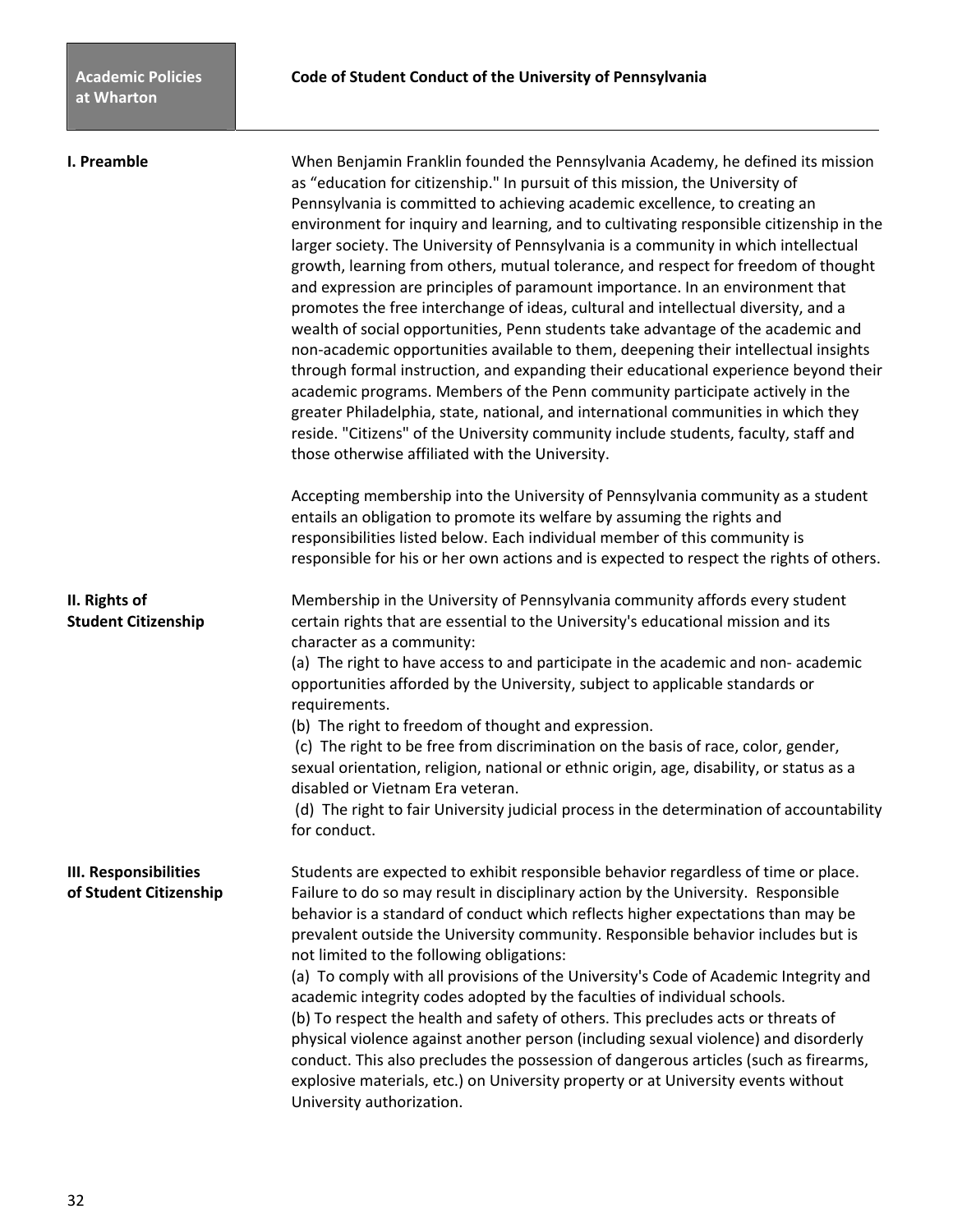| <b>III. Responsibilities</b><br>of Student Citizenship,<br>continued | (c) To respect the right of fellow students to participate in university organizations<br>and in relationships with other students without fear, threat, or act of hazing.<br>(d) To refrain from conduct towards other students that infringes upon the Rights of<br>Student Citizenship. The University condemns hate speech, epithets, and<br>racial, ethnic, sexual and religious slurs. However, the content of student speech or<br>expression is not by itself a basis for disciplinary action. Student speech may<br>be subject to discipline when it violates applicable laws or University regulations or<br>policies.<br>(e) To refrain from stealing, damaging, defacing, or misusing the property or<br>facilities of the University or of others. This also precludes the disruption of<br>University computing services or interference with the rights of others to use<br>computer resources.<br>(f) To be honest and truthful in dealings with the University, about one's own<br>identity (e.g., name or Social Security number), and in the use of University and<br>other identification.<br>(g) To cooperate fully and honestly in the Student Judicial System of the University,<br>including the obligation to comply with all judicial sanctions.<br>(h) To comply with all contracts made with the University, such as Residential Living<br>Occupancy Agreements and Dining Services contracts.<br>(i) To comply with policies and regulations of the University and its departments<br>(e.g., the University's Guidelines on Open Expression, Anti-Hazing Regulations, Drug<br>and Alcohol Policies, Sexual Harassment Policy, etc.).<br>(j) To comply with federal, state and local laws.<br>(Source: Office of the President, 1994) |
|----------------------------------------------------------------------|-------------------------------------------------------------------------------------------------------------------------------------------------------------------------------------------------------------------------------------------------------------------------------------------------------------------------------------------------------------------------------------------------------------------------------------------------------------------------------------------------------------------------------------------------------------------------------------------------------------------------------------------------------------------------------------------------------------------------------------------------------------------------------------------------------------------------------------------------------------------------------------------------------------------------------------------------------------------------------------------------------------------------------------------------------------------------------------------------------------------------------------------------------------------------------------------------------------------------------------------------------------------------------------------------------------------------------------------------------------------------------------------------------------------------------------------------------------------------------------------------------------------------------------------------------------------------------------------------------------------------------------------------------------------------------------------------------------------------------------------------------------------|
| <b>Open Expression</b>                                               | For information regarding the University of Pennsylvania's guidelines on open<br>expression, please refer to http://www.vpul.upenn.edu/osl/openexp.html.                                                                                                                                                                                                                                                                                                                                                                                                                                                                                                                                                                                                                                                                                                                                                                                                                                                                                                                                                                                                                                                                                                                                                                                                                                                                                                                                                                                                                                                                                                                                                                                                          |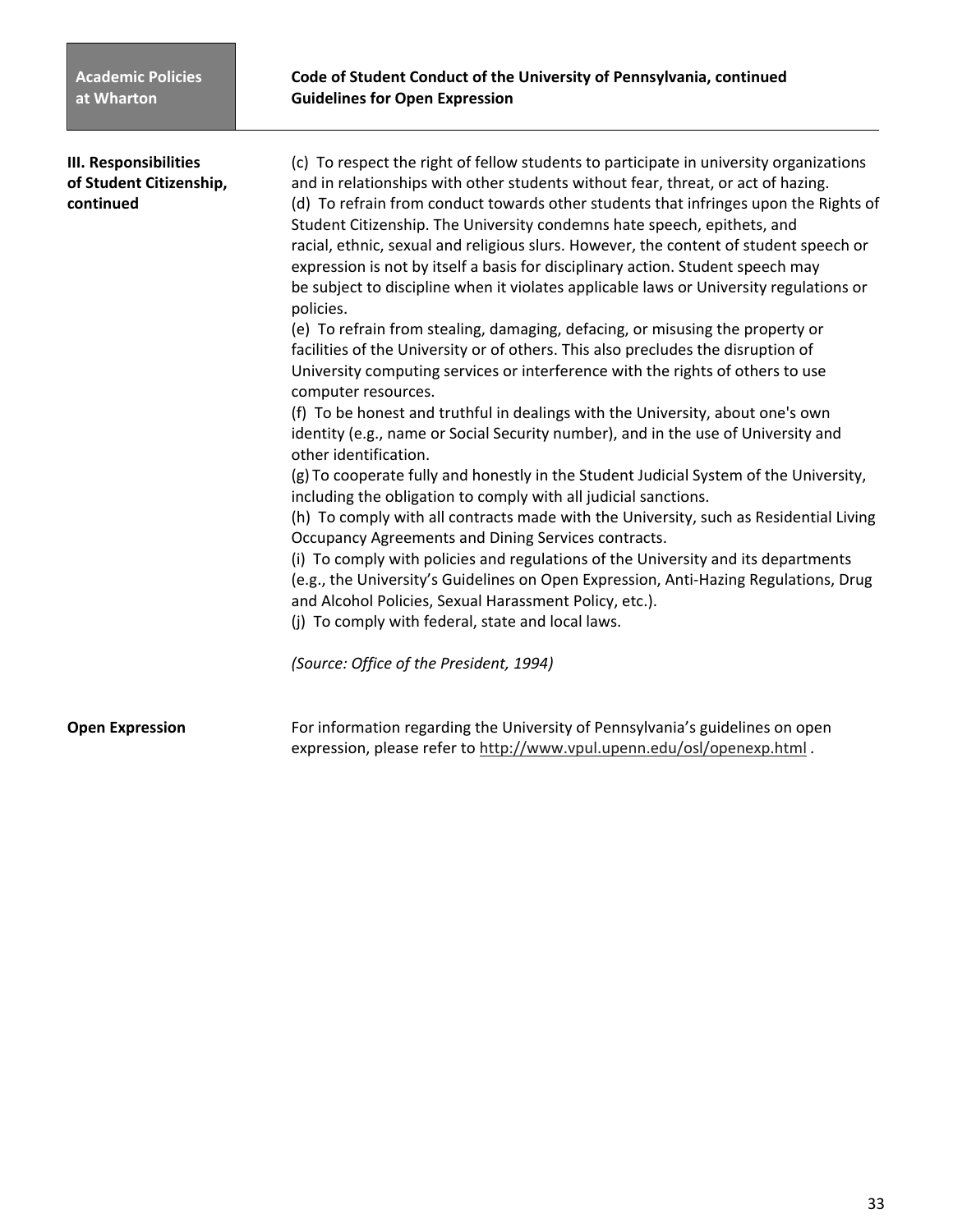Since the University is an academic community, its fundamental purpose is the pursuit of knowledge. Essential to the success of this educational mission is a commitment to the principles of academic integrity. Every member of the University community is responsible for upholding the highest standards of honesty at all times. Students, as members of the community, are also responsible for adhering to the principles and spirit of the following Code of Academic Integrity.

**Academic Dishonesty** Activities that have the effect or intention of interfering with education, pursuit of **Definitions** knowledge, or fair evaluation of a student's performance are prohibited. Examples of such activities include but are not limited to the following definitions:

> A. *Cheating*: using or attempting to use unauthorized assistance, material, or study aids in examinations or other academic work or preventing, or attempting to prevent, another from using authorized assistance, material, or study aids. *Example:* using a cheat sheet in a quiz or exam, altering a graded exam and resubmitting it for a better grade, etc.

B. *Plagiarism*: using the ideas, data, or language of another without specific or proper acknowledgment. *Example:* copying another person's paper, article, or computer work and submitting it for an assignment, attribution, failing to use quotation marks where appropriate, etc.

C. *Fabrication*: submitting contrived or altered information in any academic exercise. *Example:* making up data for an experiment, fudging data, citing nonexistent articles, contriving sources, etc.

D. *Multiple submission*: submitting, without prior permission, any work submitted to fulfill another academic requirement.

E. *Misrepresentation of academic records*: misrepresenting or tampering with or attempting to tamper with any portion of a student's transcripts or academic record, either before or after coming to the University of Pennsylvania. *Example:* forging a change of grade slip, tampering with computer records, falsifying academic information on one's resume, etc.

F. *Facilitating academic dishonesty*: knowingly helping or attempting to help another violate any provision of the Code. *Example:* working together on a take-home exam, etc.

G. *Unfair advantage*: attempting to gain unauthorized advantage over fellow students in an academic exercise. *Example*: gaining or providing unauthorized access to examination materials, obstructing or interfering with another student's efforts in an academic exercise, lying about a need for an extension for an exam or paper, continuing to write even when time is up during an exam, destroying or keeping library materials for one's own use, etc.

NOTE: If a student is unsure whether his action(s) constitute a violation of the Code of Academic Integrity, then it is that student's responsibility to consult with the instructor to clarify any ambiguities.

*(Source: Office of the Provost, 1996)*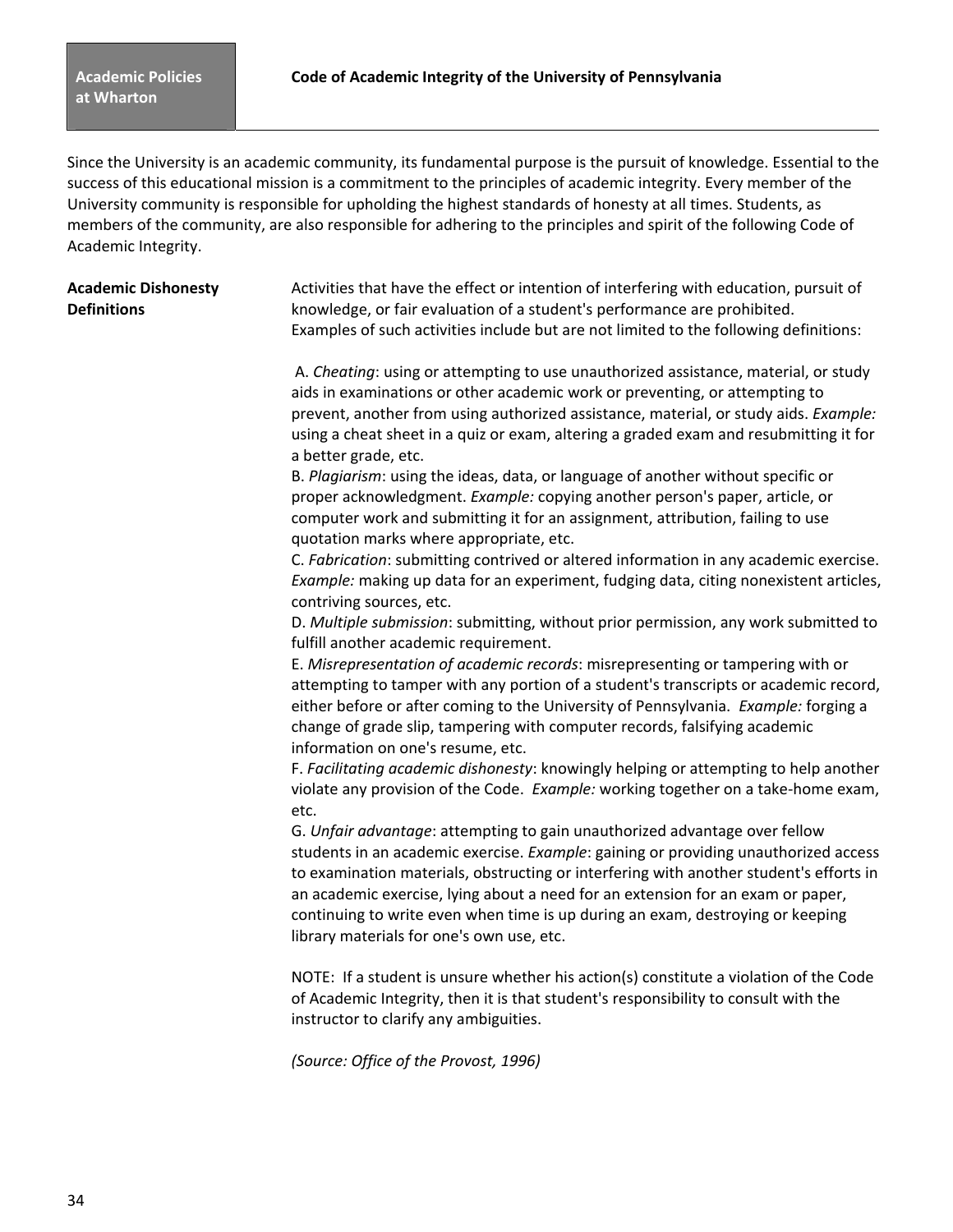The following information is a summary of the policies most relevant to first-year students. Students are responsible for abiding by all Wharton and Penn policies, including but not limited to the ones listed here. For a complete listing of all of Wharton's policies, please see: http://undergrad.wharton.upenn.edu/policies/academic\_regulations.cfm .

To access important academic information such as transcripts, schedules, and course registration, students can access Penn InTouch: https://sentry.isc.upenn.edu/intouch .

**Academic Requirements** To be eligible to receive the degree of Bachelor of Science in Economics, single degree students must satisfactorily complete the 37 course units of the Wharton curriculum and meet the curricular requirements described in this Handbook and online. Joint degree students should consult their program advisors for degree completion policies and information (see page 14).

> Students must have a cumulative GPA of at least 2.0 and must earn at least a 2.5 GPA in the four courses counted toward the concentration(s). No more than eight courses in any one department may be taken for credit towards graduation. All NR, GR, and I designations must be changed to a letter grade or otherwise be cleared from the record in order to graduate.

> Students who transfer into Wharton from another institution must complete at least one-half (19 course units minimum) of their required course work at Penn and at least four semesters at Penn.

Once a student has graduated from the University, no further changes to the transcript are permitted. It is the student's responsibility to ensure that the transcript is correct at the time of graduation. Students may check their unofficial transcript by accessing Penn InTouch.

**Academic Progression** To maintain satisfactory progress at Wharton, students are expected to:

- maintain a minimum semester GPA of 2.0,
- maintain a minimum cumulative GPA of 2.0,
- have no more than two I, F, GR or NR grades for the academic term and
- complete a minimum of 8 cus in an academic year.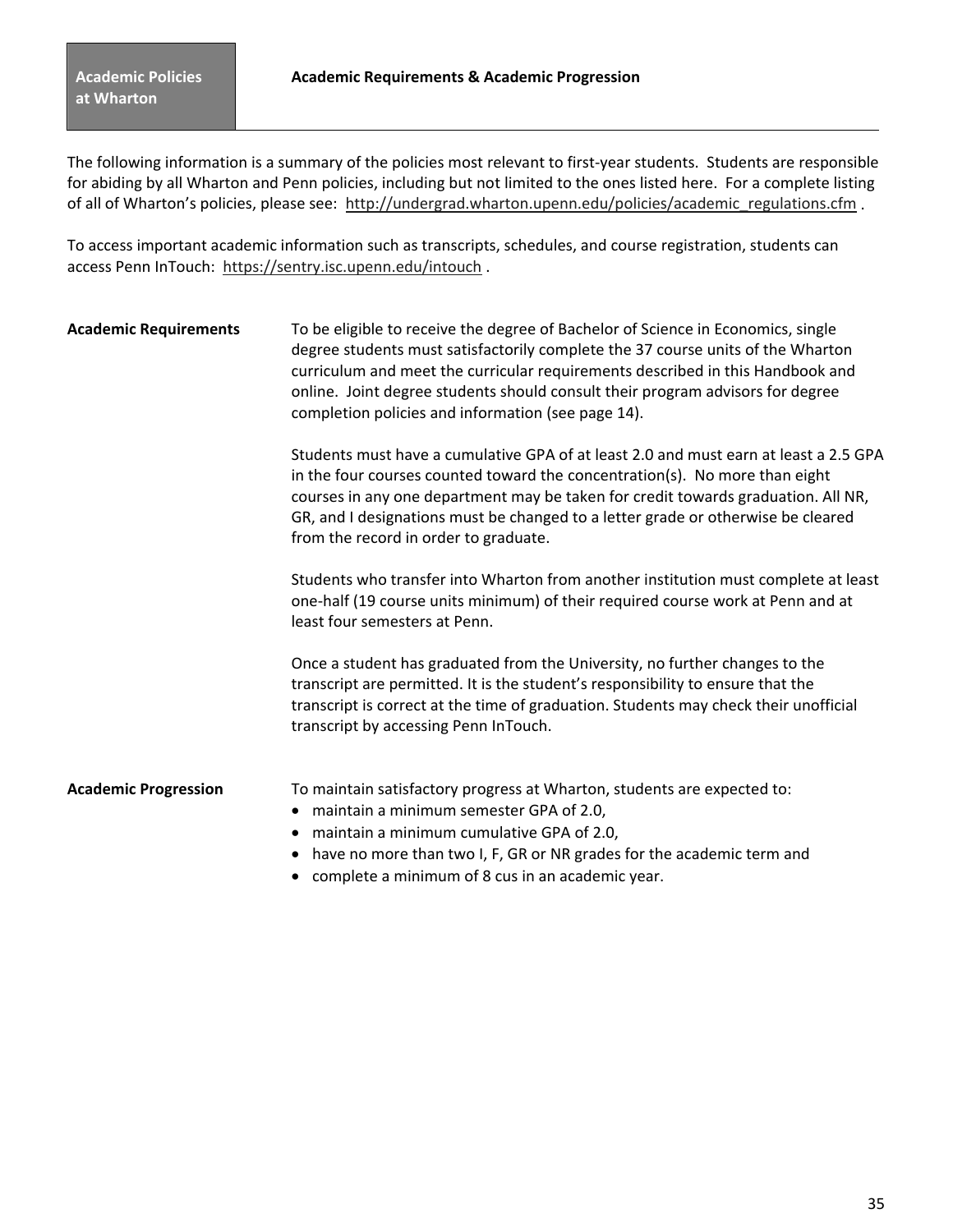| <b>Academic Standing</b>  | The Academic Standing Committee monitors the academic performance of all<br>undergraduates. At the end of every semester, the committee reviews the<br>performance of all students and assesses their academic standing.                                                                                                                                                                                                                                                                                                                                    |
|---------------------------|-------------------------------------------------------------------------------------------------------------------------------------------------------------------------------------------------------------------------------------------------------------------------------------------------------------------------------------------------------------------------------------------------------------------------------------------------------------------------------------------------------------------------------------------------------------|
|                           | Students who fall below the school standard for satisfactory academic progression<br>and standing will be subject to sanctions that may include a reduced course load, a<br>minimum grade requirement, participation in academic enhancement opportunities,<br>and /or possible dismissal from the University.                                                                                                                                                                                                                                              |
|                           | For information about the sanctions that may be rendered against a student whose<br>performance falls below the school's standard for progress, please visit<br>http://undergrad.wharton.upenn.edu/policies/academic regulations.cfm and click<br>on "Academic Standing".                                                                                                                                                                                                                                                                                   |
| <b>Class Expectations</b> | Students are expected to attend all classes. Class should take precedence over all<br>other engagements. Faculty will determine the number of absences permitted in<br>each class. Non-attendance or frequent absences may result in a failing grade.<br>Students are subject to Wharton's Grading System (see information on page 37).                                                                                                                                                                                                                     |
|                           | Students are expected to take midterm and final examinations, when applicable.<br>Students who miss a stated midterm examination may take a postponed exam only<br>with the approval of the instructor in charge of the course. If final exams are given at<br>the end of the term, they must be given at the times published in the University<br>Course Roster. Students may not take final exams at times other than those<br>specified. For rules governing exams, please refer to the PennBook online:<br>http://www.vpul.upenn.edu/osl/pennbook.html. |
| <b>Course Load</b>        | Wharton offers only a full-time program of study. The minimum course load is 4 cus<br>per term for the Bachelor of Science degree, although many undergraduates typically<br>complete 5 cus per term. Registration for a reduced course load of fewer than 4 cus<br>per term may have implications for financial aid, among other areas. Please refer to<br>pages 43-44 for financial policies and procedures related to course load.                                                                                                                       |
|                           | First-year students may not take more than 5.5 course units during the first<br>semester. Students must be approved for more than 5.5 course units in subsequent<br>semesters by an advisor in the Undergraduate Division.                                                                                                                                                                                                                                                                                                                                  |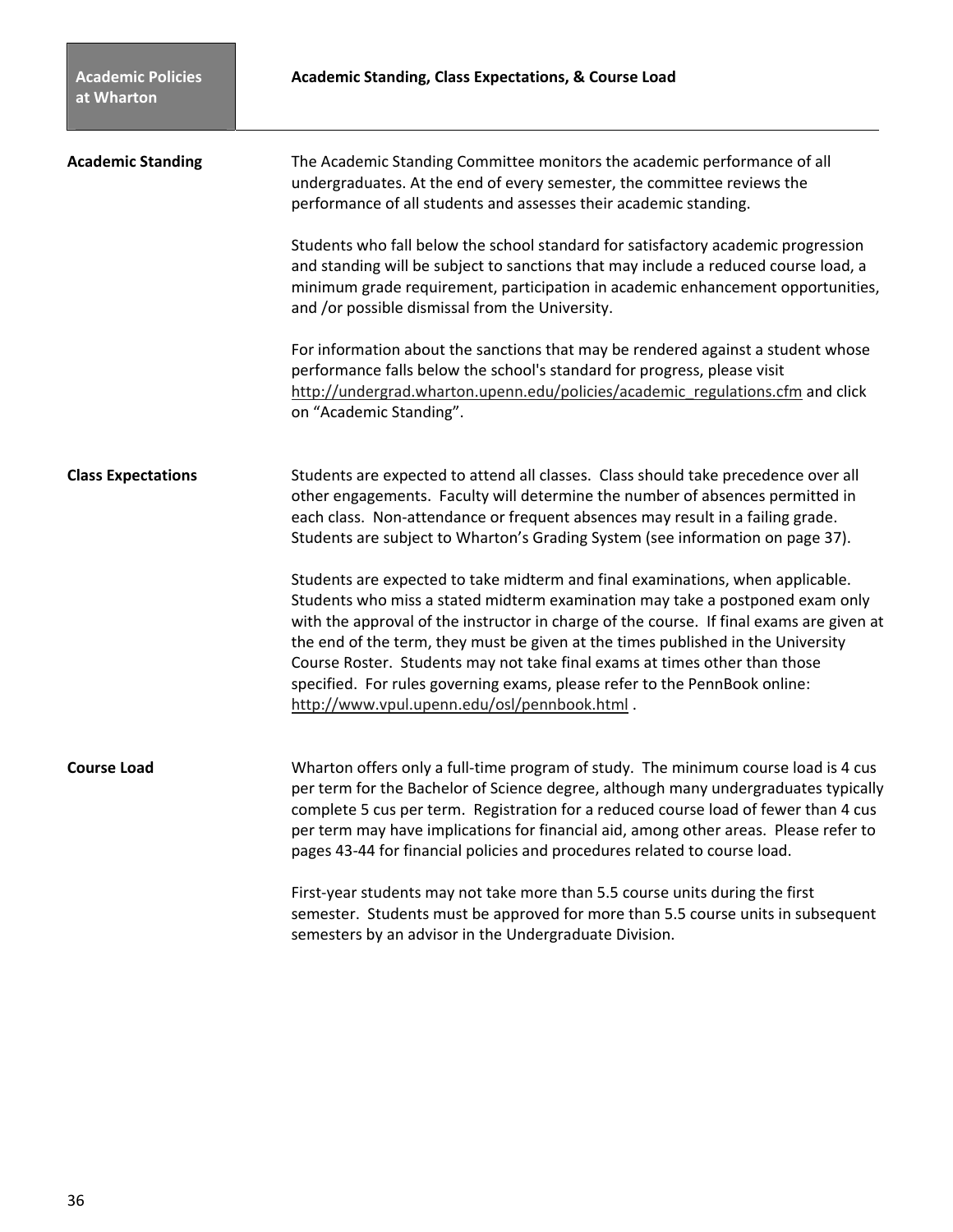| <b>Course Selection &amp;</b><br><b>Drop Period</b> | In the fall and spring semesters, students may request courses in Penn InTouch until<br>the end of the second week of classes. After the first two weeks of the fall and<br>spring semesters, students may request additional courses only with the permission<br>of the instructors and with approval from the Undergraduate Petitions Committee.                                                                                                                                                                                            |
|-----------------------------------------------------|-----------------------------------------------------------------------------------------------------------------------------------------------------------------------------------------------------------------------------------------------------------------------------------------------------------------------------------------------------------------------------------------------------------------------------------------------------------------------------------------------------------------------------------------------|
|                                                     | In the fall and spring semesters, students may drop courses in Penn InTouch until the<br>end of the fifth week of classes. Students may not drop a course after the drop<br>period ends. They may, however, withdraw until the end of the tenth week of class;<br>see the section on course withdrawals on page 39 for more information. Some<br>academic departments have different rules governing their course selection, drop<br>and withdrawal policies. Consult the department websites and individual faculty for<br>more information. |
|                                                     | Summer courses and half-semester Wharton courses have different deadlines.<br>Consult with an advisor in the Wharton Undergraduate Division for more<br>information.                                                                                                                                                                                                                                                                                                                                                                          |
|                                                     | Students who are receiving financial aid should check with Student Financial Services<br>before dropping a course, since some packages require a minimum number of<br>credits per semester. International students have strict course load requirements<br>and must consult with the Office of International Programs about their course load.                                                                                                                                                                                                |
|                                                     | It is the student's responsibility to properly enroll in courses. Students should use<br>Penn InTouch to ensure that their schedule is correct.                                                                                                                                                                                                                                                                                                                                                                                               |
| <b>Grades</b>                                       | Grades are reported for each course at the end of the term. Students must obtain a<br>grade of D or better to receive credit in any course. Students can check posted<br>grades at any time by accessing Penn InTouch.                                                                                                                                                                                                                                                                                                                        |
|                                                     | All Wharton courses are graded on a plus/minus system, from A+ to F. Wharton<br>students who take courses in any other school of the University are subject to that<br>school's grading system for those courses.                                                                                                                                                                                                                                                                                                                             |
|                                                     | The grade point average (GPA) is tabulated at the end of every semester based on<br>the following: A+, A (4.0); A- (3.7); B+ (3.3); B (3.0); B- (2.7); C+ (2.3); C (2.0); C- (1.7);<br>D+ (1.3); D (1.0), and F (0.0). There is no grade of D-.                                                                                                                                                                                                                                                                                               |
| <b>Dean's List</b>                                  | Students who achieve a grade point average of 3.70 or higher over the two<br>consecutive semesters during one academic year (excluding summer), have no grade<br>lower than a C, complete six or more courses for letter grades, and have no<br>incompletes and no disciplinary action taken against them, are placed on the Dean's<br>List. This honor is reflected on the transcript.                                                                                                                                                       |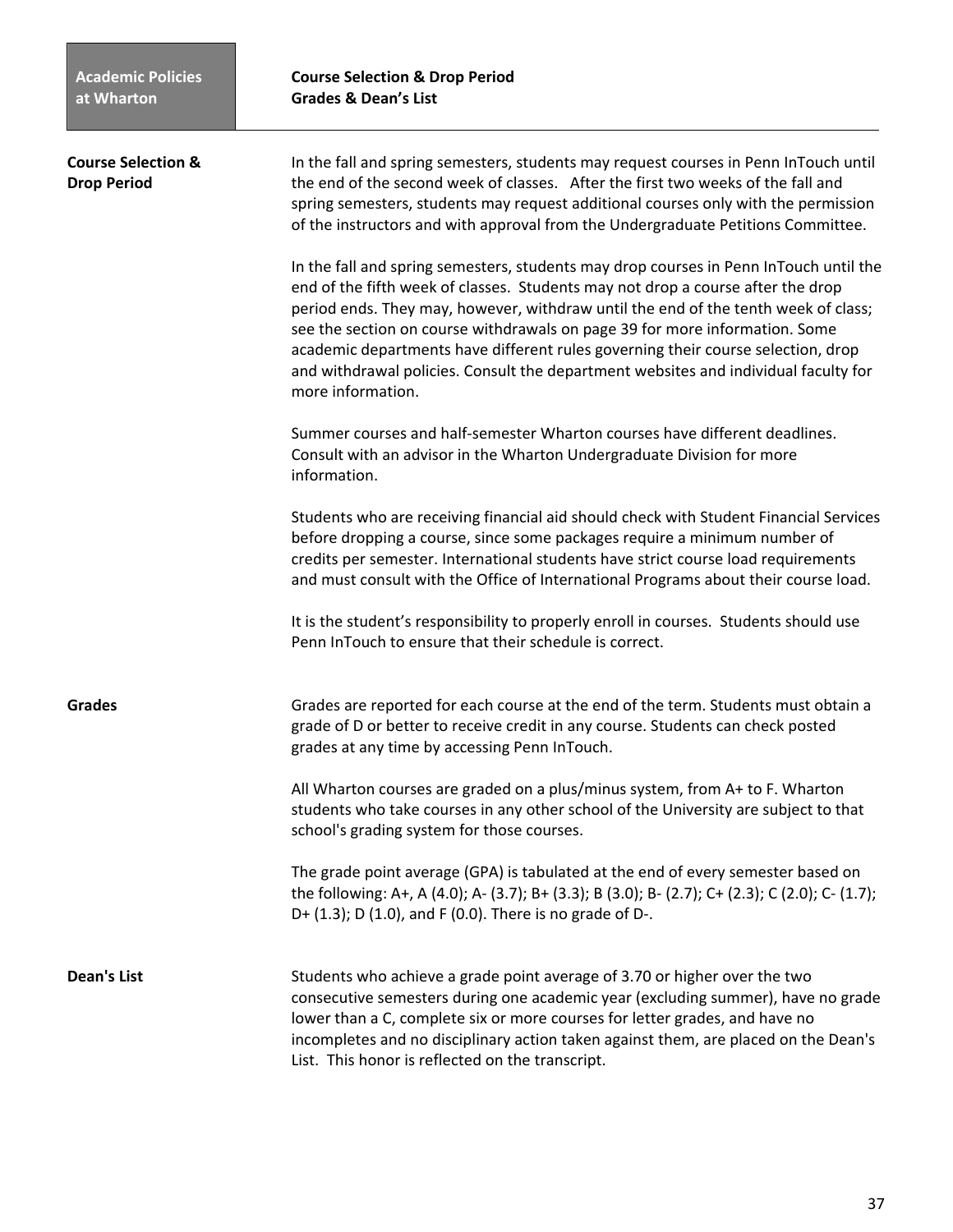| <b>Graduation Honors</b> | Graduation Honors are based on the cumulative GPA at the time of graduation:<br>Summa Cum Laude<br>3.80-4.00 GPA<br>Magna Cum Laude<br>3.60-3.79 GPA<br>Cum Laude<br>3.40-3.59 GPA                                                                                                                                                                                                                                                                                                                                                                |
|--------------------------|---------------------------------------------------------------------------------------------------------------------------------------------------------------------------------------------------------------------------------------------------------------------------------------------------------------------------------------------------------------------------------------------------------------------------------------------------------------------------------------------------------------------------------------------------|
|                          | Students who have been found responsible for violating the Code of Academic<br>Integrity are not eligible for Graduation Honors.                                                                                                                                                                                                                                                                                                                                                                                                                  |
| <b>Failing Grades</b>    | An F in a course will permanently remain on the transcript and will be factored in<br>when calculating a student's cumulative GPA. If the course is retaken, the new grade<br>will not replace the original F. The new grade will be counted toward the cumulative<br>GPA and the student will receive credit for the repeated course. If a student receives<br>an F in a required course, the course must be retaken. If a student receives an F in a<br>non-required course, s/he may either repeat the course or substitute another<br>course. |
| <b>Incomplete Grades</b> | In extenuating circumstances, students may be granted an extension of time by an<br>instructor to complete course requirements including taking a make-up exam. In this<br>case, the grade of I (incomplete) is recorded. All work must be completed for the<br>course within the first four weeks of the next semester, or the I will automatically<br>convert to an F. The grade of F will remain on the transcript until the work has been<br>completed and the instructor has submitted a change of grade for the course.                     |
| <b>Auditing Courses</b>  | Undergraduate students cannot officially audit a course. Students who wish to<br>attend a class but not take it for credit may do so only with the instructor's<br>permission. No formal record appears on the transcript for students who sit in on a<br>course.                                                                                                                                                                                                                                                                                 |
| Pass/Fail (P/F)          | Students may take up to a total of three courses in the General Education<br>Distribution and the elective areas on a pass/fail basis. All three Global Environment<br>courses and second concentration courses counting as Unrestricted Electives must<br>be taken for a grade. Students may take no more than one course pass/fail in a given<br>semester, with the exception of second-semester seniors, who may take two courses<br>pass/fail. First-semester freshmen cannot take a course pass/fail.                                        |
|                          | A grade of D or better in a course taken P/F will appear on the transcript with a P,<br>denoting a pass. F will appear on the transcript for a failing grade. Ps do not figure<br>into the GPA; Fs, however, are included in the GPA. Instructors are not made aware<br>of the grade type of a course. It is the student's responsibility to confirm the grade<br>type on Penn InTouch. The grade type of a course may not be changed after the<br>drop deadline.                                                                                 |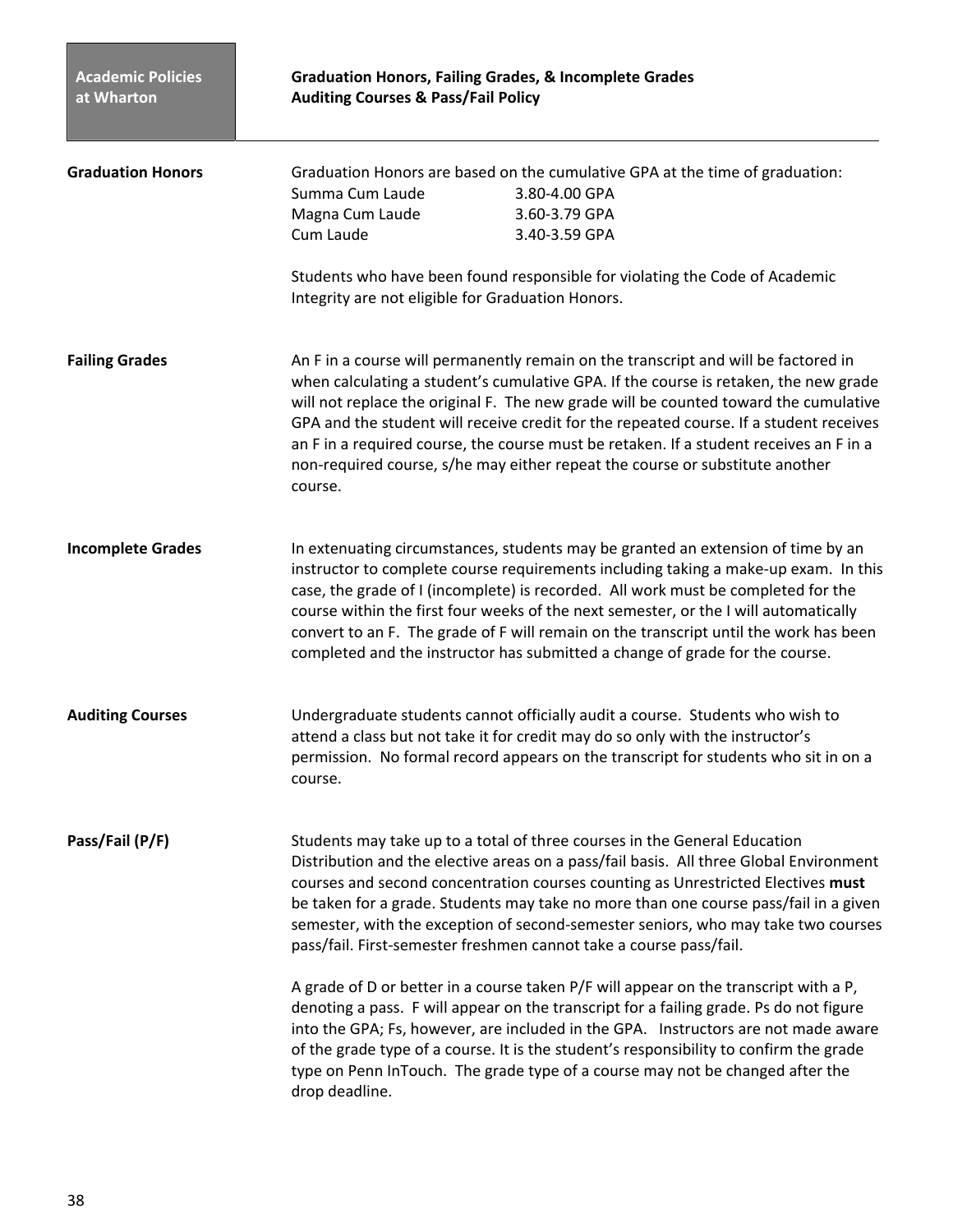| <b>Academic Policies</b><br>at Wharton | <b>Changing Grade Type, Repeating Courses, &amp; Grade Grievance Process</b><br><b>Withdrawing &amp; Leave of Absence</b>                                                                                                                                                                                                                                                                                                                                                                                                                          |
|----------------------------------------|----------------------------------------------------------------------------------------------------------------------------------------------------------------------------------------------------------------------------------------------------------------------------------------------------------------------------------------------------------------------------------------------------------------------------------------------------------------------------------------------------------------------------------------------------|
| <b>Changing Grade Type</b>             | The registration system asks students to choose a grade type (grade or pass/fail)<br>when they register for a course. Students may change a course's grade type until the<br>end of the drop period. There are certain restrictions on the use of pass/fail courses<br>in the curriculum; see the section on pass/fail on page 38.                                                                                                                                                                                                                 |
| <b>Repeating Courses</b>               | Students cannot repeat for credit any course in which a passing grade (D or better)<br>was received.                                                                                                                                                                                                                                                                                                                                                                                                                                               |
| <b>Grade Grievance Process</b>         | Students who wish to have a course grade reviewed must first attempt to resolve the<br>issue with the course professor. If the issue is not satisfactorily resolved after<br>meeting with the course professor, students can appeal to the Chair of the<br>Department in which the course is offered. All grade grievances must be initiated<br>before the end of the semester after the course was completed. Grievances brought<br>forward after this time period will not be considered. This policy does not apply to<br>study abroad courses. |
| Withdrawing                            | Withdrawals appear on the transcript as a W and are not calculated into the grade<br>point average. After the tenth week of the semester, withdrawals are not normally<br>permitted.                                                                                                                                                                                                                                                                                                                                                               |
|                                        | Students may drop a course with no notation on their transcript up until the end of<br>the fifth week of a fall or spring semester. Between the fifth and tenth week of a fall<br>or spring semester, students may withdraw from a course, but only with the written<br>permission of the course instructor.                                                                                                                                                                                                                                       |
|                                        | Summer courses and half-semester Wharton courses have different deadlines.<br>Consult with an advisor in the Wharton Undergraduate Division for more<br>information.                                                                                                                                                                                                                                                                                                                                                                               |
| <b>Leave of Absence</b>                | Any currently enrolled student is eligible to take a leave of absence with the approval<br>of the Wharton Undergraduate Division. Wharton students cannot earn credit for<br>courses given by another institution while on leave of absence. In addition, students<br>must complete degree requirements within an eight-year period after matriculation;<br>failure to do so may result in the student being withdrawn from the University.                                                                                                        |
|                                        | To apply for a leave of absence, students must meet with an advisor in the Wharton<br>Undergraduate Division. For more information about leaves of absence, please go<br>to: http://undergrad.wharton.upenn.edu/policies/academic_regulations.cfm.                                                                                                                                                                                                                                                                                                 |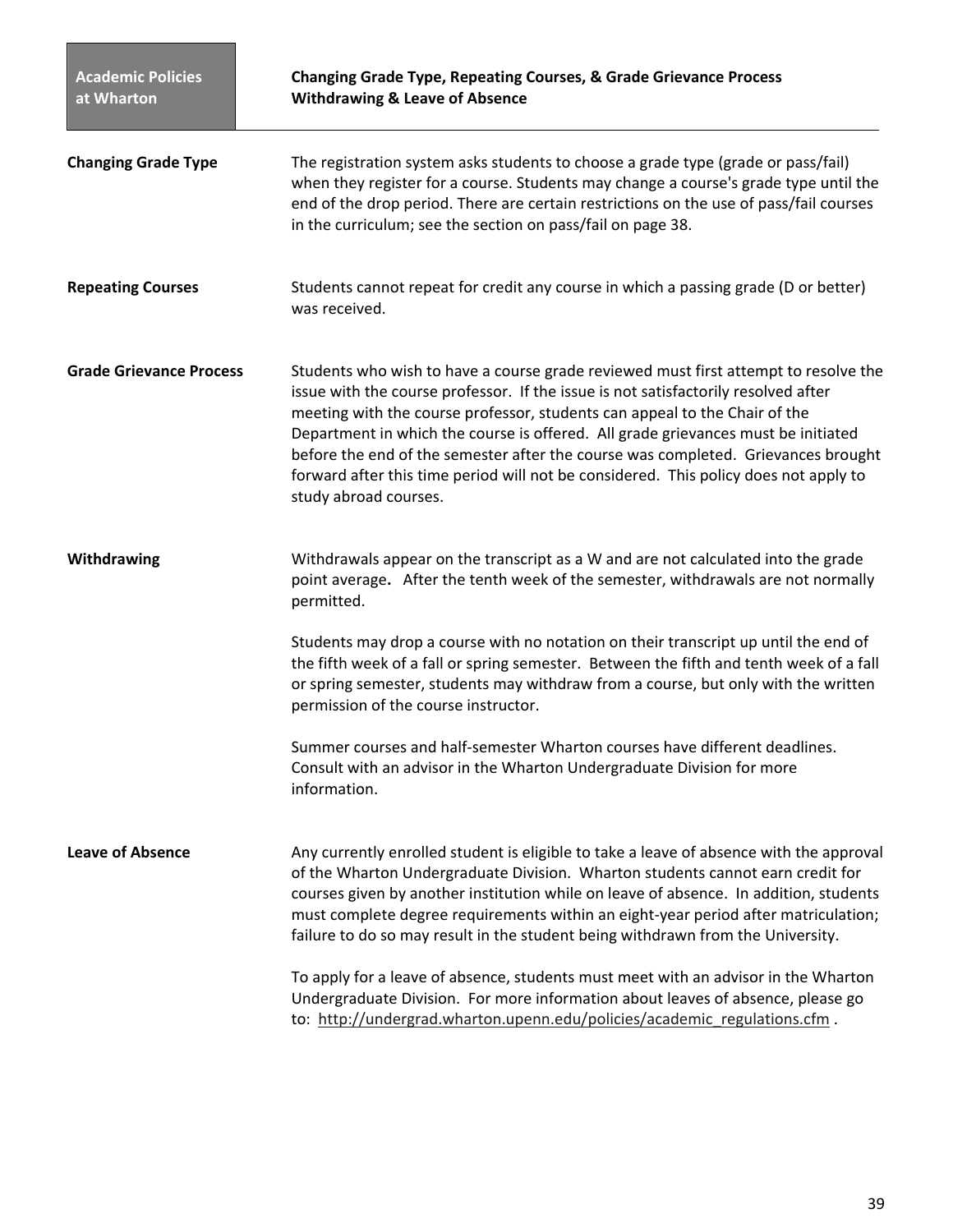**Transfer Credits after Matriculation Exceptions & Additional Policies**

| <b>Transfer Credits</b><br>after Matriculation      | Once students matriculate, they must take all business courses at Wharton or<br>through a Wharton-approved study abroad program.                                                                                                                                                                                                                                                                                                                                                                                                                                                                                                                   |  |
|-----------------------------------------------------|----------------------------------------------------------------------------------------------------------------------------------------------------------------------------------------------------------------------------------------------------------------------------------------------------------------------------------------------------------------------------------------------------------------------------------------------------------------------------------------------------------------------------------------------------------------------------------------------------------------------------------------------------|--|
|                                                     | Students who enter Penn as freshmen may take up to four courses outside of the<br>University toward their degree (this includes courses taken prior to matriculation at<br>Penn). These courses must be taken during the summer and may only be taken in<br>non-Wharton subjects. To receive credit, students must earn a grade of C or better<br>and have individual departmental approval for each course. Students may not<br>transfer courses from outside Penn that were taken pass/fail. External transfer<br>students cannot take any additional courses outside the University for transfer credit<br>once they have matriculated at Penn. |  |
|                                                     | Transfer credit is granted only on the basis of regular college classroom instruction.<br>Courses must be approved by the appropriate academic department for credit.<br>None of the grades from these courses will be included in the Penn grade point<br>average. To learn about the transfer credit process, please see an academic advisor.                                                                                                                                                                                                                                                                                                    |  |
| <b>Exceptions to</b><br><b>Academic Regulations</b> | Exceptions to the Wharton Undergraduate regulations outlined in this Handbook<br>can only be granted by approval of the Undergraduate Petitions Committee.<br>Students who wish to petition the Committee should obtain a petition form in the<br>Undergraduate Division.                                                                                                                                                                                                                                                                                                                                                                          |  |
|                                                     | Joint degree students in the Huntsman or Nursing & Health Care Management<br>programs may petition the Wharton Undergraduate Division for any academic issues<br>related to Wharton courses. For M&T, Life Sciences & Management, and dual<br>degree students, all other petitions for exceptions (for example, late drop, late add,<br>late withdrawal, late change of grade type) should be submitted to the home school.                                                                                                                                                                                                                        |  |
| <b>Additional Policies</b>                          | There are many other policies applicable to Wharton students. For a comprehensive<br>list of all academic policies, please visit:<br>http://undergrad.wharton.upenn.edu/policies/academic_regulations.cfm.                                                                                                                                                                                                                                                                                                                                                                                                                                         |  |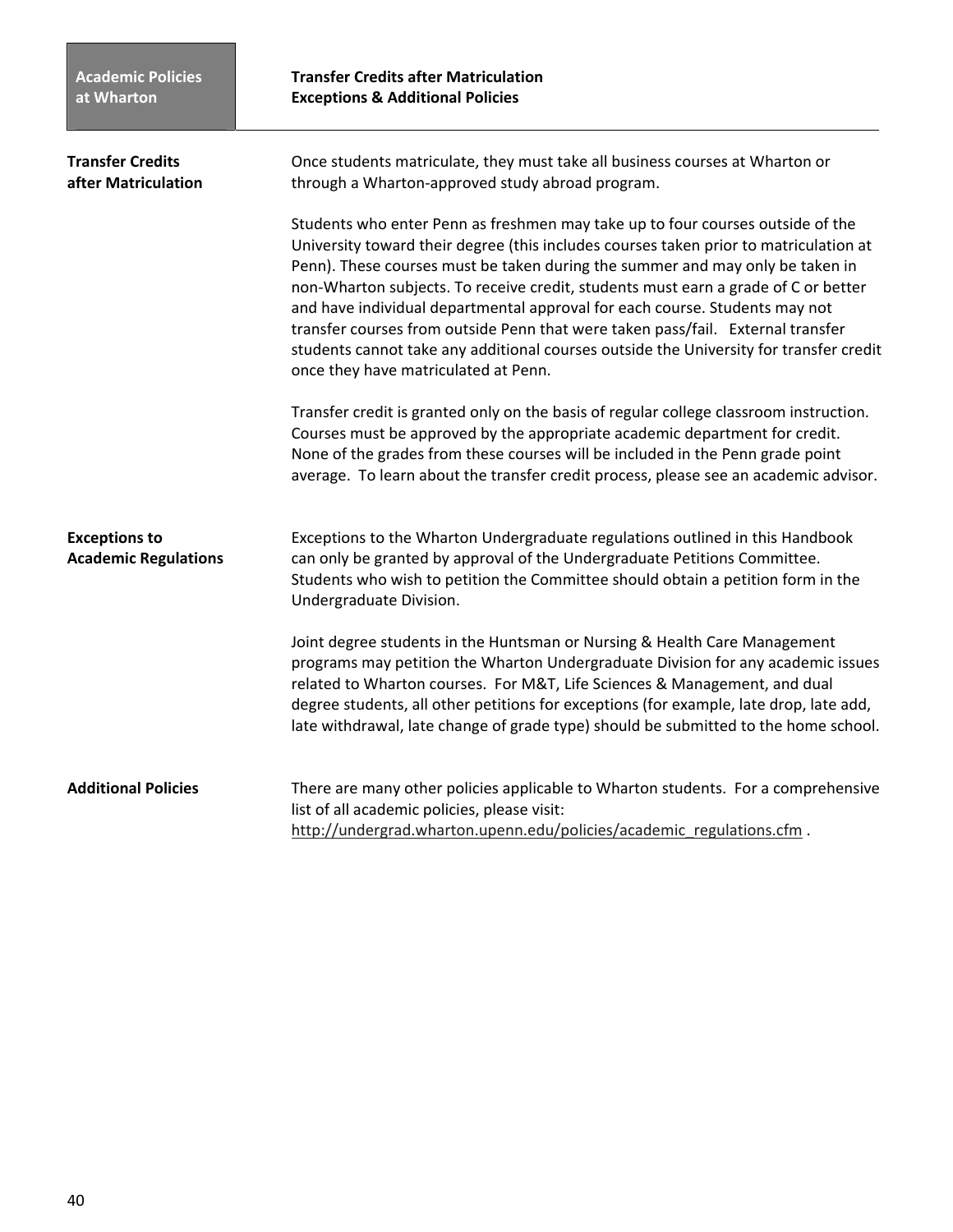# **Additional Policies at Wharton**

- What other policies do I need to know about?
- How do I find out about financial aid?
- What should I know about computing?
- Where can I find information about safety at Penn?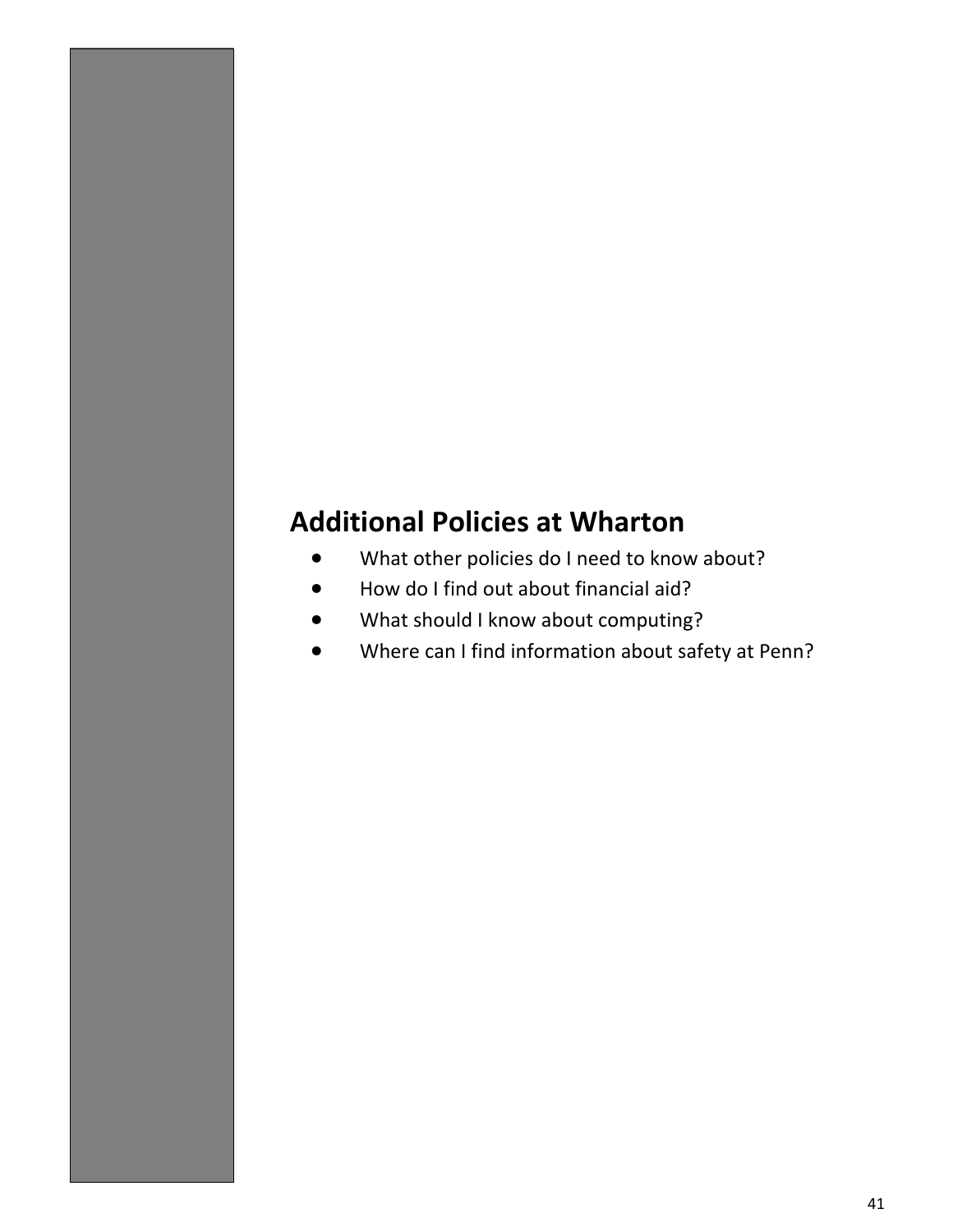**Policy on Secular The University recognizes/observes the following secular holidays: Martin Luther & Religious Holidays** King, Jr. Day, Memorial Day, July 4, Thanksgiving and the day after, Labor Day, and New Year's Day.

> The University also recognizes that there are several religious holidays that affect large numbers of University community members, including Christmas, Rosh Hashanah, Yom Kippur, the first two days of Passover, and Good Friday. In consideration of their significance for many students, no examinations may be given and no assigned work may be required on these days. Students who observe these holidays will be given an opportunity to make up missed work in both laboratories and lecture courses. If an examination is given on the first class day after one of these holidays, it must not cover material introduced in class on that holiday.

> Faculty should realize that Jewish holidays begin at sundown on the evening before the published date of the holiday. Late afternoon exams should be avoided on these days. Also, no examinations may be held on Saturday or Sunday in the undergraduate schools unless they are also available on other days. Nor should seminars or other regular classes be scheduled on Saturdays or Sundays unless they are also available at other times.

> The University recognizes that there are other holidays, both religious and secular, which are of importance to some individuals and groups on campus. Such occasions include, but are not limited to, Sukkot, the last two days of Passover, Shavuot, Shemini Atzerat and Simchat Torah, as well as Chinese New Year, the Muslim New Year, and the Islamic holidays Eid Al-Fitr and Eid Al-Adha. Students who wish to observe such holidays must inform their instructors within the first two weeks of each semester of their intent to observe the holiday even when the exact date of the holiday will not be known until later so that alternative arrangements convenient to both students and faculty can be made at the earliest opportunity. Students who make such arrangements will not be required to attend classes or take examinations on the designated days, and faculty must provide reasonable opportunities for such students to make up missed work and examinations. For this reason it is desirable that faculty inform students of all examination dates at the start of each semester. Exceptions to the requirement of a make-up examination must be approved in advance by the undergraduate dean of the school in which the course is offered.

 *(Source: Office of the Provost, 2003)*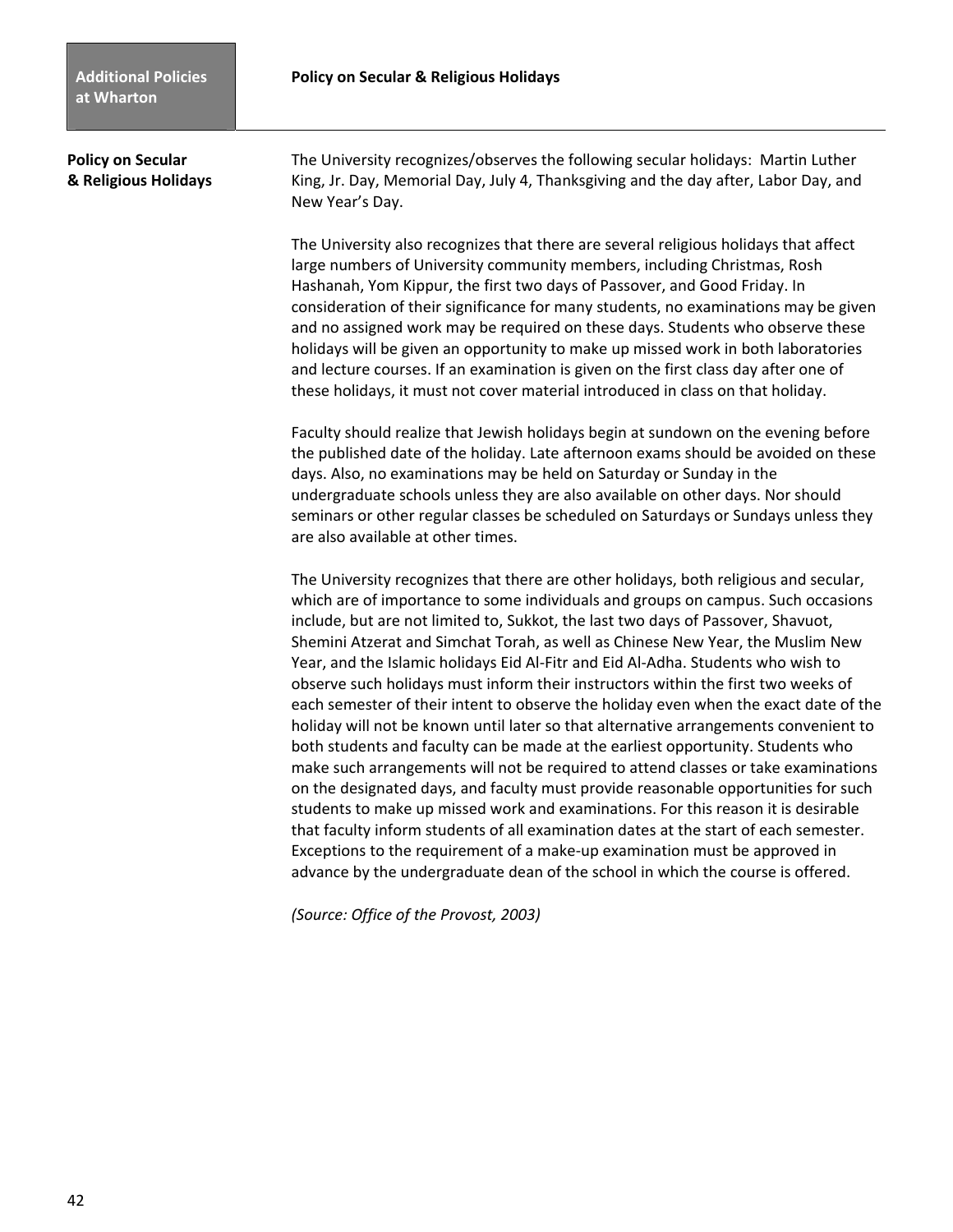## **Financial Policies & Procedures**

| Tuition, Fees, &<br><b>Other Charges</b>                                                                             | please go to: http://www.vpul.upenn.edu/osl/pennbook.html.                                                                                                                                                                                                                                                                                                                                               | The PennBook describes policies regarding the payment of tuition, general fees,<br>technology fees, dining arrangements, and other charges. For more information,                                                                                                                                                                                                                                                                                 |
|----------------------------------------------------------------------------------------------------------------------|----------------------------------------------------------------------------------------------------------------------------------------------------------------------------------------------------------------------------------------------------------------------------------------------------------------------------------------------------------------------------------------------------------|---------------------------------------------------------------------------------------------------------------------------------------------------------------------------------------------------------------------------------------------------------------------------------------------------------------------------------------------------------------------------------------------------------------------------------------------------|
| <b>Reduction of Tuition &amp;</b><br><b>Fees for Leave of Absence</b><br>or Withdrawal from the<br><b>University</b> | A student who chooses to withdraw from the University, who is required to<br>withdraw for failure to maintain a satisfactory scholastic standing, or who is granted<br>a leave of absence from a full-time division of the University during the fall or spring<br>term of the academic year will be eligible for a reduction in tuition and fees in<br>accordance with the conditions set forth herein. |                                                                                                                                                                                                                                                                                                                                                                                                                                                   |
|                                                                                                                      | polices/policies-leave-of-absence.html_for additional information.                                                                                                                                                                                                                                                                                                                                       | The effective date of separation from the University is the date the student files a<br>written request for withdrawal or leave of absence in the Undergraduate Division. If<br>the school representative determines that a financial adjustment is required, the<br>school will post a manual adjustment to the student's billing account. Refer to the<br>Leave of Absence/ Withdrawal Checklist at http://www.sfs.upenn.edu/special-           |
|                                                                                                                      | For all other students, semester charges will be adjusted as follows:                                                                                                                                                                                                                                                                                                                                    |                                                                                                                                                                                                                                                                                                                                                                                                                                                   |
|                                                                                                                      | If you left within:                                                                                                                                                                                                                                                                                                                                                                                      | <b>Percent Refund of Tuition &amp; Fees:</b>                                                                                                                                                                                                                                                                                                                                                                                                      |
|                                                                                                                      | First two weeks of class                                                                                                                                                                                                                                                                                                                                                                                 | 75%                                                                                                                                                                                                                                                                                                                                                                                                                                               |
|                                                                                                                      | Third and fourth weeks of class<br>Thereafter                                                                                                                                                                                                                                                                                                                                                            | 50%<br>0%                                                                                                                                                                                                                                                                                                                                                                                                                                         |
|                                                                                                                      | more information.                                                                                                                                                                                                                                                                                                                                                                                        | In the case of students receiving financial aid, eligibility for the term will be re-<br>determined based on actual charges and prorated allowances for living expenses.<br>Students should contact Student Financial Services at http://www.sfs.upenn.edu for                                                                                                                                                                                    |
|                                                                                                                      | A student who is required to withdraw because of a violation of University<br>regulations shall receive no tuition refund.                                                                                                                                                                                                                                                                               |                                                                                                                                                                                                                                                                                                                                                                                                                                                   |
| <b>Course Load Effect</b><br>on Billing & Financial Aid                                                              | undergraduates typically complete 5 cus per term.                                                                                                                                                                                                                                                                                                                                                        | Wharton offers only a full-time program of study, and the normal minimum course<br>load is 4 cus per term for the Bachelor of Science degree, although many Wharton                                                                                                                                                                                                                                                                               |
|                                                                                                                      |                                                                                                                                                                                                                                                                                                                                                                                                          | Students are automatically billed at the full-time rate every semester. Fewer than 4<br>cus per term may jeopardize both state and federal financial aid and may have an<br>impact on such matters as visa status, athletic eligibility, and/or insurance coverage.<br>Check carefully to be certain that you know the enrollment requirements of relevant<br>organizations or funding agencies to avoid jeopardizing your standing as a student. |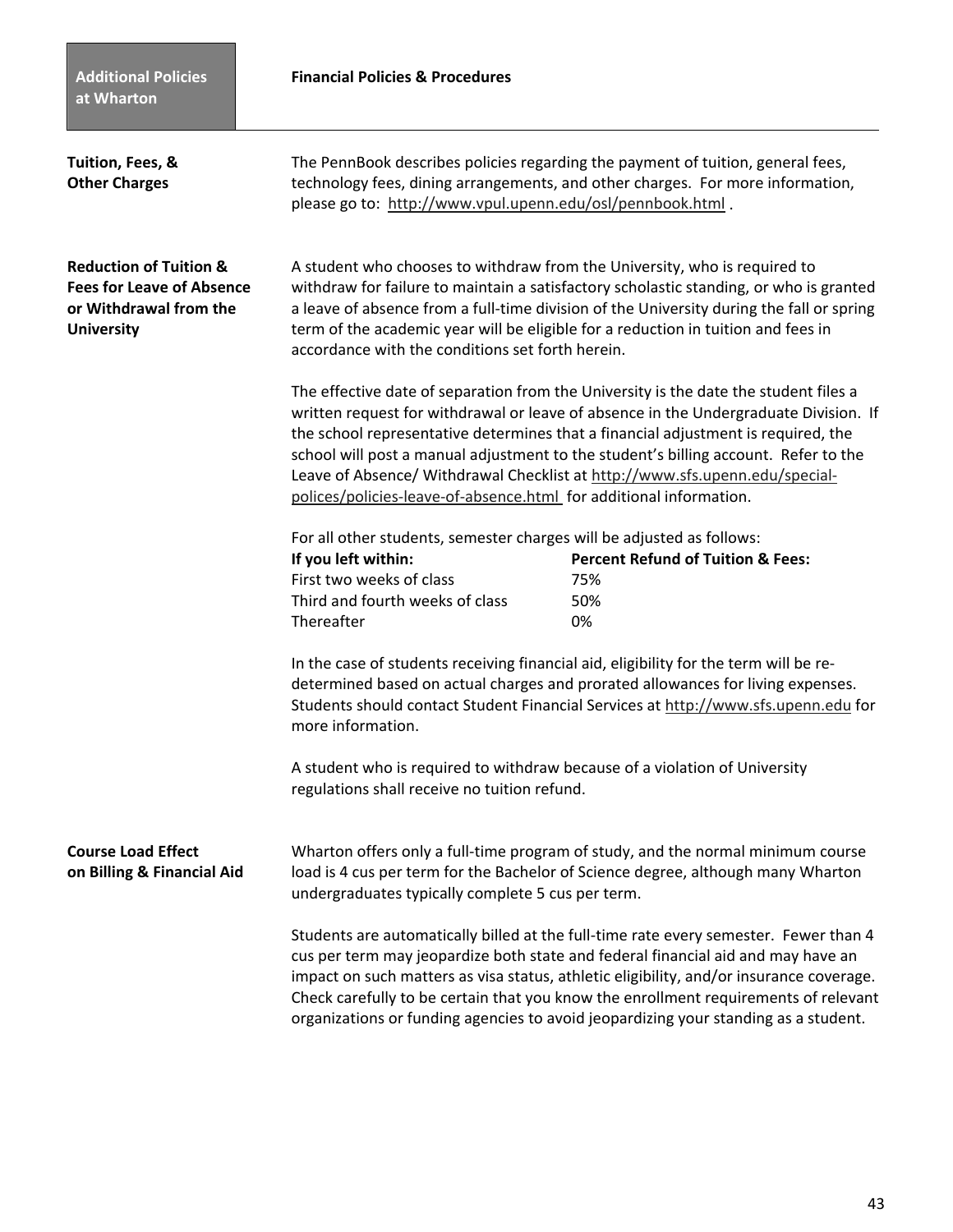| <b>Part-Time Status</b><br>for Seniors | Graduating seniors in their final semester may be part-time by carrying 2.5 or fewer<br>cus if, at that time, they need only 2.5 or fewer cus to graduate. Part-time billing is<br>not automatically implemented when students Advance Register for one or two<br>courses. Students must request approval in writing from the Wharton<br>Undergraduate Division; without this approval, they will be billed at the full-time<br>rate. No requests for part-time billing will be considered after the second week of<br>classes. |
|----------------------------------------|---------------------------------------------------------------------------------------------------------------------------------------------------------------------------------------------------------------------------------------------------------------------------------------------------------------------------------------------------------------------------------------------------------------------------------------------------------------------------------------------------------------------------------|
| <b>Financial Aid</b>                   | Financial aid for U.S. citizens and permanent residents is based on financial need, as<br>determined by Student Financial Services (SFS). Financial aid applications must be<br>submitted annually. Financial assistance for international students is limited.                                                                                                                                                                                                                                                                 |
|                                        | In addition to need-based financial aid, there are a number of payment and credit<br>options available to parents and students to help manage the cost of education.                                                                                                                                                                                                                                                                                                                                                            |
|                                        | For further information on specific programs, application processes, payment and<br>credit options, and links to outside scholarship searches, visit the SFS website at<br>http://www.sfs.upenn.edu. Students may also contact SFS in person in the Franklin<br>Building, First Floor, by phone at (215) 898-1988, or by email at<br>sfsmail@sfs.upenn.edu.                                                                                                                                                                     |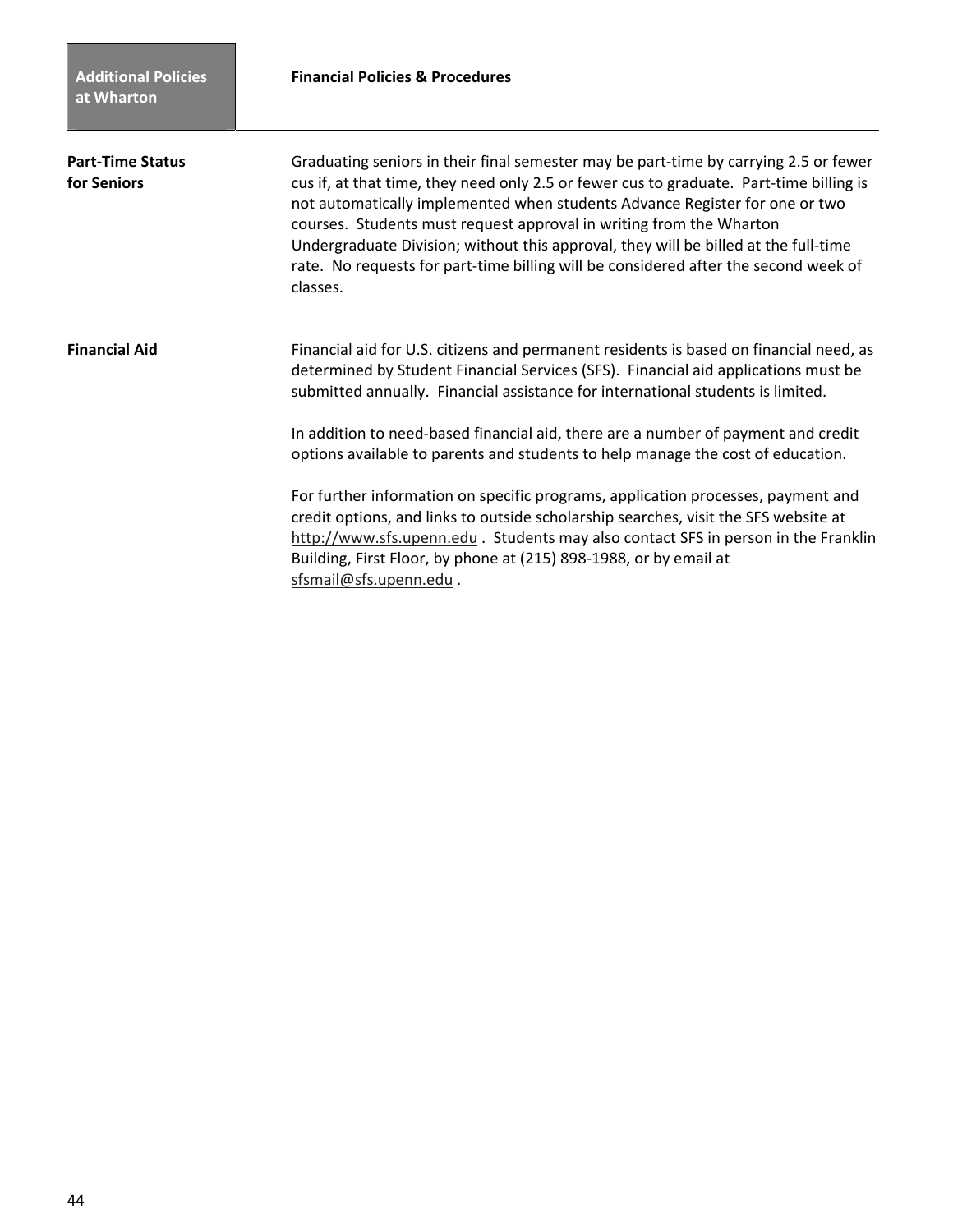Wharton Computing and Information Technology (WCIT) provides computing facilities and services for Wharton students. Computing facilities include electronic mail and file storage systems and a variety of shared computing resources, including student computer labs, group workstations, e-mail bars, and printing facilities. WCIT's user services include help with supported software, e-mail and call-in troubleshooting, and a support web site. For more information, please visit: http://spike.wharton.upenn.edu/consult *.* 

| <b>Wharton Computing</b><br><b>System Accounts &amp;</b><br><b>Policies</b> | The computing systems, software, and networks of the Wharton School provide a<br>wide range of services to Wharton students. The use of these facilities involves<br>certain risks and obligates users to certain responsibilities.                                                                                                                                                                                                                                                                                                                                                                                                                                  |
|-----------------------------------------------------------------------------|----------------------------------------------------------------------------------------------------------------------------------------------------------------------------------------------------------------------------------------------------------------------------------------------------------------------------------------------------------------------------------------------------------------------------------------------------------------------------------------------------------------------------------------------------------------------------------------------------------------------------------------------------------------------|
|                                                                             | The Wharton School's computer systems and networks are the private property of<br>the Wharton School and the University of Pennsylvania. Access to these systems is a<br>privilege granted by the Wharton School and the University of Pennsylvania and may<br>be revoked without prior notice.                                                                                                                                                                                                                                                                                                                                                                      |
|                                                                             | A current Penn ID and a Wharton User Account are required to use Wharton's<br>computing labs and workstations. The Policy on Acceptable Use of Electronic<br>Resources, which governs computing and networking at the University of<br>Pennsylvania, is available online at:<br>http://www.upenn.edu/computing/policy/aup.html.                                                                                                                                                                                                                                                                                                                                      |
| <b>Email &amp; Web Usage</b>                                                | Use of the technology systems provided by Wharton School and the University of<br>Pennsylvania is a privilege granted to students with the understanding that they will<br>use these tools responsibly. Irresponsible use can cause privileges to be revoked.                                                                                                                                                                                                                                                                                                                                                                                                        |
|                                                                             | Please note the following policies concerning the appropriate use of technology:<br>• Student e-mail accounts may not be used for personal profit or gain, under any<br>circumstances. This includes using a secondary commercial address, since the<br>University or Wharton address often remains attached in headers and trailers,<br>even if it is not visible to the sender.                                                                                                                                                                                                                                                                                    |
|                                                                             | • Forwarding or initiating chain letters through student e-mail is prohibited.<br>• On personal web pages, any commercial logos, photos, art, etc. must be selected<br>from materials that are in the public domain. Students are prohibited from using<br>proprietary materials such as University logos and photos; Wharton logos and<br>photos; Disney characters, logos and photos; logos from other colleges and<br>universities; or any specifically copyrighted corporate materials. If students wish<br>to use a particular item and there is some question as to whether it is proprietary,<br>they should check first before placing it on their web page. |
|                                                                             | For more information on the University's policies on the acceptable use of electronic<br>resources, refer to: http://www.upenn.edu/computing/policy/aup.html .<br>Additional questions about the appropriate use of technology may be directed to<br>Wharton Computing and Instructional Technology or to Joe Lee in the<br>Undergraduate Division at (215) 746-3865, josephle@wharton.upenn.edu.                                                                                                                                                                                                                                                                    |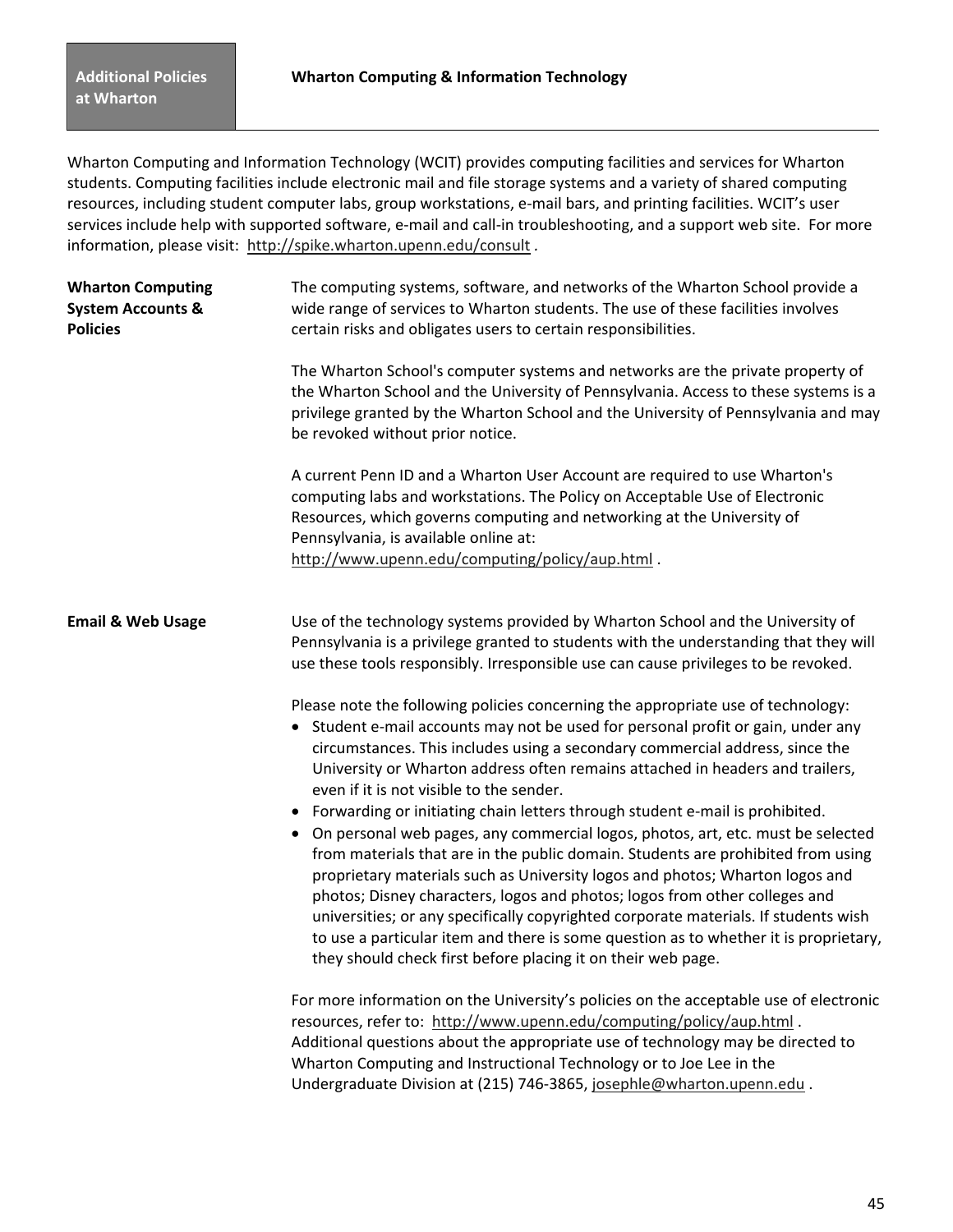| <b>Getting a Wharton</b><br><b>Computing Account</b> | To use e-mail and other computing resources, students must have a Wharton<br>Computing Account. Accounts for incoming Wharton students are generated using<br>the Early Account Program. Accounts will be available in the middle of June for<br>incoming undergraduate students. Wharton transfer students and non-Wharton<br>students taking a Wharton class can create an account using the Account Creation<br>program, available online at: http://accounts.wharton.upenn.edu.                                                                                                                                                                                                                                                                                                       |
|------------------------------------------------------|-------------------------------------------------------------------------------------------------------------------------------------------------------------------------------------------------------------------------------------------------------------------------------------------------------------------------------------------------------------------------------------------------------------------------------------------------------------------------------------------------------------------------------------------------------------------------------------------------------------------------------------------------------------------------------------------------------------------------------------------------------------------------------------------|
| <b>SPIKE (Student Portal)</b>                        | SPIKE is a customizable student portal where Wharton students can find information<br>on Wharton events and initiatives, view their course schedule, link to webCafé,<br>reserve study space, check the weather, and link to other Wharton and University-<br>wide services and resources, among other functions. For more information, please<br>visit: http://spike.wharton.upenn.edu.                                                                                                                                                                                                                                                                                                                                                                                                  |
| <b>Wharton Reprographics</b>                         | The Reprographics unit of WCIT provides printing and publishing services for<br>Wharton students. The Computer Publishing and Art Services department can help<br>students produce a wide range of publications including newsletters, brochures,<br>resumes, invitations and posters. Reprographics also provides Wharton coursepacks<br>and offers fax services. For more information about Reprographic services, please<br>see: http://reprographics.wharton.upenn.edu.                                                                                                                                                                                                                                                                                                               |
|                                                      | Wharton students can order their coursepacks online at:<br>http://epacks.wharton.upenn.edu.                                                                                                                                                                                                                                                                                                                                                                                                                                                                                                                                                                                                                                                                                               |
| <b>Computer Consulting</b><br><b>Help Desk</b>       | Wharton's computing help desk assists students, faculty and staff in using Wharton's<br>computer systems, software and services. They can generally answer your questions<br>about operating systems and software and work with you to find solutions to<br>problems with documentation; if not, they will refer you to a specialist, to correct<br>documentation, or to an outside resource. If you are using software not installed at<br>the School, you should provide the documentation and, if requested, evidence of a<br>valid software license. Computer consultants are available for walk-in service in Jon<br>M. Huntsman Hall Room F35 or by phone at (215) 898-8600. Users can also send<br>questions for Wharton's consultants via e-mail to consultant@wharton.upenn.edu. |